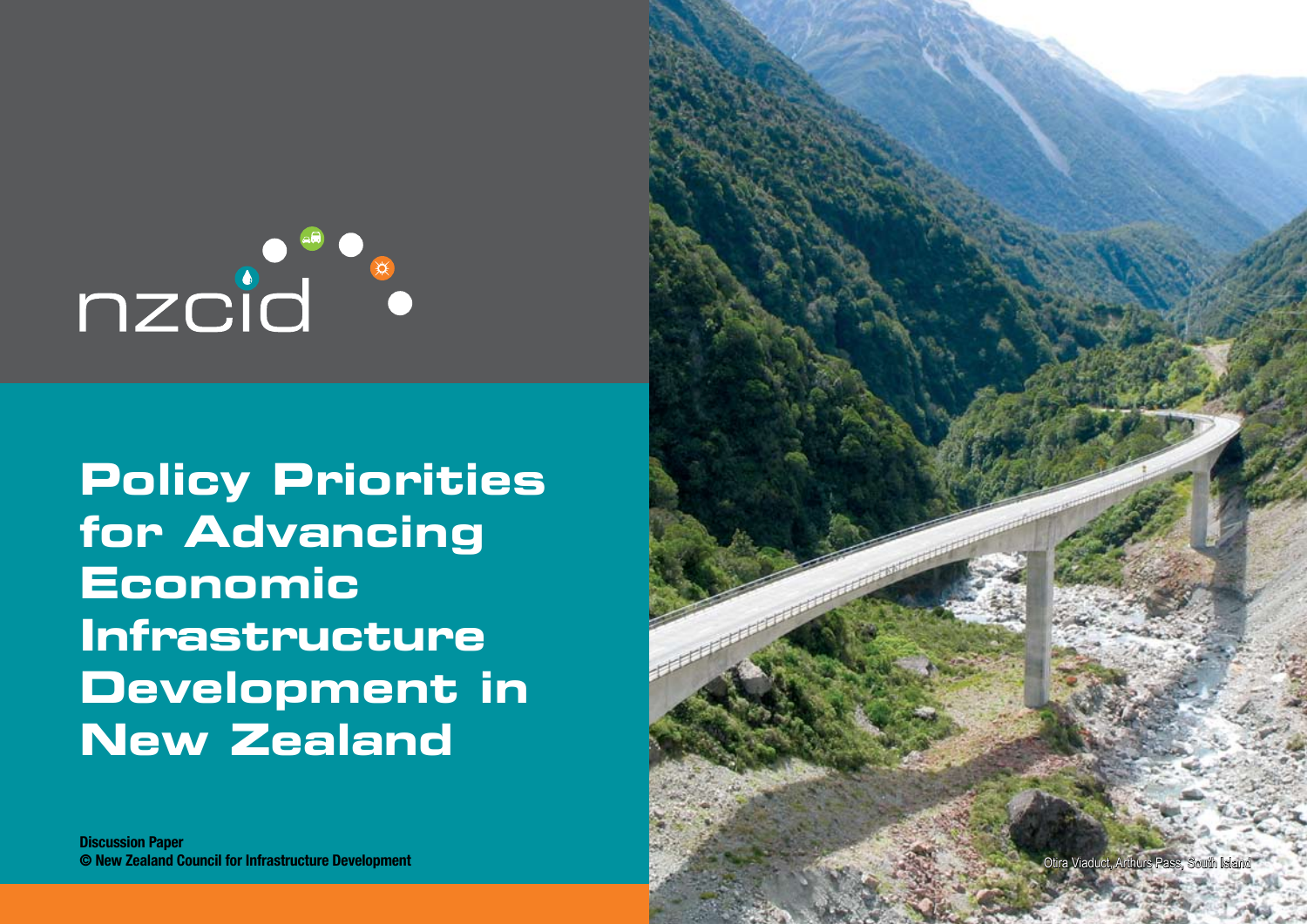

Stephen Selwood Chief Executive NZCID

# FFNow is the time to invest for growth J



**www.nzcid.org.nz**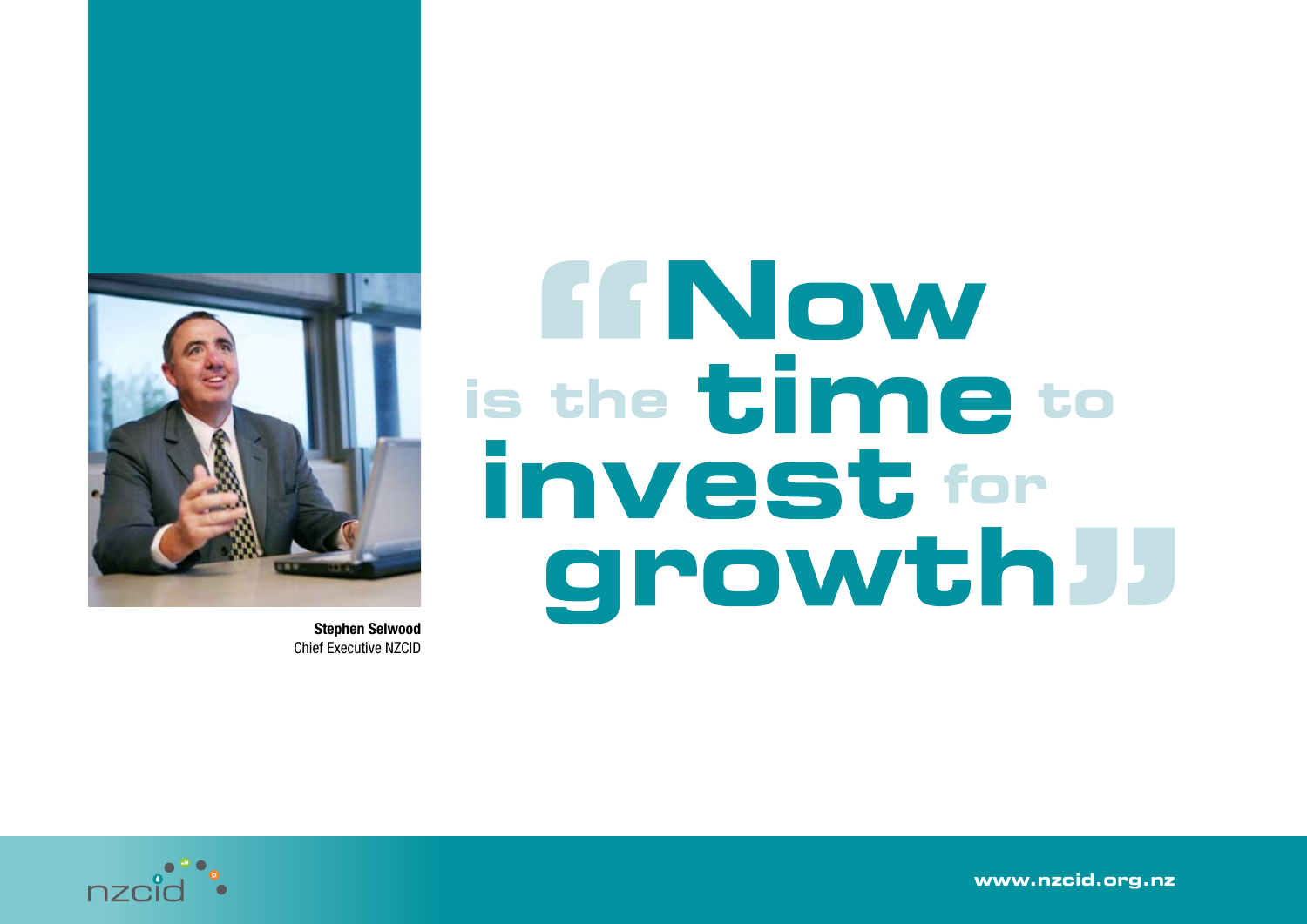# **Contents**

# Executive Summary 3 Building NZ's Future Success 4 Infrastructure critical to sustainable development 4 But... New Zealand's Economic Infrastructure is lagging behind other OECD nations **5** 5 Step change level of investment in economic infrastructure required 8 Addressing the Infrastructure Deficit 11

#### Part 1: Infrastructure Leadership Planning and Governance 12

| International Best Practice in                       |  |
|------------------------------------------------------|--|
| Case Study: Ireland's National Development Plan12    |  |
| Case Study: NSW State Infrastructure                 |  |
| Need for Enhanced Infrastructure Co-ordination       |  |
|                                                      |  |
| The Need for a New Zealand Infrastructure Strategy12 |  |
| South-East Queensland Infrastructure                 |  |

| Emphasis on Sustainable Development16<br>Enable New Zealand to Compete in an<br>International Infrastructure Development Market16<br>Development of a New Zealand<br>Case Study: Infrastructure Australia18<br>Improving Local and Regional Governance19<br>National and Regional needs<br>Complex decision making<br><b>Principles for Enhancing</b><br>Part 2: Options for<br>Legislative Change<br>Land Transport Management Act and amendments25 | Emphasis on Balanced Regional Development16 |    |
|------------------------------------------------------------------------------------------------------------------------------------------------------------------------------------------------------------------------------------------------------------------------------------------------------------------------------------------------------------------------------------------------------------------------------------------------------|---------------------------------------------|----|
|                                                                                                                                                                                                                                                                                                                                                                                                                                                      |                                             |    |
|                                                                                                                                                                                                                                                                                                                                                                                                                                                      |                                             |    |
|                                                                                                                                                                                                                                                                                                                                                                                                                                                      |                                             |    |
|                                                                                                                                                                                                                                                                                                                                                                                                                                                      |                                             |    |
|                                                                                                                                                                                                                                                                                                                                                                                                                                                      |                                             |    |
|                                                                                                                                                                                                                                                                                                                                                                                                                                                      |                                             |    |
|                                                                                                                                                                                                                                                                                                                                                                                                                                                      |                                             |    |
|                                                                                                                                                                                                                                                                                                                                                                                                                                                      |                                             |    |
|                                                                                                                                                                                                                                                                                                                                                                                                                                                      |                                             |    |
|                                                                                                                                                                                                                                                                                                                                                                                                                                                      |                                             |    |
|                                                                                                                                                                                                                                                                                                                                                                                                                                                      |                                             |    |
|                                                                                                                                                                                                                                                                                                                                                                                                                                                      |                                             |    |
|                                                                                                                                                                                                                                                                                                                                                                                                                                                      |                                             |    |
|                                                                                                                                                                                                                                                                                                                                                                                                                                                      |                                             | 22 |
|                                                                                                                                                                                                                                                                                                                                                                                                                                                      |                                             |    |
|                                                                                                                                                                                                                                                                                                                                                                                                                                                      | Need for a consolidated transport           |    |

| Funding of the National and                                                           |  |
|---------------------------------------------------------------------------------------|--|
|                                                                                       |  |
|                                                                                       |  |
| Road Tolling Schemes & Concession Agreements 25                                       |  |
|                                                                                       |  |
|                                                                                       |  |
| It's not just the RMA that's the problem31                                            |  |
| Lessons from International Experience32                                               |  |
|                                                                                       |  |
|                                                                                       |  |
|                                                                                       |  |
| Beyond the RMA - Measures to Enhance<br>Implementation and Effectiveness of the Act35 |  |
|                                                                                       |  |
| <b>Other Legislative Restrictions</b>                                                 |  |
|                                                                                       |  |
|                                                                                       |  |



infrastructure plan 26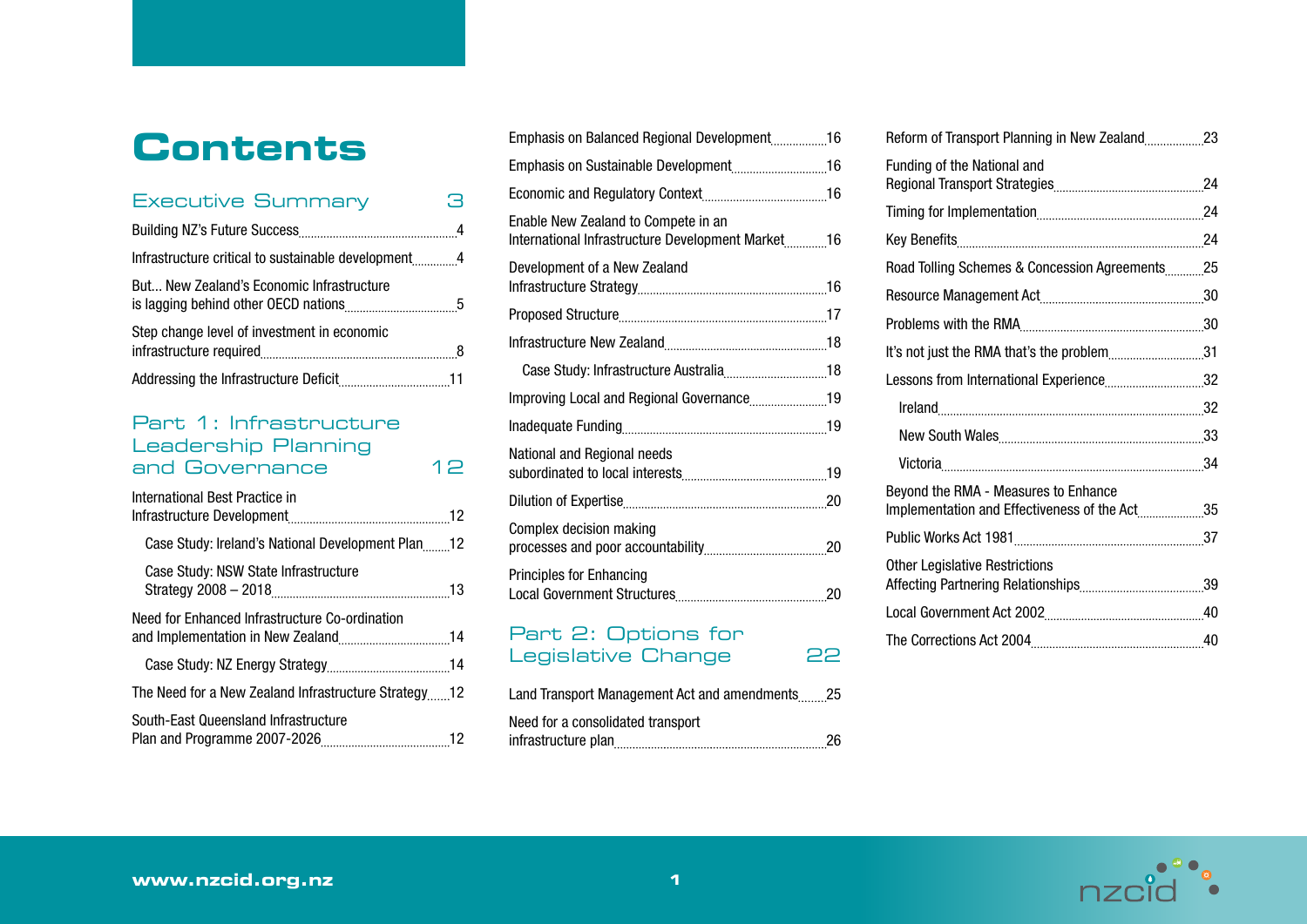

Matthew Cockram Chair NZCID

# Foreword by **Matthew Cockram**

The quality of New Zealand's infrastructure is central to lifting national productivity, enhancing community services and enabling sustainable growth.

The New Zealand Council for Infrastructure Development undertakes various projects to stimulate debate and offer models for improvement in infrastructure provision for the nation. This paper is a continuation in a series of reports that respond to that challenge and has been developed as a policy advisory paper for the incoming government.<sup>1</sup>

It advances four priorities that need to be addressed to improve infrastructure delivery in New Zealand:

- 1. Provision of strong leadership and governance across and within the infrastructure sectors;
- 2. Provision of coordinated long-term and national infrastructure development strategies supported by detailed investment plans and programmes;
- 3. Reform of complex regulatory and environmental approval processes to recognise the importance of strategic infrastructure investment; and

4. Appropriate use of public and private sector debt as a means to finance the infrastructure development programme

The paper places New Zealand's economic infrastructure - electricity, transport, water and telecommunications - into context.<sup>2</sup> It advances a proposal for leadership at the highest level of government. It puts forward a model for partnership between the public and private sectors to oversee and advance best practice in national infrastructure provision and it discusses alternative approaches for legislative change in areas that will enhance New Zealand's development through improved public and private sector collaboration.

We hope that it will stimulate debate and encourage government action to address New Zealand's infrastructure needs.

<sup>1</sup> Previous NZCID discussion papers and reports are available at http://www.nzcid.org.nz/reports1.html. <sup>2</sup> Recommendations for enhancing the provision of social infrastructure and addressing the complexity of electricity governance and regulation in New Zealand will be addressed in subsequent papers.

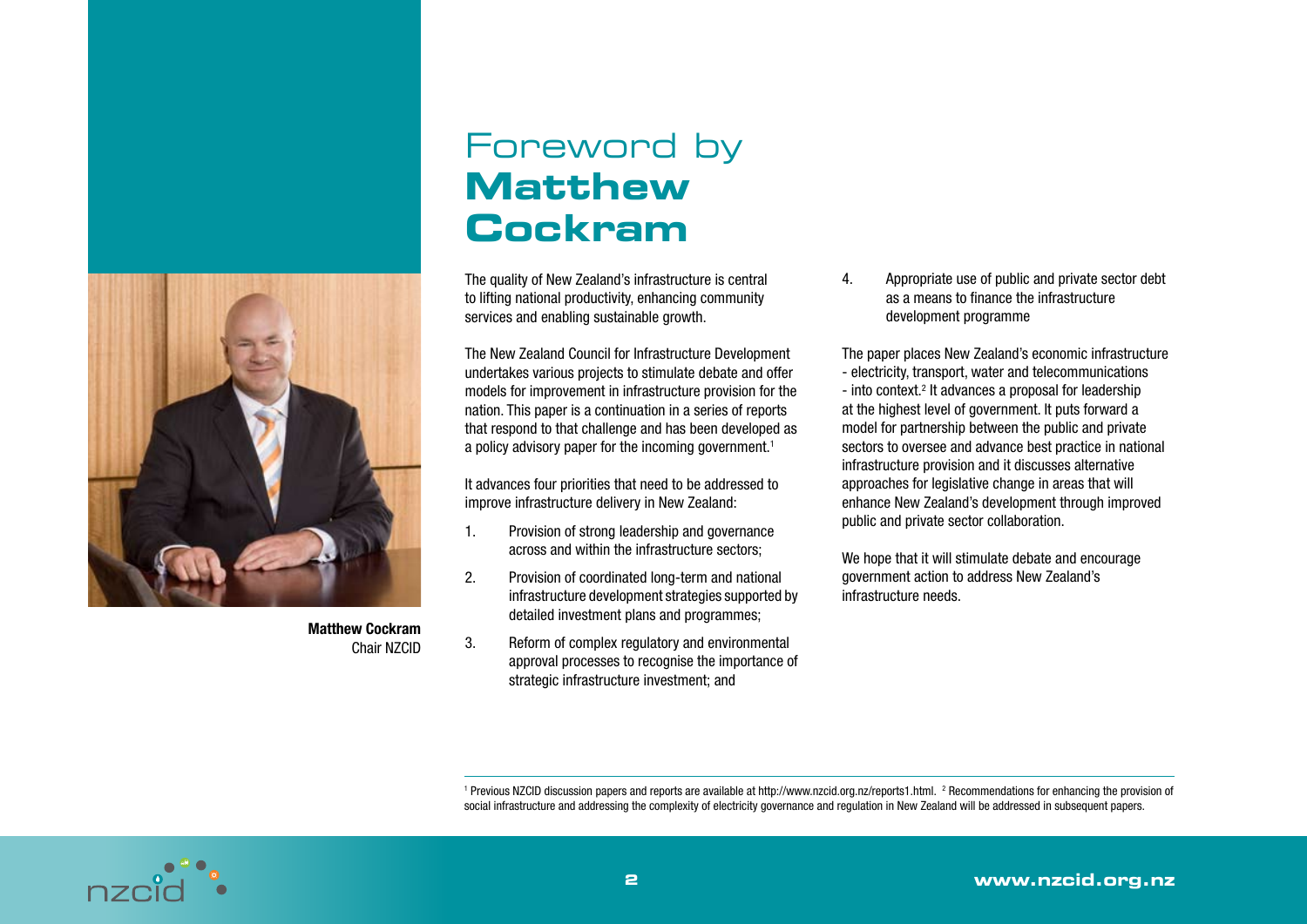# **Executive Summary**

As the peak industry body in infrastructure, the New Zealand Council for Infrastructure Development has identified key areas to reform and improve infrastructure delivery in New Zealand. These recommendations include a suite of initiatives aimed at achieving a broader and deeper vision for New Zealand's infrastructure requirements that will underpin future productivity and growth.

NZCID analysis finds that provision of public infrastructure in New Zealand is well behind international best practise. Constrained infrastructure capacity is inhibiting New Zealand's growth potential.

While progress is being made to redress infrastructure constraints, the pace of change is slow relative to other OECD nations.

Lack of funding is often cited as a constraint but this does not need to be the case. New Zealand could and should make more effective use of debt financing to fund infrastructure that will lift productivity and enhance sustainable growth.

The real constraints surrounding effective delivery of national infrastructure are the lack of strategic direction at central government level; poor governance structures within central and local government; poor alignment

between "vision" and implementation; lack of clear responsibility and accountabilities for implementation; and unnecessarily complex regulatory and legislative approval processes.

NZCID's recommendations include:

- 1. Recognition that provision of public infrastructure is an essential pillar of national development and productivity growth
- 2. Development of a prioritised twenty year New Zealand Infrastructure Strategy as a lead component of the government's overarching plans for social, economic and environmental development
- 3. Formation of an Infrastructure Cabinet under leadership of a Minister for Infrastructure to provide strategic oversight at the highest level of government
- 4. Appointment of a joint public and private sector infrastructure council "Infrastructure New Zealand" to:
	- advise Cabinet on a cohesive and integrated approach to policy reforms, project identification, prioritisation and delivery
	- • develop a prioritised 20 year national infrastructure plan and programme,
	- provide on-going audit and review of the state of national infrastructure;
	- stimulate and advance best practise in the evaluation, funding and delivery of infrastructure
- 5. Review of local body governance structures and processes to ensure alignment between national, regional and local government accountabilities for infrastructure development
- 6. Leveraging social, economic and environmental development through prudent use of public and private sector debt to fund the infrastructure necessary for growth
- 7. The paper sets out a range of options for legislative reform of:
	- • The Land Transport Management Act to provide for an integrated fully funded transport strategy as a component part of the New Zealand Infrastructure Strategy and to enable wider application of road tolling schemes and concessions to fund more timely delivery of transport infrastructure enhance value for money
	- The Resource Management Act to enable a consenting process for infrastructure projects of national significance, incorporating one dominant set of provisions governing essential infrastructure, to streamline consents by removing duplicity of process.
	- The Public Works Act to provide flexibility to pay a premium to an affected party reflecting disruption of settled use of their property
	- The Local Government Act and the Corrections Act to remove provisions which inhibit private sector partnerships for the provision of public infrastructure.

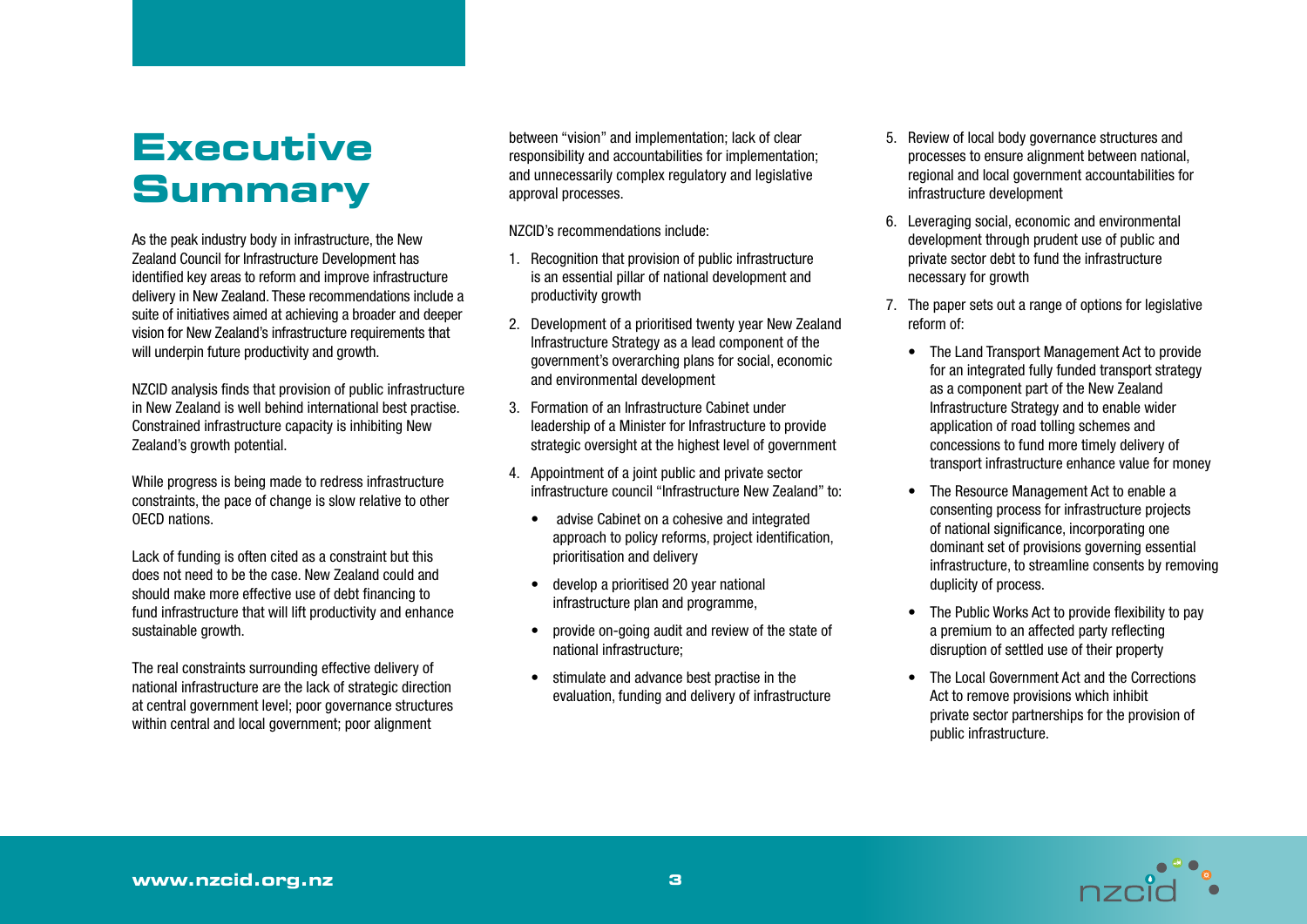# **Building NZ's Future Success**

World class infrastructure is central to New Zealand's standard of living. The supply of water, energy, transportation and communications underpin the quality of our people's health, education, personal safety and security and our agriculture, trade and commerce, culture and entertainment.

Lifting New Zealand's competitiveness at national, regional and local levels, in an open and globally integrated economy will drive the nation's future success. New Zealand's future prosperity will be determined by our ability to improve our overall level of productivity, trade successfully in international markets and to capture an adequate share of international investment.

In turn, New Zealand's ability to secure investment needed for productivity growth is dependent upon its perceived advantages of having significant urban areas with international connections, world class infrastructure, institutions, educational and research facilities, business services, cultural and entertainment facilities.

To the extent that we fail to deliver on these essential services, domestic and international investment will be lost to overseas markets. The gap between income per capita for New Zealand and competing OECD nations will continue to increase as it has over the last three decades.

The World Economic Forum's latest survey on global competitiveness shows the increasing gap between GDP per capita for New Zealand as compared with the OECD average



Source World Economic Development Forum Global Competitiveness Report 2008 2009

## Infrastructure is critical for sustainable development

Infrastructure is a central pillar of social, economic and environmental and cultural development. Lifting New Zealand's potential depends on enhancing capacity for the movement of people, goods, energy and information between different places domestically and internationally. Improvements in terms of time and cost can reduce the disadvantages of distance and have significant positive impacts on national productivity.

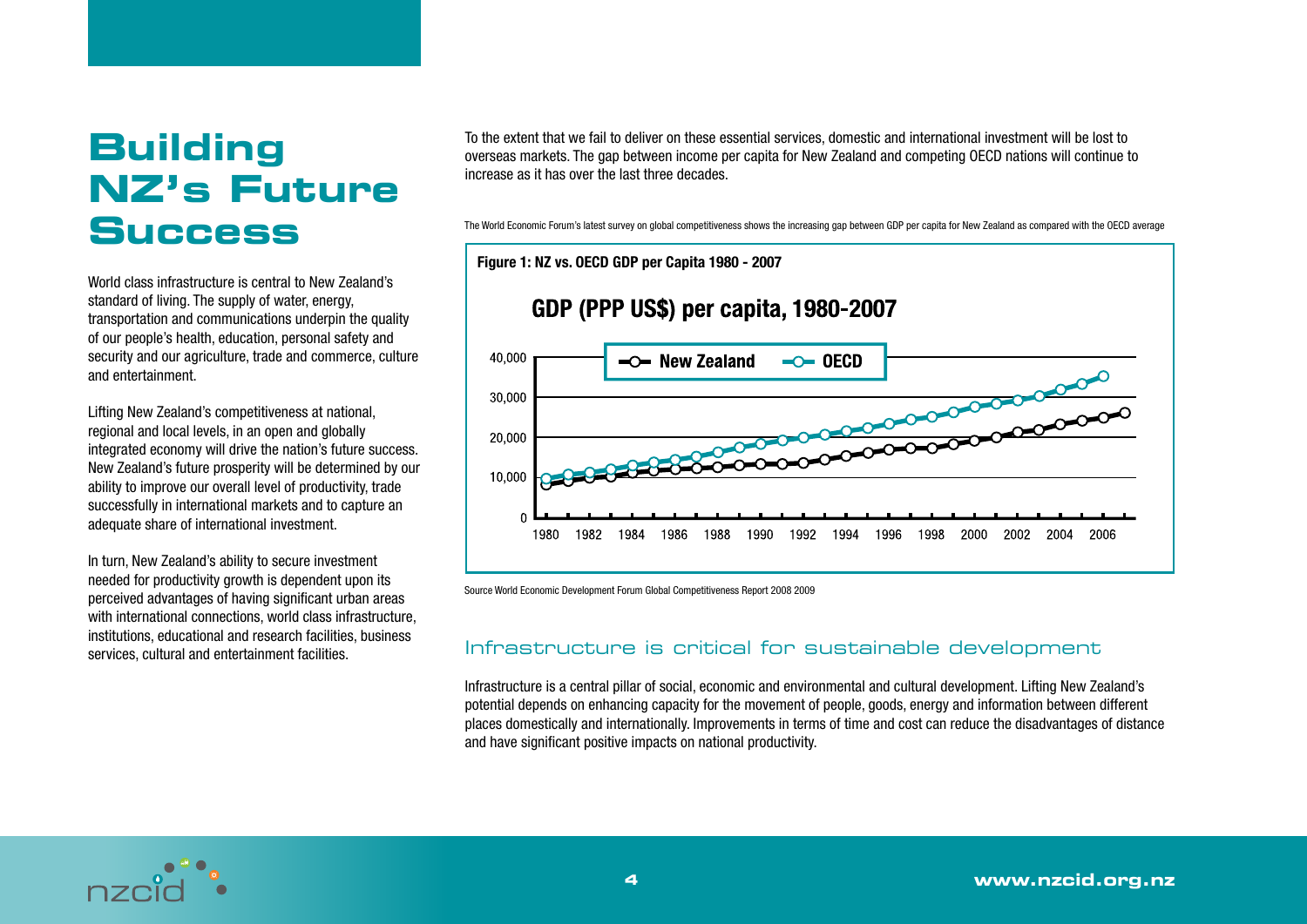Physical networks of infrastructure such as roads, public transport, water, energy and communications are of particular relevance since they themselves have a spatial impact and also influence the location, timing and extent of development.

Social infrastructure, such as schools, hospitals, recreational, conference and tourism facilities relate to particular locations and are central to supporting regional development.3

#### But... New Zealand's Economic Infrastructure is lagging behind other OECD nations4

NZ Council for Infrastructure Development commissioned the NZ Institute for Economic Research to review the level of investment in economic infrastructure in New Zealand and compare our performance with other OECD nations.<sup>5</sup> The analysis indicates not only that New Zealand is falling behind other nations in redressing its infrastructure deficit, but also raises questions about the efficiency with which New Zealand is using its limited funds.

Figure 2 extracted from the report shows the decline in investment in electricity, gas, water, and transport and storage as a share of GDP since the seventies.



Sources NZIER, Dept Statistics, NZCID

3 Recommendations for advancing social infrastructure in New Zealand will be addressed in a separate paper. 4 Economic infrastructure refers to transport, energy, water and telecommunications infrastructure and are the primary focus of this paper. <sup>5</sup> NZIER Summary Infrastructure Benchmarks, Report to New Zealand Council for Infrastructure Development, Sept 2005 updated Dec 2007 available at http://www.nzcid.org.nz/reports1.html.

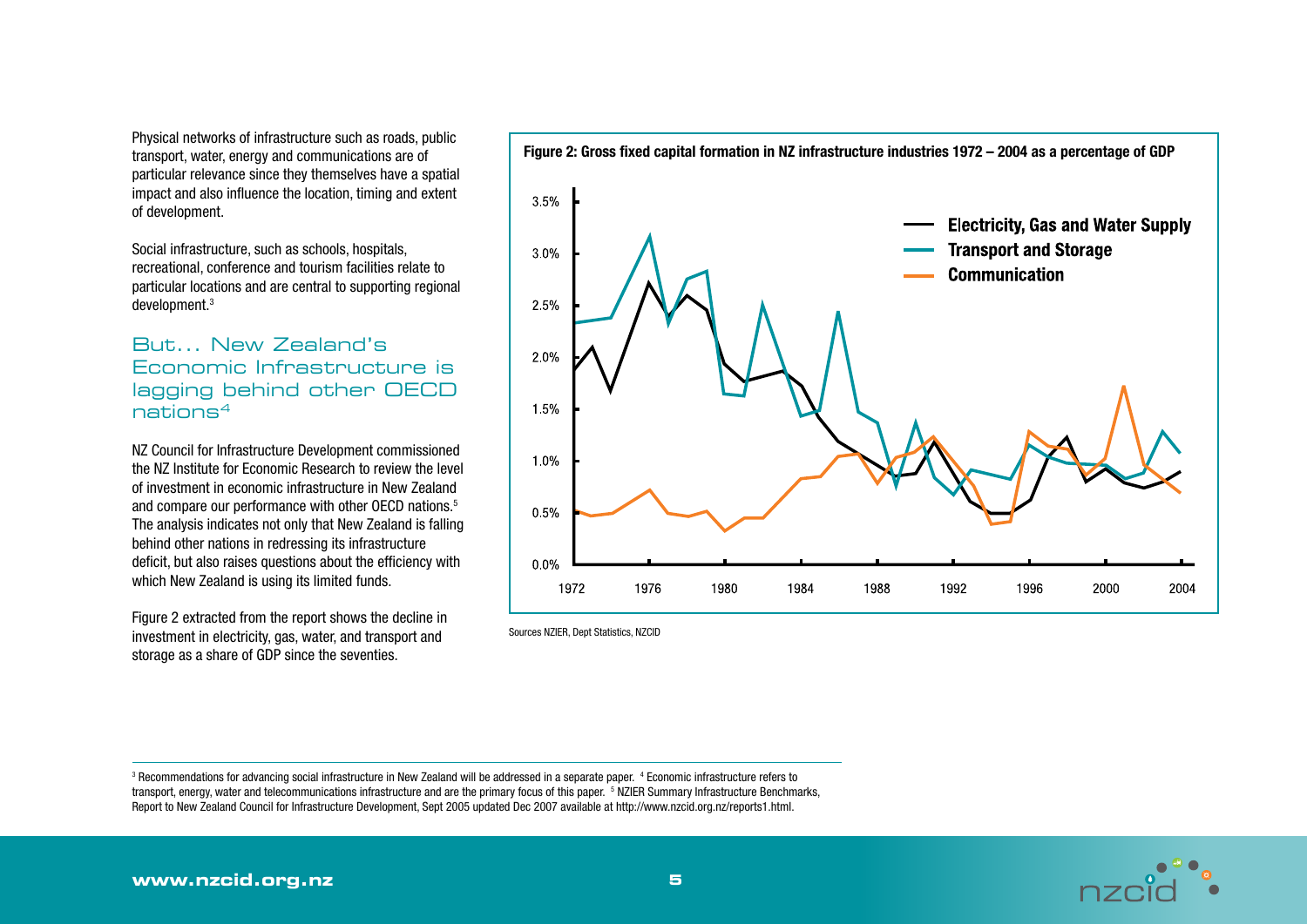While past investment has enabled us to get by in the short term, evidence of the inadequacy of our economic infrastructure to meet current and future societal needs is now apparent on a daily basis including:

- urban congestion (particularly Auckland where the average traffic delay per minute at peaks times is 40% worse than a comparative city like Brisbane)
- • poor safety margins on rural roads (the latest 2008 KiwiRap statistics show that 40% of the State Highway network in Northland and Auckland regions and 36% of Waikato and Bay of Plenty regions fall into the medium high to high risk for fatal or serious injury crashes see http://www.kiwirap.org.nz/results.html),
- substandard public transport (particularly in Auckland and Wellington where there is a backlog on unfunded public transport projects and or capacity constraints;
- run down railways; ("Despite some improvements in the past few years, a significant investment is required just to keep some existing services running". Finance Minister Michael Cullen NZ Government Press Release 22/7/2008),
- insufficient dry year electricity supply margin (evidenced by risks to secure electricity supply in four out of the last 8 years, 2001, 2003, 2006,2008),
- inadequate water quality and services incompatible with New Zealand's clean green image (the last Ministry of Health survey in 2005 reported 980,000 (24%) New Zealanders drinking-water that failed to comply with the bacteriological Drinking Water Standards or were self-supplied: 102,000 monitored

supplies had unacceptable levels of E. coli. 2007 summer - 40% of monitored swimming spots had questionable water quality; 10% had levels of high bacteria, indicating that they are generally unsuitable for swimming);

- below average broadband speeds inhibiting growth of a knowledge economy (New Zealand lies in the bottom third of OECD nations for broadband speeds);
- • the lack of national facilities of sufficient scale to host international sporting and conference events ((such as the lack of capacity to host a Commonwealth Games or major international conference events)

The government has responded to the infrastructure deficit with increases in transport funding, increased regulatory control and influence in the energy sector, an investigative and consultative Water Programme of Action process, and most recently with telecommunications loop unbundling and operational split up of Telecoms operations.

However, the pace of change is slow.

Regulatory uncertainties, including climate change policy, security of water rights, and uncertainty over the national transmission upgrade path continue to plague the electricity industry.

The transport sector is significantly under funded, with major road and public transport projects remaining unfunded.

The range of service provision across potable, waste water and storm water service delivery is extremely variable with widely differing levels in quality of service, procurement practice and supply chain management.

Despite sporadic investment in communications infrastructure over the last 10 years, investment has failed to keep pace with developing technology. New Zealand currently sits in the bottom quartile of the OECD in terms of its ICT infrastructure capacity. While investment in fibre to the node has been initiated by Telecom, it is clear that the existing copper loop and associated network access infrastructure has insufficient capacity to handle the increased demand into the future. A fundamental step change in the level of investment is required to roll out high speed broadband across the country.

As a consequence of these apparent deficiencies, inadequate infrastructure is consistently ranked by the investment and business community as the single most problematic factor to doing business.<sup>6</sup> While ranked 24th overall for its relative global competitiveness, the 2008 executive opinion survey undertaken as part of the World Economic Forum's Global Competitiveness Report ranked New Zealand 50th for the adequacy of its infrastructure. Transport and energy were seen as the key areas of concern. Other countries of similar size to New Zealand such as Finland and Denmark were ranked in the top 10, while Australia was ranked 25th for the quality of its infrastructure.

6 As evidenced by World Economic Forum Global Competitiveness and IMD World Competitiveness reports, 2004, 2005, 2006, 2007 and 2008.

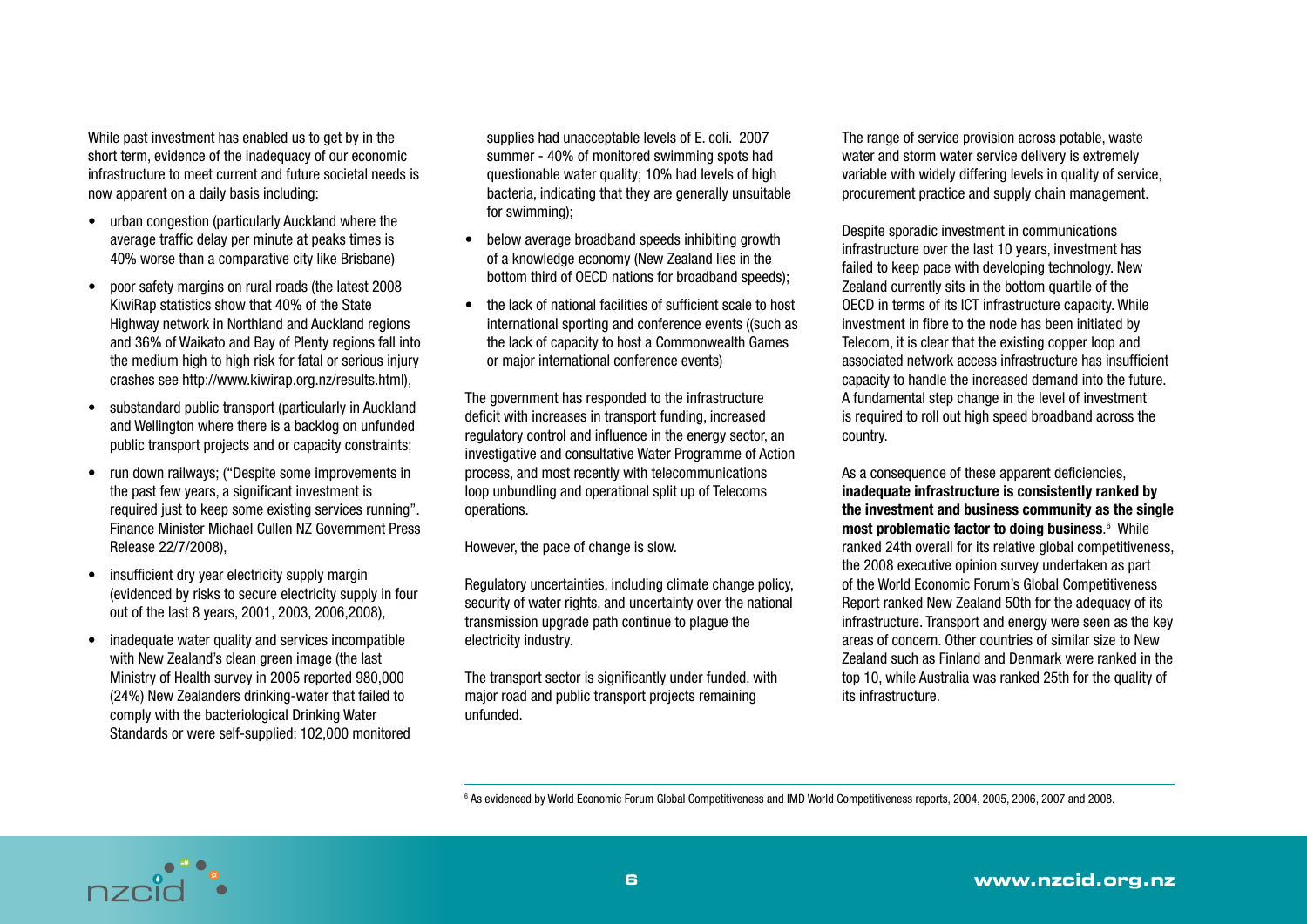The Institute for Management Development World Competitiveness Yearbook puts New Zealand 33rd of the 51 countries surveyed (21st in the OECD) for the adequate planning and financing of infrastructure.

Comparison of New Zealand's infrastructure and rankings with nations of equivalent size (see Table 1) provides a clear reflection of New Zealand's relatively poor standing in infrastructure quality. Only Ireland has comparably poor rankings for infrastructure. However, given the rate of investment in infrastructure that is now underway in Ireland, it will quickly overtake New Zealand in its relative position for the quality of its national infrastructure (see inset on Ireland's infrastructure investment programme below).

Table 1: International Comparisons - NZ with other OECD Nations of Comparable Size

|                                                                 | <b>NZ</b>        | <b>Ireland</b>   | <b>Finland</b>   | <b>Norway</b>    | <b>Denmark</b>   | <b>Australia</b> |
|-----------------------------------------------------------------|------------------|------------------|------------------|------------------|------------------|------------------|
| Land Area (sq km)                                               | 268,680          | 70,289           | 304,473          | 307,442          | 42,394           | 7,617,930        |
| Population (m) 2007 est.                                        | 4.2              | 4.2              | 5.2              | 4.6              | 5.5              | 21.0             |
| GDP / Capita PPP \$US 2007 est.                                 | 26,400           | 43,100           | 35,300           | 53,000           | 37,400           | 36,300           |
| Railways (km)                                                   | 4,128            | 3,237            | 5,749            | 4,114            | 2,644            | 38,550           |
| Roads (km)                                                      | 92,931           | 96,602           | 78,821           | 92,946           | 72,362           | 812,972          |
| Expressways (km)                                                | 171              | 200              | 700              | 664              | 1,032            |                  |
| <b>OECD Ranking GDP per Capita 2005</b>                         | 22 <sup>nd</sup> | gth              | 13 <sup>th</sup> | 2 <sub>nd</sub>  | 7 <sup>th</sup>  | 16 <sup>th</sup> |
| <b>Transport Ranking (IMD)</b>                                  | 31 <sup>st</sup> | 35 <sup>th</sup> | 7 <sup>th</sup>  | 23 <sup>rd</sup> | 4 <sup>th</sup>  | 21 <sup>st</sup> |
| <b>Energy Ranking (IMD)</b>                                     | 35 <sup>th</sup> | 34 <sup>th</sup> | 8 <sup>th</sup>  | 11 <sup>th</sup> | 4 <sup>th</sup>  | 27 <sup>th</sup> |
| <b>Broadband Ranking</b><br>(Internet NZ)                       | 22 <sup>nd</sup> | 24 <sup>th</sup> | gth              | 3 <sup>rd</sup>  | 15 <sup>th</sup> | 17 <sup>th</sup> |
| Investment (gross fixed) as % GDP<br>(CIA World Fact Book 2007) | 23%              | 25%              | 20%              | 21%              | 23%              | 27%              |
| Public debt as % GDP (2007)                                     | 21%              | 25%              | 31%              | 71%              | 26%              | 15.%             |

Sources NZCID extracted data from: OECD Fact book 2008 and 2007 IMD Executive Ranking of 36 nations with GDP> \$US10,000 per capita and CIA World Fact Book

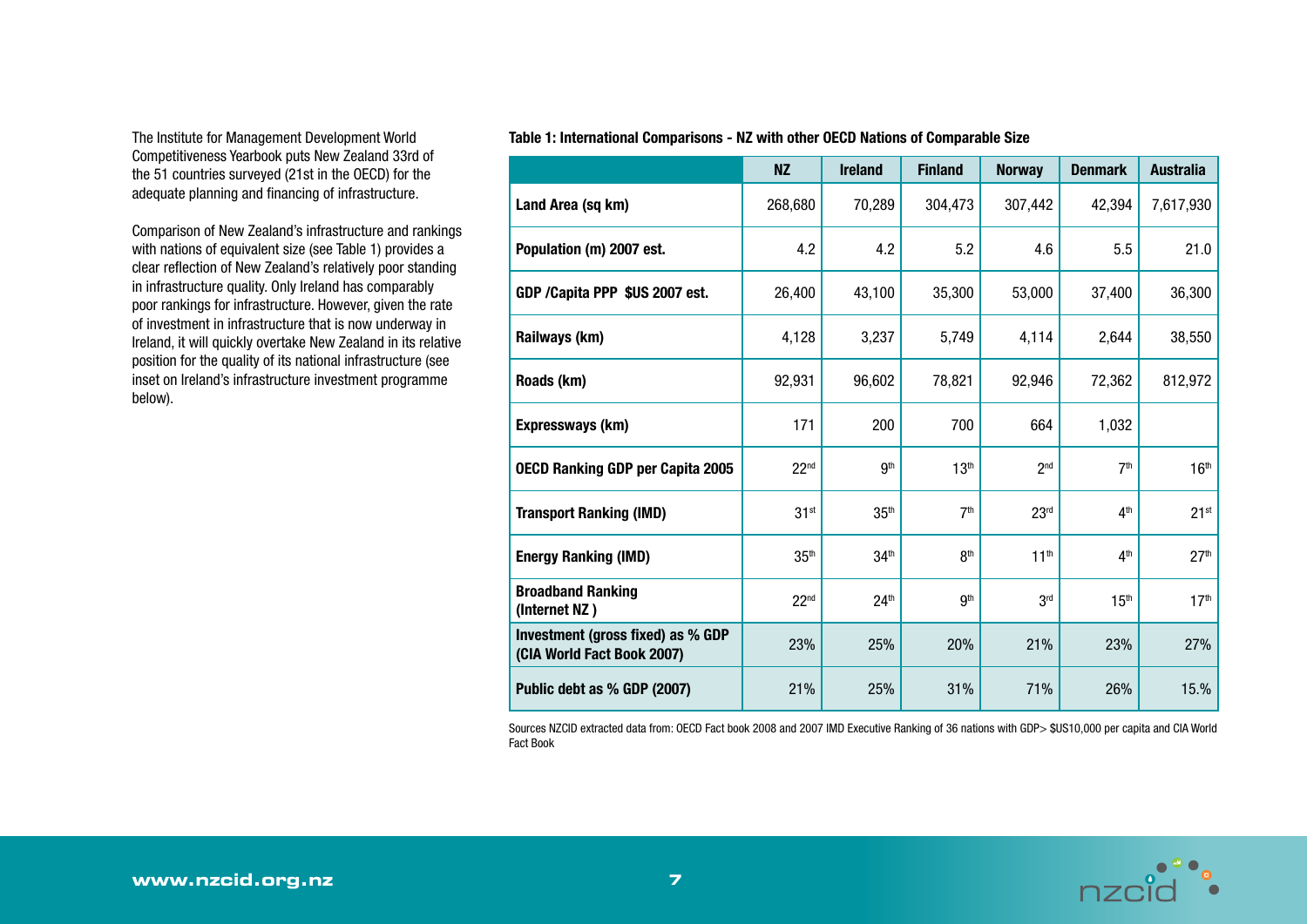## Step change in the level of investment in economic infrastructure required

Drawing on publicly available information and government agency forecasts NZCID estimates planned expenditure on water, electricity, transport and broadband infrastructure exceeds \$70 billion over the next decade.7

Approximately \$31 billion of this relates to territorial local authority plans. While these are all theoretically funded through the combination of increases in rates and user charges, the 2007 local body election raised serious questions about the affordability of the rates and price increases assumed within these "balanced" funding plans. Moreover, under current projections, local authority capital expenditure declines significantly over the 10 years. This seems an unrealistic scenario given ongoing growth demands, increasing environmental standards and pressures resulting from climate change. The decrease in capex if understated through the lack of accurate future predictions would require rate funding or price increases not anticipated in the LTCCPs which are already under rating increase pressure.

NZCID recently commissioned GHD and Pricewaterhouse Coopers to provide an objective assessment of the state of the New Zealand water industry in order to identify opportunities for improved public policy from an infrastructure development perspective. The overall state of the industry received a scorecard rating of "C", including a C+ for water supply, a "C" for waste water

and a "C-" for storm water . Under the grading criteria, the infrastructure is considered "adequate" but major changes are required in one or more of: the infrastructure condition; committed investment; regulatory regime; and planning processes; to enable infrastructure to be fit for its anticipated purpose.<sup>8</sup>

In addition to local authority funding pressures, there is at least \$15 billion in major transport capital works that are not included in current forecasts, largely due to insufficient funding.

| These funding gaps include:                   | \$ billion |
|-----------------------------------------------|------------|
| Waterview Connection in Auckland              | 2.0        |
| Auckland Manukau Eastern Transport Initiative | 1.5        |
| Tauranga Strategic Roading Network            | 0.6        |
| Waikato Expressway                            | 1.0        |
| Transmission Gully Wellington                 | 0.6        |
| Ngauranga to Airport Wellington               | 0.7        |
| Waitemata Harbour Crossing Auckland           | 5.0        |
| Other National State Highway upgrades         | 1.0        |
| Auckland rail network                         | 3.0        |
| National rail network                         | 1.0        |

<sup>7</sup> \$31 billion in Long Term Council Community Plans (of which \$22 billion is on water alone), \$25 billion for Land Transport NZ, \$5 billion on electricity generation, \$5 billion in electricity transmission, and up to \$5 billion on telecommunications. <sup>8</sup> NZCID Water Industry Report Card and Roadmap available at www.nzcid.org.nz.

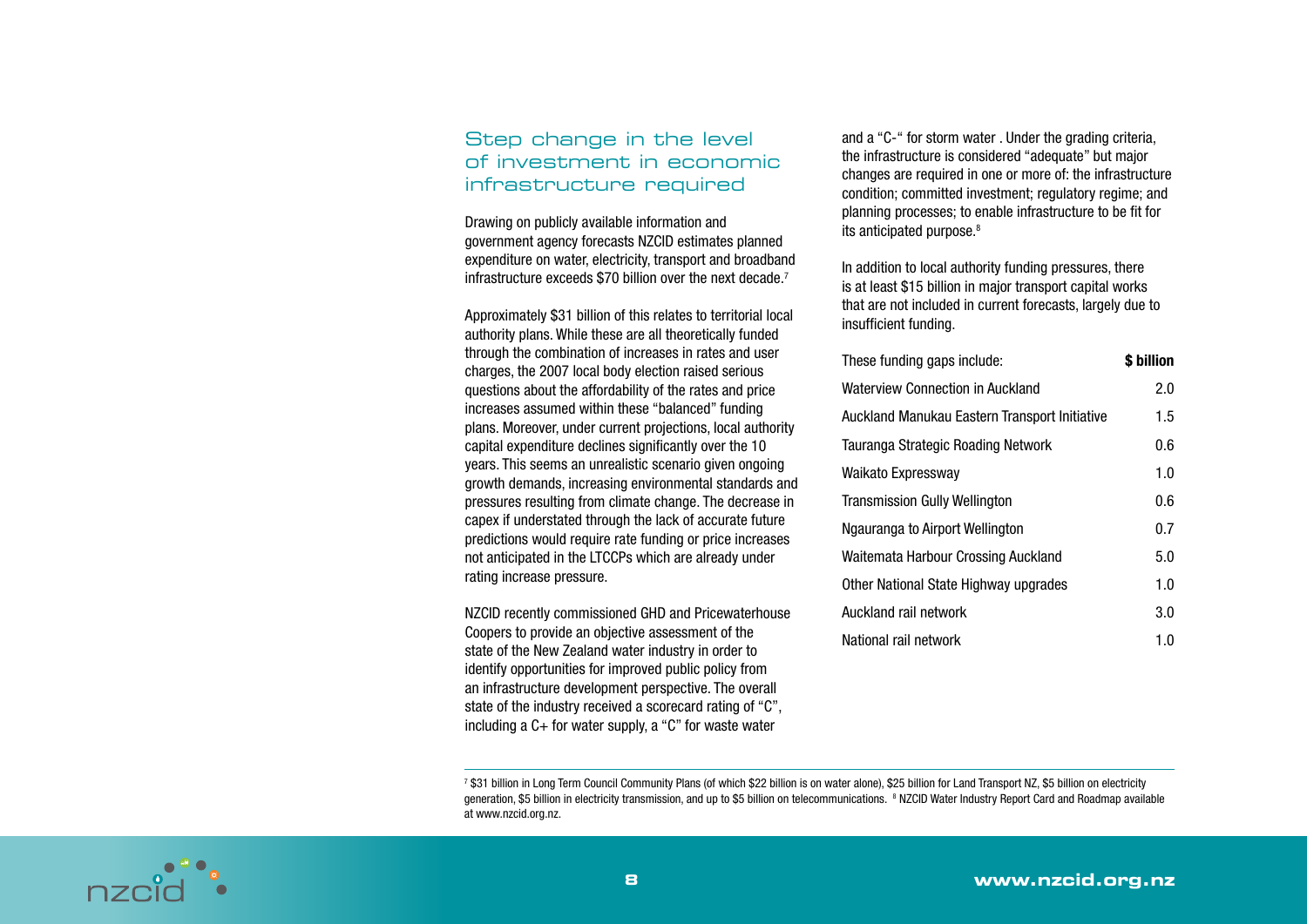Shortage of funding is not due to any national incapacity to finance these projects. As Figure 2 demonstrates New Zealand used to commit a much higher proportion of national income towards infrastructure investment. Insufficient funding is largely driven by the current practice of paying for infrastructure on a "pay as you go" basis. Notwithstanding current economic conditions, and projected budget deficits, New Zealand's public debt to GDP ratio is among the lowest in the OECD (refer Figure 3). There is little difficulty in New Zealand advancing its economic infrastructure through prudent combination of public and private sector debt. In fact doing so makes good economic sense where the returns exceed the cost.

Figure 3: Government Debt to GDP Ratio, OECD Fact Book 20089

# **General government gross financial liabilities**



9 Based on 2006 or latest data for each country listed. NZ is shown as at 2005

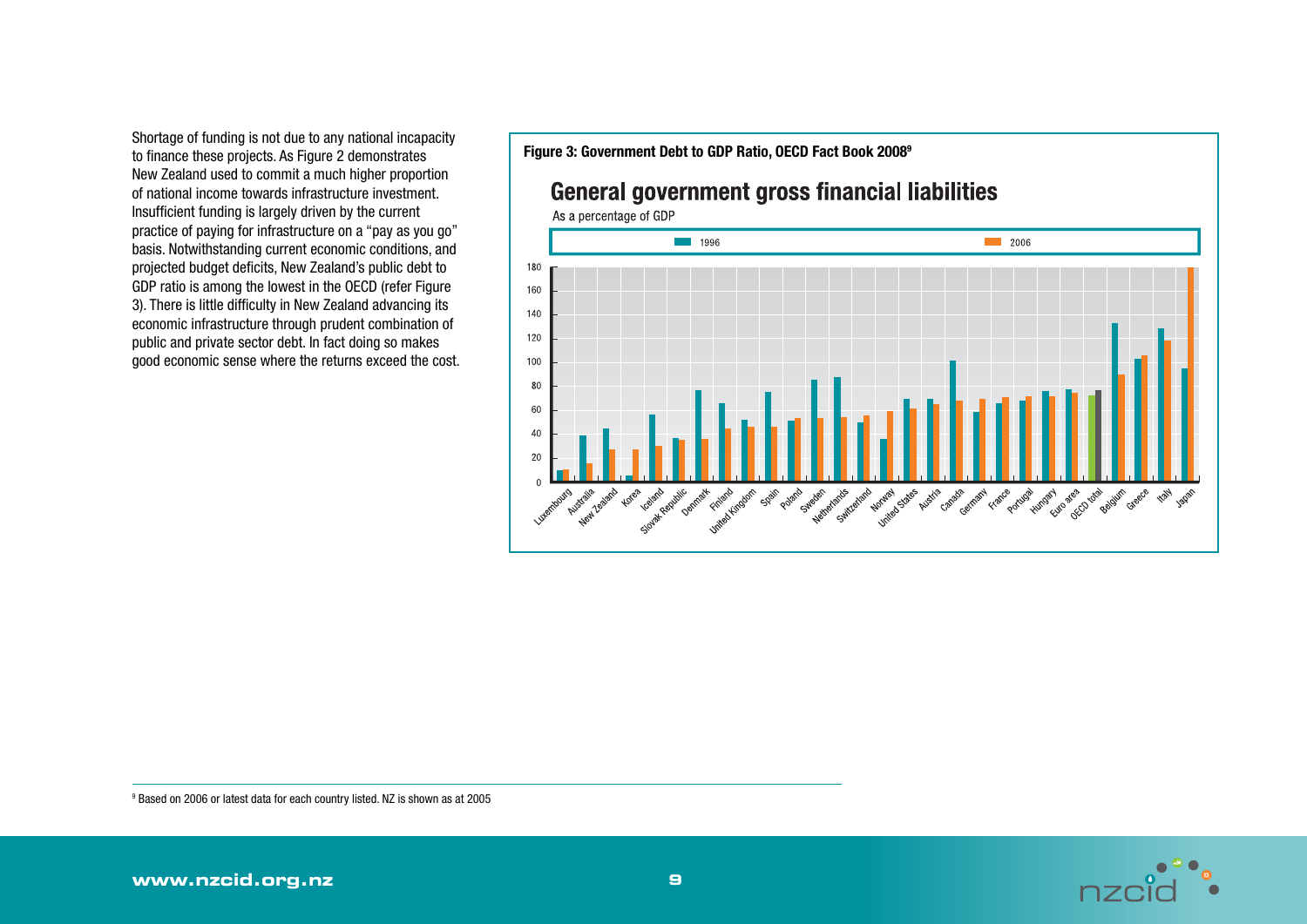Given that New Zealand is already lagging behind other OECD nations in terms of the quality and provision of essential infrastructure, a substantial lift in investment is required. Investment in economic infrastructure from roads to railways, water treatment and services, telecommunications and broadband, energy supply are all pressing issues for New Zealand if we are to lift productivity and growth.

While sector based initiatives to redress immediate problems have been commenced and in some cases are under action, no national plan to address New Zealand's overarching infrastructure development needs currently exists.

The need for a national infrastructure strategy that provides a stable regulatory environment, that encourages public and private sector investment and innovation and which sets a clear direction for infrastructure development in the context of New Zealand's overall national development should be a priority for government.



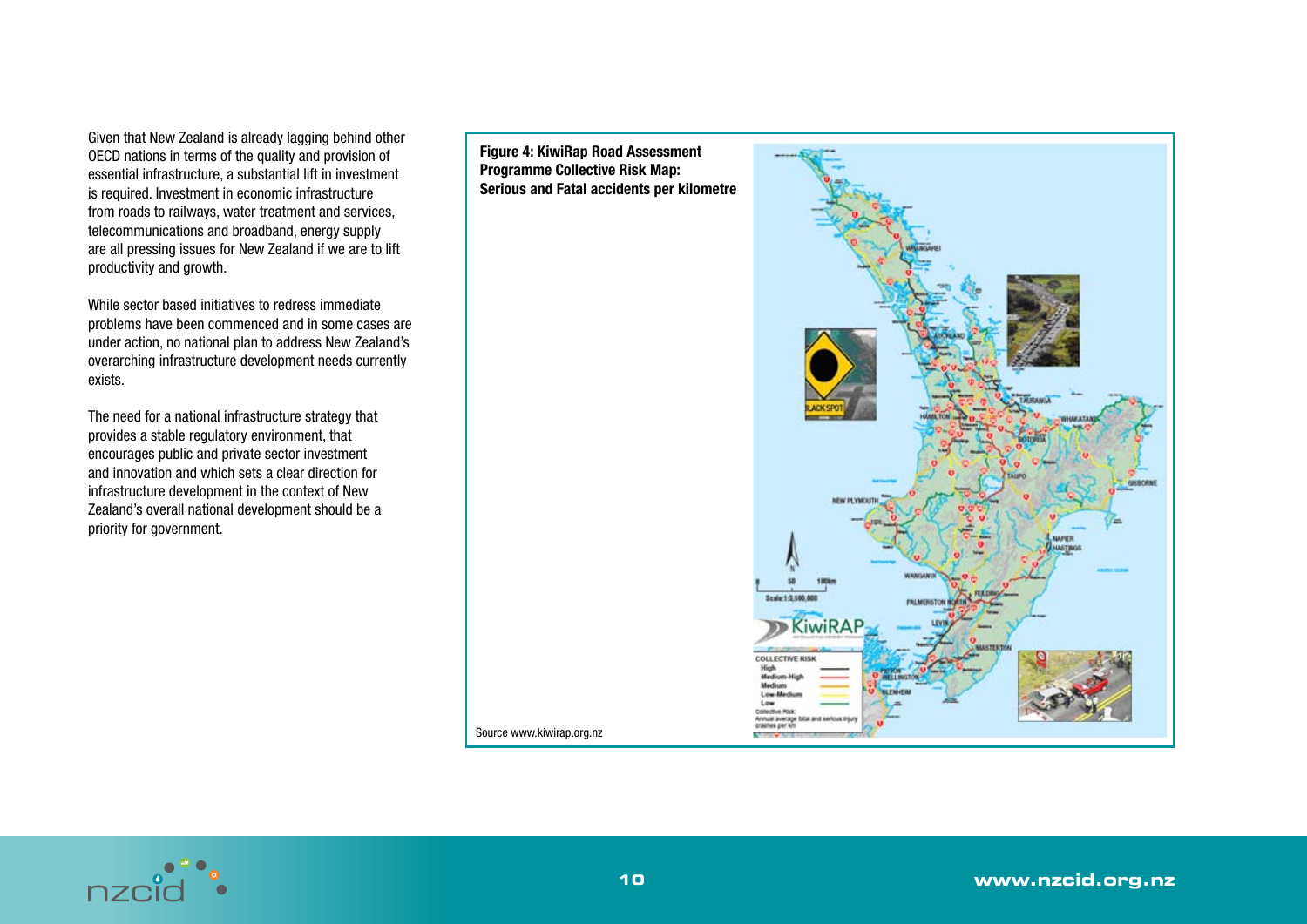# Addressing the Infrastructure Deficit

Four priorities need to be addressed to provide for timely delivery of essential national and regional infrastructure development:

- 1. Provision of strong leadership and governance across and within the infrastructure sectors;
- 2. Provision of coordinated long-term and national infrastructure development strategies supported by detailed investment plans and programmes;
- 3. Reform of complex regulatory and environmental approval processes to recognise the importance of strategic infrastructure investment; and
- 4. Appropriate use of public and private sector debt as a means to finance infrastructure development.

Addressing these issues will provide a much needed boost to the New Zealand economy and provide an environment of certainty to stimulate private sector investment in the human and capital resources needed to lift productivity growth.

The balance of this discussion paper addresses each of these issues.

Part One proposes a model for reform of infrastructure leadership and governance at the national level.

Part Two discusses a range of possible reforms to

existing legislation including: The Land Transport Management Act; The Resource Management Act; The Local Government Act; the Public Works Act and the Corrections Act.

#### Figure 5: Examples of Infrastructure Failure







Railway Bridge Collapse - Gisborne



Congestion - Auckland



Storm Water Overflow - Auckland

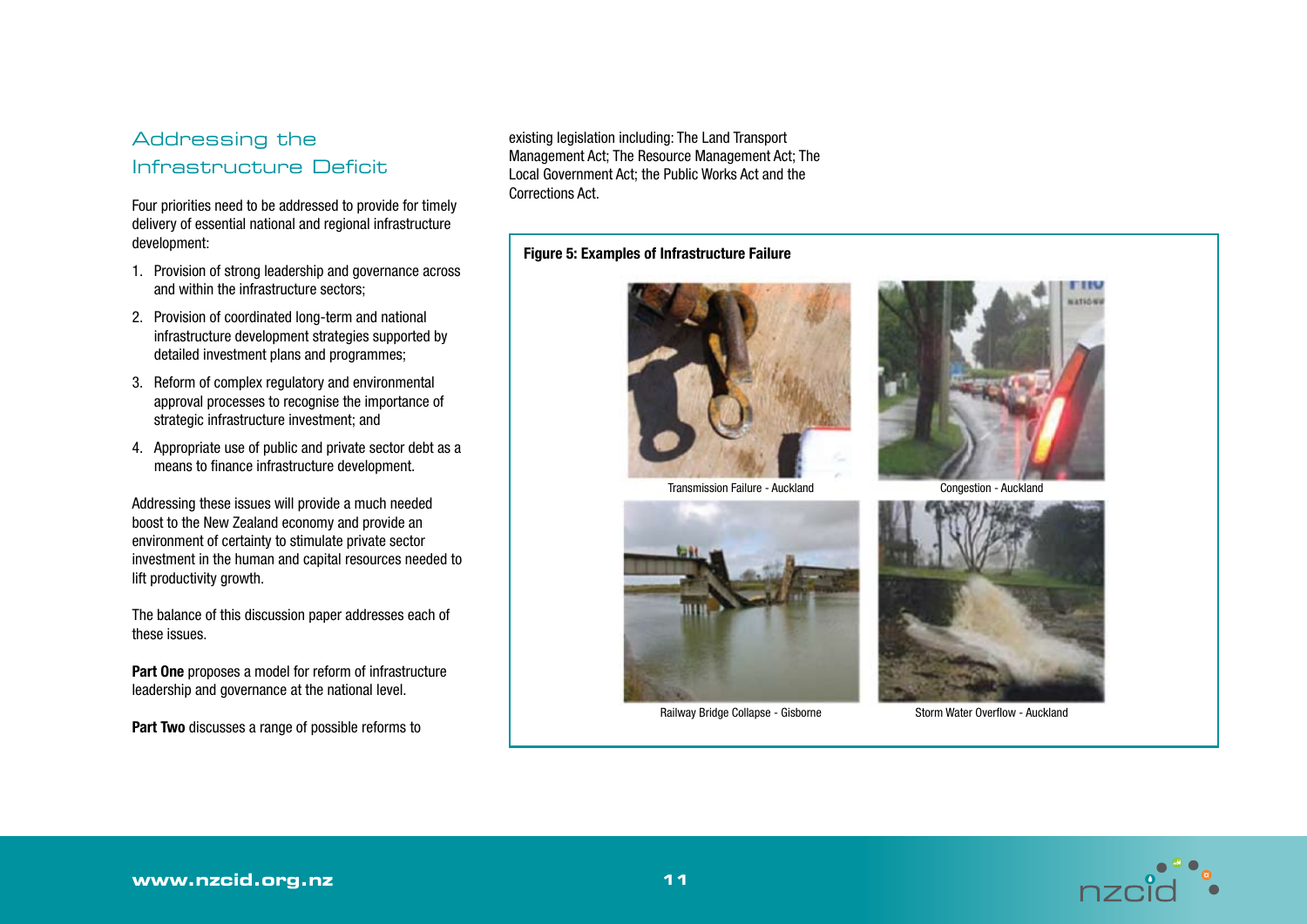# **Part 1: Infrastructure Leadership Planning and Governance**

## International Best Practice in Infrastructure Development

#### *"Infrastructure and financial sector development.*

*Sound infrastructure development policies ensure scarce resources are channelled to the most promising projects and address bottlenecks limiting private investment. Effective financial sector policies facilitate enterprises and entrepreneurs to realise their investment ideas within a stable environment."* POLICY FRAMEWORK FOR INVESTMENT - OECD 2006 p21

A feature of many successful economies is that they possess highly developed, well integrated planning, funding and implementation processes that both lead and support national development.

Ireland arguably provides the best example of such national development planning and implementation. The 2007 – 2013 National Development Plan (NDP) is the 5th in a series of plans developed since the 1950s. These seven year plans are set within the context an overall 20 year spatial development strategy for Ireland - the National Spatial Strategy - which seeks to ensure balanced national development. The NDP, having been jointly developed between government, business, employee representatives and the wider community, is a centrepiece for economic growth. It is promoted aggressively by government and has widespread public support and buy in.

In 2007 Canada developed its national infrastructure plan 'Building Canada' as a component of the Canadian government's long term economic plan. It provides a seven year funding plan to Canadian municipalities from 2007-2014.

Leading OECD nations such as Switzerland, the Netherlands, and Austria have integrated infrastructure ministries that provide national coordination of economic infrastructure.

In France, the Ministry for Transport, Infrastructure and the Sea maps infrastructure data against future needs in order to help the government prioritise and plan infrastructure investment.

# Case Study: Ireland's National Development Plan

Ireland's latest National Development Plan - "Transforming Ireland – A better Quality of Life for All", was launched in January 2007. It provides investment of some €184 billion (\$NZ360 billion) from 2007 to 2013 across Ireland's economic and social infrastructure, the enterprise, science and agriculture sectors, the education, training and skills base of the people, and environmental services.

| The five Investment Priorities<br>of the Plan are: | $\epsilon$ billion |
|----------------------------------------------------|--------------------|
| Economic Infrastructure                            | 54.7               |
| Enterprise, Science and Innovation                 | 20.0               |
| Human Capital                                      | 25.8               |
| Social Infrastructure                              | 33.6               |
| Social Inclusion                                   | 49.6               |
| Total                                              | 183                |

The plan is designed to tackle Ireland's economic and social infrastructure deficits in areas such as Transport, Energy, Housing, Water, Education and Health to achieve balanced spatial development across the nation. This is funded by a 7-year Central Government Capital Envelope of almost €80 billion (\$NZ160 billion approx).

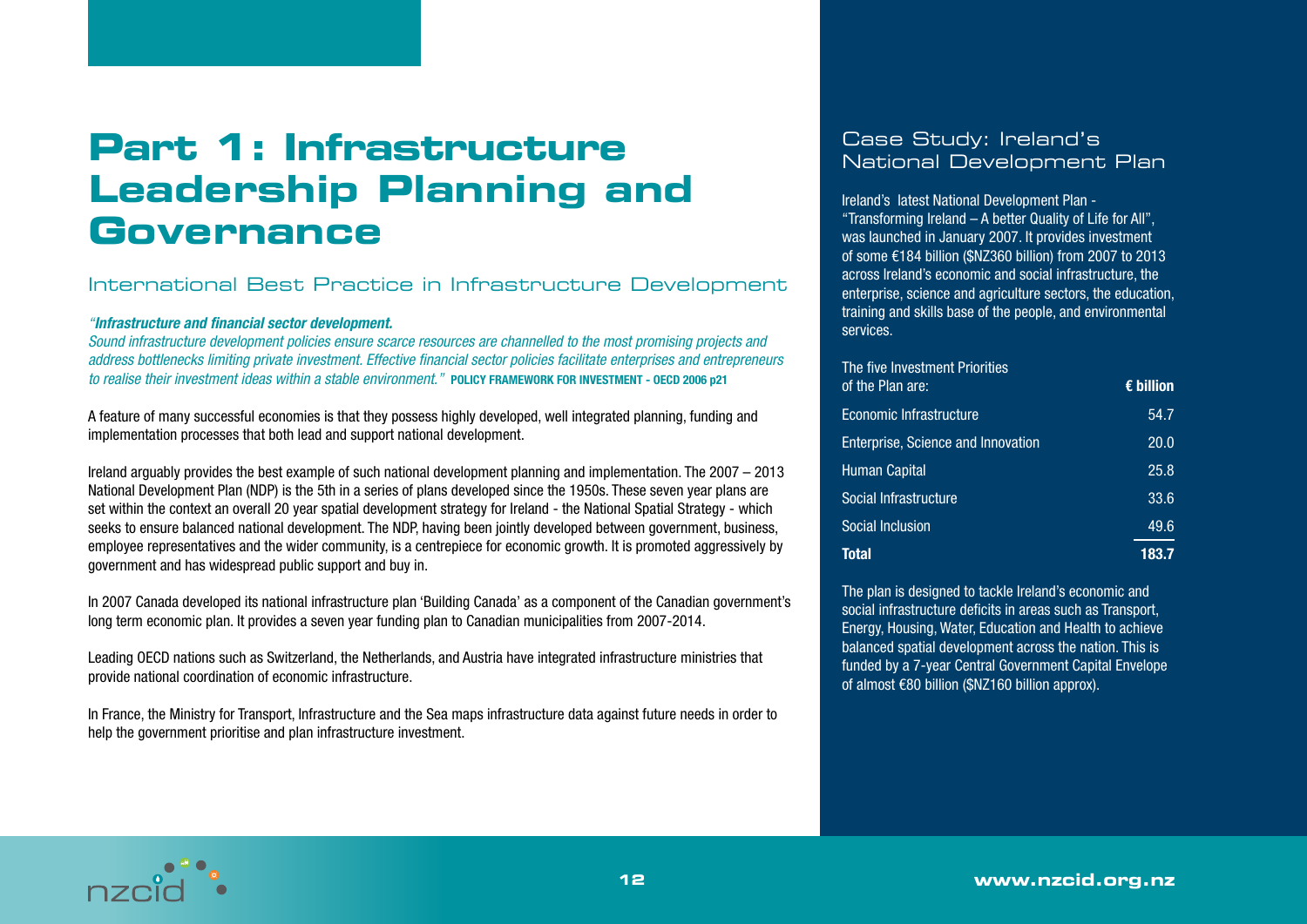In 2007 the UK Government released their "Planning for a Sustainable Future White Paper" which recommends significant improvements to the British planning system such that long term challenges like climate change can be met.

The State of California has enacted the California Infrastructure Planning Act requiring the Governor to submit to the legislature rolling 5 year infrastructure plans.

Most recently the newly elected Australian federal government announced a national approach to planning, funding and implementing future infrastructure needs. This now provides an overarching Australian federal government perspective to coordinate existing State Infrastructure Plans.

In such jurisdictions, national or state leadership takes a holistic long term approach and has strong "whole of government" direction and support. Long term infrastructure development programmes provide a foundation that leads social, economic and environmental development. Skills development is centred on providing the social and economic well being of the state. There is strong alignment between national aspirations, investment programmes in infrastructure, people and skills development. Investment programmes are supported financially by budget appropriation, typically over four or five year cycles to provide a climate of investment certainty and there is strong interaction between the public and private sectors in the provision and operation of physical infrastructure and community services.

There are a number of principles common to these jurisdictions that can be summarised as "best practise" in infrastructure development.

#### First, infrastructure is recognised as a fundamental platform for national

development. It is given priority at the highest levels of government both because the level of capital investment required and because infrastructure has an impact across most government portfolios.

# Case Study: NSW State Infrastructure Strategy 2008 – 2018

The New South Wales State Infrastructure Strategy has been produced as a whole–of– government process led by NSW Treasury with input from a range of NSW Government agencies and the Australian Rail Track Corporation. It is a rolling 10–year plan for infrastructure projects to support service delivery. First published in 2006, as a subset of the State Plan, the State Infrastructure Strategy is updated every two years. The latest update has just been released in June 2008.

Prior to the inception of the infrastructure strategy, the State's infrastructure spending had been mapped out portfolio–by–portfolio as part of the four year projections contained in each year's State Budget. The Strategy takes a different approach. Guided by Government agencies' asset management plans, the Strategy forms the link between the infrastructure plans detailed in the four forward years of each State budget, the 10–year State Plan, and the 25–year metropolitan and regional strategies. It is based on the principle of subsidiarity – the strategic choices of the higher level plan (NSW State) cannot be overridden by the planning and implementation authorities at a lower level.

The integrated nature of the Strategy is intended to allow the private sector, public sector agencies, local councils and the wider community to make decisions based on the Government's priorities and timing for major infrastructure projects. An important aspect is the broad funding requirement it maps out to finance the state's infrastructure goals. Over the next 10 years, the NSW Government's infrastructure investment will total about \$140 billion, the largest capital expenditure in the State's history. That funding will rely principally on budget funding and increased borrowing. Public–private partnerships will be used where appropriate.

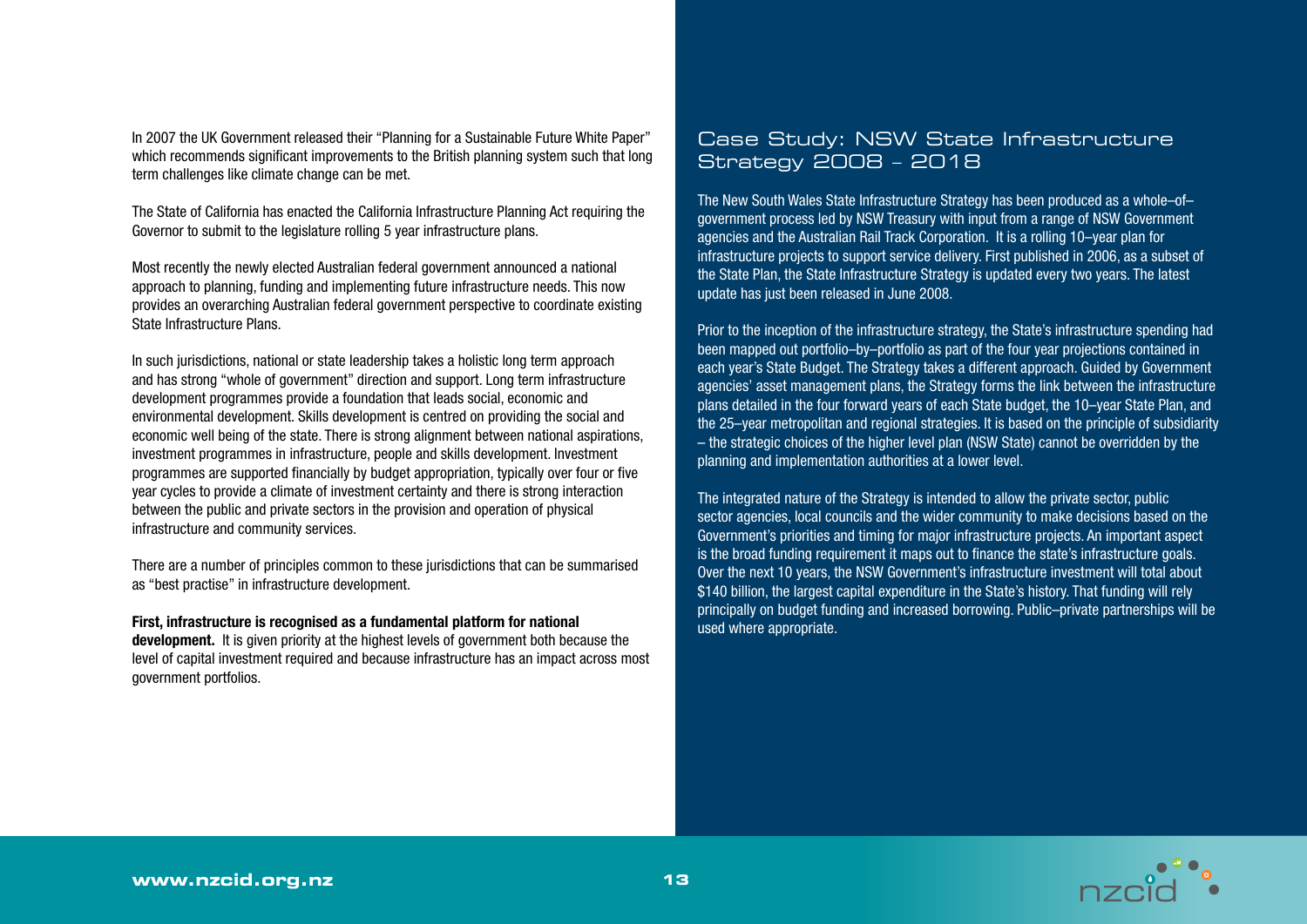Secondly, effective infrastructure development is seen to require central government leadership and coordination. Development of national infrastructure strategies supported by development programmes is driven by recognition of the need to provide certainty for public and private sector investors to enable forward planning, capacity building, innovative project delivery and optimum use of capital.

While individual government ministries, State Owned Enterprises and government agencies in each jurisdiction are commonly responsible for investments within the overall plan, they are accountable to either the Departments of Finance and or Treasury for efficient use of funds and effective implementation.

Many jurisdictions also have a specialist infrastructure Ministry or a separate unit within their finance department or Treasury that is responsible for oversight and, in some cases delivery, of major infrastructure projects.

Thirdly, there is strong alignment between national, regional and local strategies. The activities of many organisations in the public and private sector whose policies, programmes and decisions significantly influence national development are integrated nationally in order to achieve balanced regional development.

These are all essential elements of national leadership.

#### Need for Enhanced Infrastructure Co-ordination and Implementation in New Zealand

In contrast to best practice, New Zealand has little coordination of its national or regional infrastructure planning. Generally speaking government departments (transport, education, health, justice, defence) and Crown agencies such as the NZ Transport Agency and OnTrack develop plans independently of one another and seek funding through the central government budget processes. Transport investment programmes continue to be dogged by "on again, off again" funding and planning processes. This is particularly the case with major national transport projects that continue to be plagued with uncertainties over funding.

# Case Study: NZ Energy Strategy

The development of the New Zealand Energy Strategy is an example of providing leadership within the energy sector to guide public and private sector investment. The strategy seeks to provide "a reliable and resilient system delivering New Zealand sustainable low emissions energy" subject to maintaining security of supply at competitive prices. With its strong focus on renewable energy, the Strategy provides clear direction in terms of fuel choice. This is already guiding investment decisions by electricity generators.

While this is a very positive development, there remains a lack of specificity around the policy measures that are necessary to deliver on the vision..For example, a key challenge for the sector is the time it takes to gain regulatory approval and environmental consents for projects, particularly renewable energy projects which tend to have a larger environmental footprint than thermal generation alternatives.

Logical developments to enhance delivery of the NZES might include using the RMA processes to provide greater leadership and guidance on consenting "renewable" electricity generation, and rationalising regulatory processes.

As it stands, continuing uncertainties about the investment horizon persist caused by increasing pressures on land and water rights; a complex regulatory environment managed by a multiplicity of agencies; an uncertain transition path from thermal to renewable energy; together with uncertainties about gas discovery, gas prices and carbon pricing.

An effective strategy needs to set processes in place so that these issues can be resolved.

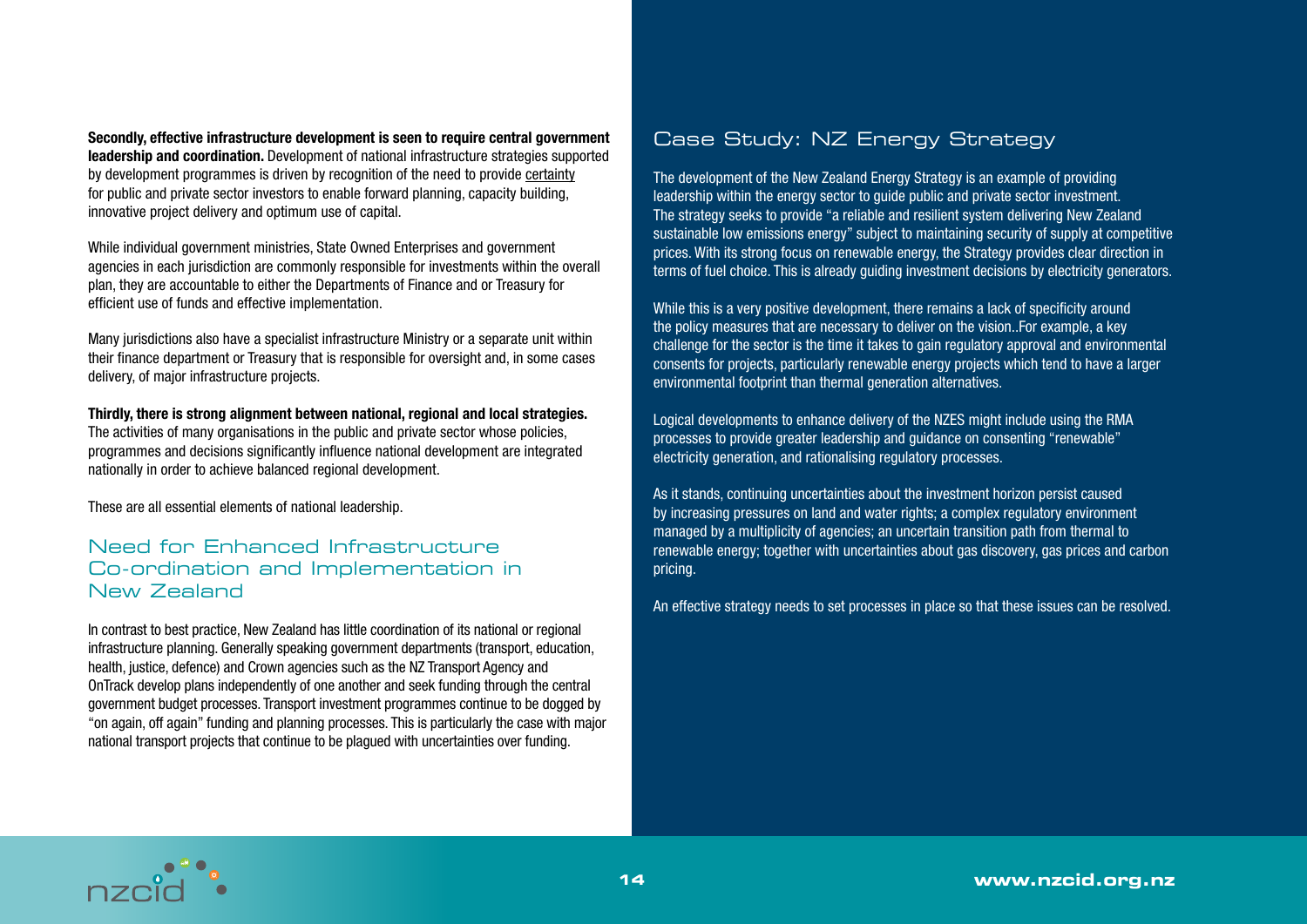While central government agencies tend to work in silos, wider New Zealand is characterised by small scale, highly decentralised and, in some cases, extremely complex governance structures. Planning decisions are substantially delegated to the lowest level of local government with few national standards to guide decision making and little alignment between national, regional and local planning. Consequently, minority and competing interests at the local level tend to predominate over that which may be in the national interest.

A better balance needs to be struck between national, regional and local needs. New Zealand's challenges and opportunities for infrastructure led growth lie in sectors such as energy, water, transport and telecommunications. By their very nature these involve significant cross boundary issues, yet are national in character and importance. In order for these opportunities to be realised, strong Government leadership and direction is essential.

Equally, it is critical that New Zealanders understand the importance of infrastructure development to lifting New Zealand's overall standard of living. This provides a context in which decisions about major infrastructure projects can be made. The New Zealand government is best placed to provide this leadership, and to inject a sense of national imperative and opportunity to the infrastructure task.

Providing this direction is about leadership, not central planning. It is about facilitation of infrastructure development that is in the national interest, not public ownership and control. It is about setting the overall context and strategic direction in which public and private planning and investment decisions are made.

# The Need for a New Zealand Infrastructure Strategy

NZCID recommends there be central government focus and commitment to an overarching national infrastructure strategy for New Zealand known as the New Zealand Infrastructure Strategy (NZIS) that would sit within and support government's overall development plan for the economy. As with other jurisdictions, the purpose of a national infrastructure strategy would be to ensure that critical infrastructure sectors including transport, energy, water, and telecommunications infrastructure *are developed and maintained to raise*

#### South-East Queensland Infrastructure Plan and Programme 2007-2026

South East Queensland is experiencing the fastest growth rate of any urban region in Australia. By 2026 the population is expected to reach around 4 million people – an increase of more than one million. The South-East Queensland Infrastructure Plan and Programme 2007-2026 published in May 2007is targeted at ensuring the necessary infrastructure is provided in a timely fashion. It has three distinct phases:

- First Phase first four years of the plan provides forward estimates of the State Budget, and shows specific commitments to funding for nominated projects;
- Second Phase years five to ten commits budget provision for infrastructure investments for this period;
- Third Phase year ten to twenty includes infrastructure, which is likely to be required in the longer term, which will need to be considered in future infrastructure plans.

Notable features include:

- Recognition of the need to provide certainty on infrastructure development to enable forward planning, capacity building and innovative project delivery. Consequently a detailed 20-year program of infrastructure projects supported by a 10-year budget commitment is provided.
- Acknowledgement of the principle that strategically-focused infrastructure investment will help lead and support development and achieve key policy outcomes.
- Provision for alternative funding such as higher levels of borrowing together with private sector involvement through PPPs.
- Provision for annual updates and reviews including coordination of state and local government agencies

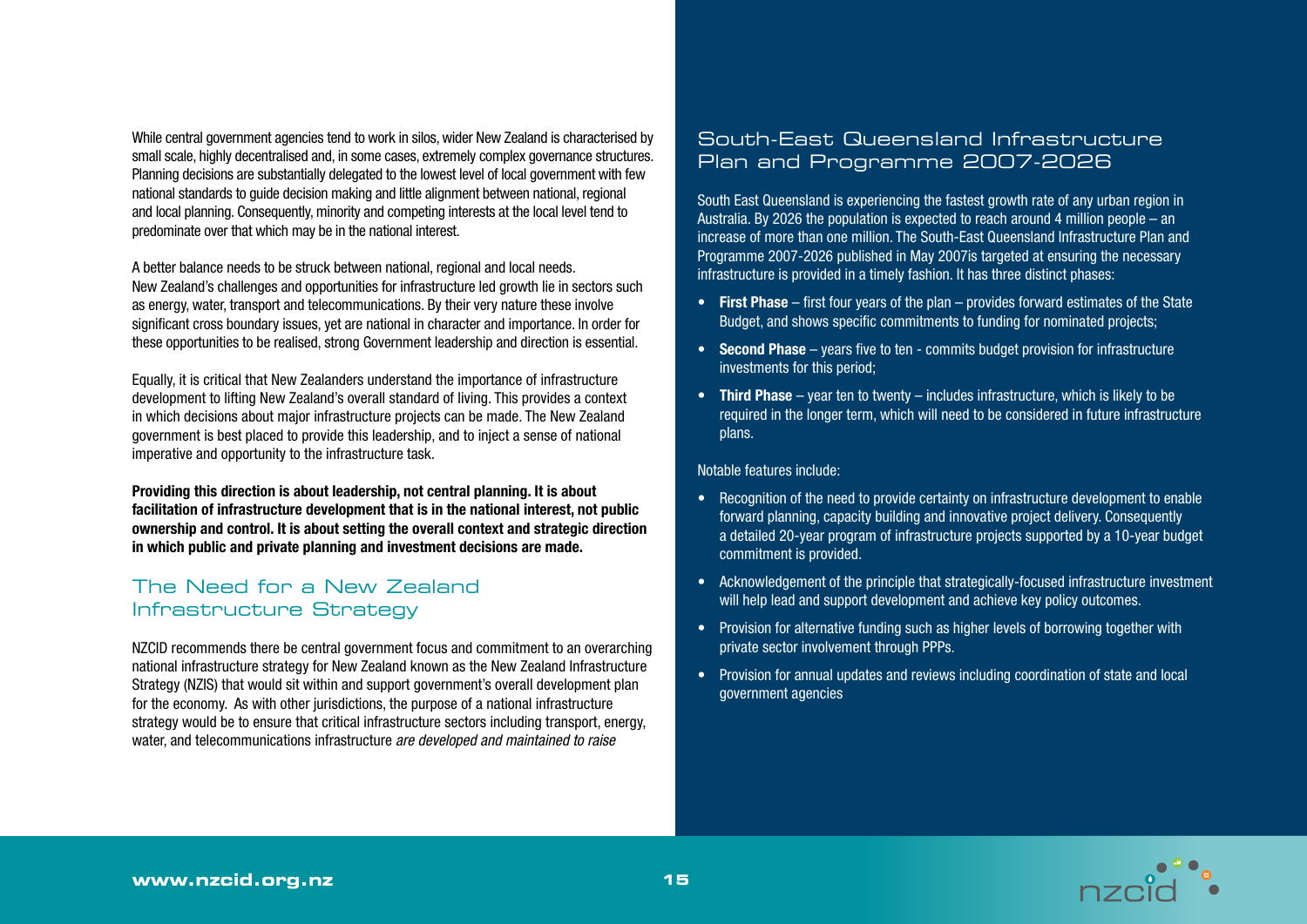*New Zealand's living standards as a whole – economically, socially, culturally and environmentally.*

A central function of such an infrastructure strategy must be to ensure that the contribution of infrastructure development to the nation's social, economic and environmental development and growth is appropriately prioritised and is widely understood and supported.The Strategy would spell out the basis on which sound infrastructure development will give all areas of the country the opportunity to develop to their potential.

#### It would:

- identify key strategic dependencies between production, distribution, consumption or export of goods and services
- require relevant Government departments and agencies to formulate and implement long term national infrastructure development policies, programmes and public investment programmes
- provide for funding to follow strategy
- set a national context to inform regional planning guidelines and strategies and district and city development plans and strategies
- inform strategic investment, energy, transport, communications and other infrastructure policy decisions, for both the public and private sectors
- help to shape sector specific infrastructure programmes and other investment plans

be documented by means of a 20 year infrastructure plan and programme consolidating major public sector investment plans of national significance into one document.

# Emphasis on Balanced Regional Development

The New Zealand Infrastructure Strategy would recognise that the various regions of the country have different roles. It would seek to promote and co-ordinate these roles in a complementary, "win win" way. It would be about making regions competitive according to their strengths and not against one another; about ensuring a high quality urban environment, as well as vibrant rural areas.

# Emphasis on Sustainable **Development**

Sustainable development would be an overriding imperative of the strategy by achieving balance between economic, social, cultural and environmental dimensions of a better quality of life.

# Economic and Regulatory **Context**

The New Zealand Infrastructure Strategy would be developed and implemented within an integrated and financially sustainable economic and legal framework. Public investment in infrastructure would be governed

both by reference to the overall budgetary situation and the priorities arising from the Strategy. However funding would follow strategy. Prudent use of public and private sector debt would ensure that the investment programme can be delivered according to plan. Value added private sector investment in public infrastructure would be both welcome and encouraged.

## Enable New Zealand to Compete in an International Infrastructure Development Market

New Zealand is now competing in a global market for skills capital and expertise each of which are flocking to international markets (such as South East Queensland) which demonstrate political commitment and leadership. The NZIS would assert New Zealand's rightful place in the international market for skills and expertise and ensure that we both retain and attract the best and brightest talent in New Zealand.

# Development of a New Zealand Infrastructure **Strategy**

Because of its significance to New Zealand's future, development of a New Zealand Infrastructure Strategy would require active engagement by organisations across all sectors of society.

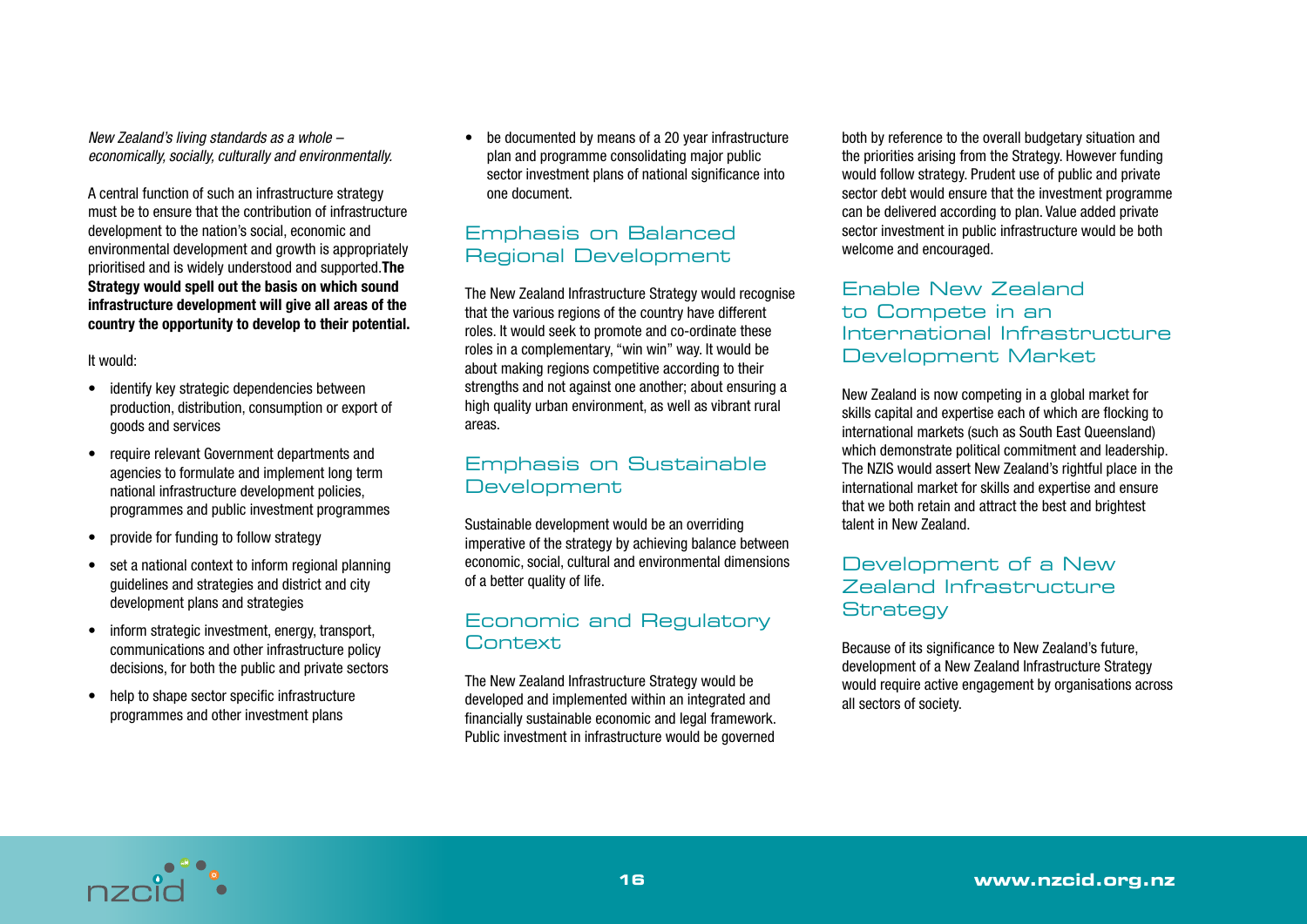These organisations include:

- • Government, including government departments State Owned Enterprises and agencies of Government, particularly those involved with development promotion and physical or social infrastructure provision, e.g. ranging from the New Zealand Transport Agency, Housing, Education, Tertiary Education Commission, District Health Boards
- Regional and local authorities
- Union and employer organisations
- the private sector, including infrastructure providers in that sector, banks and financial institutions and the wider business community

Integrating the activities of the various organisations will require:

- the establishment of a clear leadership at the highest level to bring those involved together to develop oversee implementation of an agreed New Zealand Infrastructure Strategy
- improved central and local government organizational structures
- integration of the policy approach of the New Zealand Infrastructure Strategy into the plans and programmes of various public bodies, giving them clear objectives and responsibilities
- the development of reliable systems of monitoring, accountability, communication and support to underpin the implementation process

early preparation of regional planning quidelines which will be crucial in ensuring alignment and effective implementation of the Strategy at the regional level.

These measures would reflect the strong commitment by Government to the development and implementation of the NZIS. This commitment, together with the greater certainty of direction provided, will establish the basis for the private sector to participate fully in achieving the objectives of the Strategy and to respond to it in bringing forward its own investment proposals.

Establishing a driving force behind the NZIS means:

- Government underpinning its status and mandating its full implementation,
- embedding it in the programmes of all relevant departments and agencies, and
- assigning clear responsibility for supporting its delivery
- using legislative capacity to achieve consistency and effective integration

## Proposed Structure

Specifically, it is recommended that the development and implementation of the NZIS would require:

• An "infrastructure cabinet" chaired by the Prime Minister, Deputy Prime Minister or Minister for Infrastructure to oversee the development

and implementation of the Strategy. Members would comprise the Ministers of Finance, Labour, Economic Development, Environment, State Owned Enterprises, Local Government, Transport, and Communications

- The Infrastructure Cabinet would ensure the necessary leadership, interaction, monitoring and accountability within their respective Ministries and provide budgetary support and consistency between the NZIS, and the relevant public policies and programmes.
- • A New Zealand infrastructure council ("Infrastructure NZ") comprising leaders of the highest calibre from the public and private sectors. Infrastructure NZ would lead the development of the Strategy and oversee and monitor its implementation. It would also facilitate consultation with and participation of relevant interests in the development and implementation of the Strategy. Periodic reports to Government would be prepared in relation to progress being made in the implementation of the NZIS.
- The Department of Prime Minister and Cabinet and or Treasury would establish an Infrastructure Directorate to provide support to the Infrastructure NZ in the development of the Strategy, support its implementation, promote best practice in infrastructure development, and to monitor and report progress on implementation.10

<sup>10</sup> Options for an individual ministry such as MED to take on this responsibility were considered and discounted on the basis that infrastructure provision is more than just economic, it has significant environment, socia government dimensions as well - hence the desire to have such responsibility vested in a whole of government agency such as the Department of Prime Minister and Cabinet and or Treasury. Another option would be to establish or extend the functions of the Ministry for Local Government into a Ministry for Infrastructure and Local Government (similar to the Australian Infrastructure, Transport, Regional Development and Local Government portfolio future, the development of a highly focused unit with direct linkage to a senior Cabinet committee was considered the better option at this time in order to provide the level of seniority and cross governmental support tha

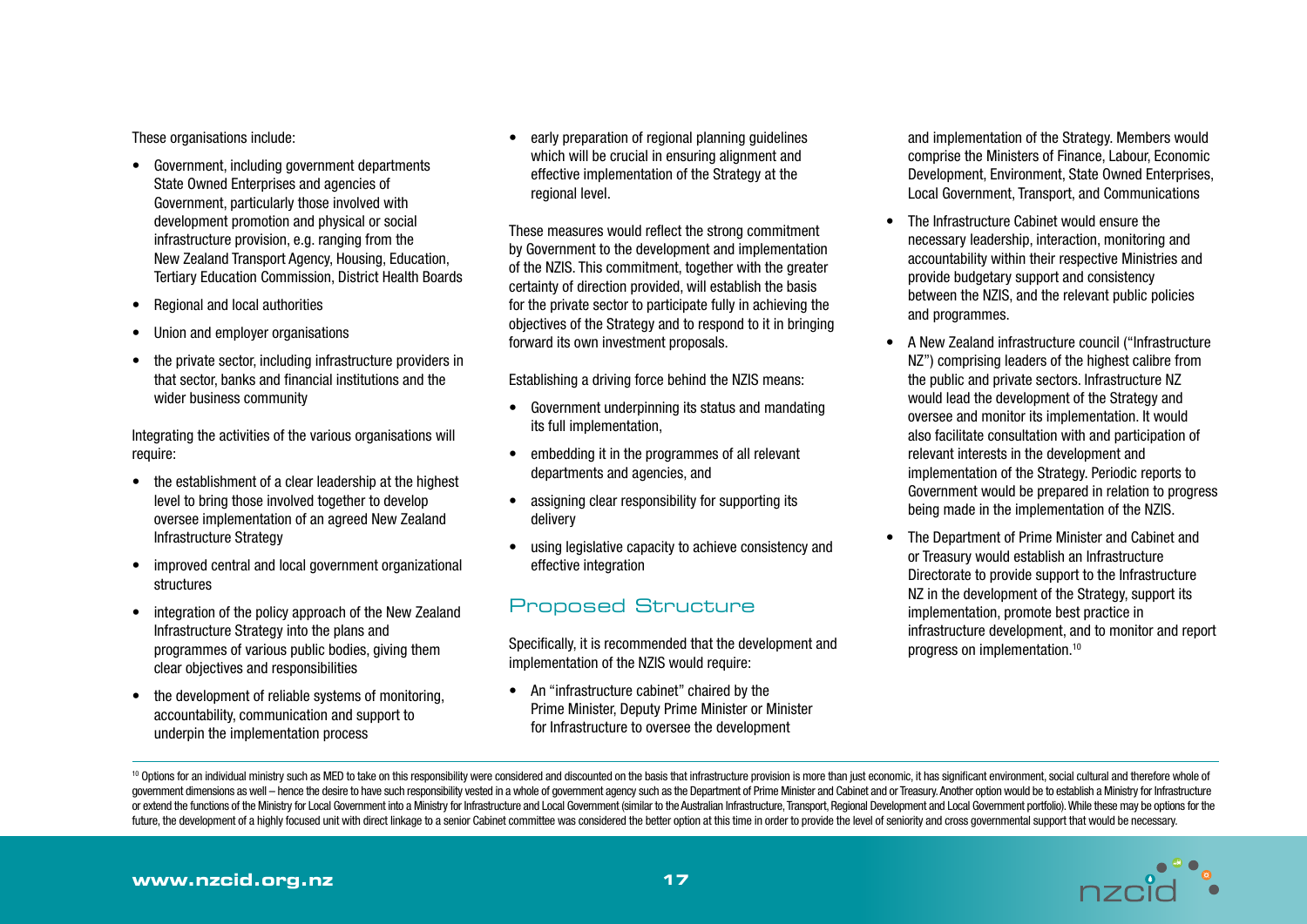#### Infrastructure New Zealand

With the support of the Infrastructure Directorate, Infrastructure NZ would be responsible to the Infrastructure Cabinet for developing the strategic blueprint for New Zealand's future infrastructure needs in the form of the NZ Infrastructure Strategy and - in partnership with local government and the private sector – recommend the policy environment to facilitate its implementation. It will provide advice to government about infrastructure gaps and bottlenecks that hinder social economic growth and prosperity. It will also identify investment priorities and policy and regulatory reforms that will be necessary to enable timely and coordinated delivery of national infrastructure investment. Once the Strategy is agreed, relevant public sector policies and programmes would have to be aligned with the NZIS and be required to demonstrate such consistency.

In a similar manner to the South East Queensland Infrastructure Plan and Programme (described in the inset above), the Strategy would identify critical national infrastructure development projects to be undertaken over the next 20 year timeframe, including the expected date for construction programming and commissioning. It would comprise three broad phases:

- First Phase first three years of the plan provides forward estimates of the budget, and shows specific commitments to funding for nominated projects;
- Second Phase years four to ten forecasts budget

provision for infrastructure investments for this period;

• Third Phase – year ten to twenty – includes infrastructure, which is likely to be required in the longer term, which will need to be considered in future budgets and infrastructure plans and to guide land planning and special development

Government departments and agencies would put structures and mechanisms in place to support the NZIS and ensure it is embedded in their policies and programmes. They would report to the Infrastructure Cabinet as required. The NI Directorate would establish a clearly identifiable contact point for other departments, agencies and the private sector to access information regarding the Strategy and to service the implementation process.

A communications strategy to promote support for the NZIS, provide information on progress in its implementation and promote participation by public bodies, the private sector, interest groups and the general public in achieving the objectives of the NZIS would be developed and implemented by the NI directorate under the direction of the Infrastructure NZ.

Infrastructure NZ would need to be given the statutory support it requires. The Infrastructure Cabinet would, therefore, consider the need for legislative provisions to support its creation, to require consistency between the NZIS and other relevant plans and programmes, and to supplement current provisions in planning legislation.<sup>11</sup>

# Case Study: Infrastructure Australia

In 2008 the newly elected Australian federal government announced a new, national approach to planning, funding and implementing future infrastructure needs.

The Infrastructure Australia Act 2008 came into effect on 9 April 2008 paving the way to establish Infrastructure Australia.

Infrastructure Australia is tasked with developing a strategic blueprint for Australia's future infrastructure needs and in partnership with the states, territories, local government and the private sector - facilitate its implementation.

It will provide advice to Australian governments about infrastructure gaps and bottlenecks that hinder economic growth and prosperity. It will also identify investment priorities and policy and regulatory reforms that will be necessary to enable timely and coordinated delivery of national infrastructure investment.

In the 2008-09 Budget the Government announced the establishment of a Building Australia Fund. Allocations from the Fund will be guided by Infrastructure Australia's national audit and infrastructure priority list.

Infrastructure Australia will be supported by an Infrastructure Coordinator, who will lead a small professional Office of Infrastructure Coordination within the Infrastructure, Transport, Regional Development and Local Government portfolio.

11 The Infrastructure Australia Act 2008 provides a useful template

(see http://www.frli.gov.au/ComLaw/Legislation/Act1.nsf/0/8D482E840B59D9DACA257427000C1FBB/\$file/0172008.pdf).

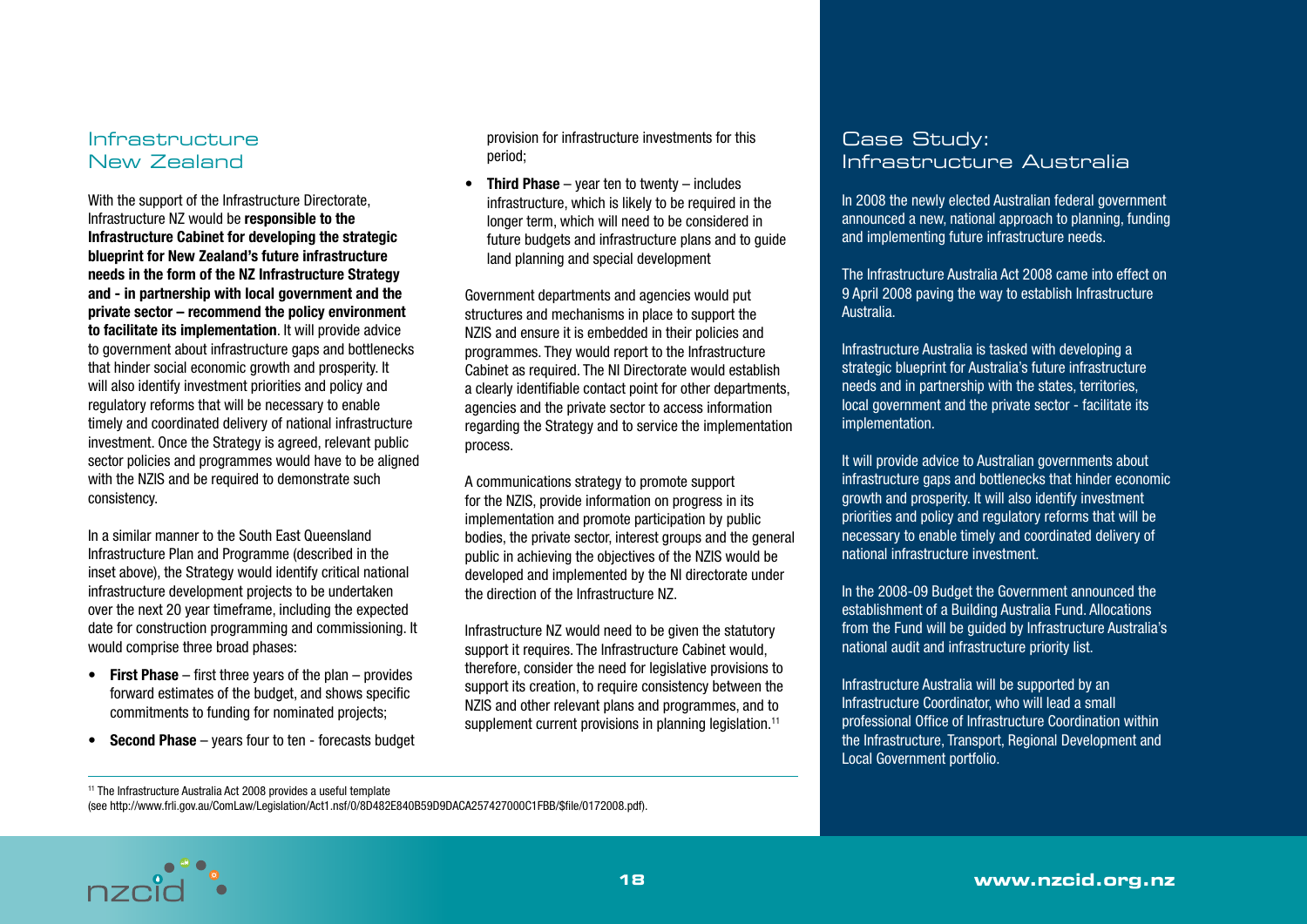As a first step, the Resource Management Act, Public Works Act, Local Government Act, the Land Transport Management Act and other legislation would require reform to ensure statutory process gives due recognition to the NZIS. The objective would be to ensure a consolidated planning and approval process for critical infrastructure projects whilst retaining robust and extensive opportunities for community input. The provisions of the Local Government Act would require amendment to ensure that regional and local authority development plans be consistent with the NZIS.12

## Improving Local and Regional Governance

A significant proportion of national infrastructure (including water, storm water, roads, public transport, footpaths, and street lighting) and most of the planning approvals for both national and local projects come under the responsibility of one or more of 73 City and District Councils and 12 Regional Councils.

Despite reform in 1989, local government structures are still extremely complex. Within each of the regions there is significant duplication of function across Regional, City and District Council jurisdictions. These include:

- • Democracy and associated support costs
- Governance activities in addition to the democratic role
- Strategic planning, policy, research, and economic development
- • District Plan processes
- Policy and planning in service provision
- • Contract management of devolved activities and projects, and corporate contract systems administration
- • Corporate support functions such as HR, IT, finance, insurance, risk and audit

These issues confront all local authority areas to some degree, regardless of size. While current structures provide for strong local representation there are fundamental weaknesses in the local authority governance structures that must be resolved. These generally include:

# Inadequate Funding

Councils are funded by a combination of rates and central government funding (primarily in the form of local roading and public transport subsidies). However, local authorities are facing difficulties funding increasing infrastructure needs on a limited rate payer funding base. Many local authorities are very small scale entities. Local funding mechanisms lack economies of scale.

Within the transport sector Central government funding is skewed by subsidy rates that favour state highway solutions (funded at 100%) over local roads (which require 50% local funding). Failure to meet local share funding requirements reduces funding for local roads in favour of state highways. The net result is insufficient funding to do the job. New, more effective funding mechanisms are required.

#### National and Regional needs subordinated to local interests

Regional Councils responsibilities include regional planning, environmental management, flood protection, provision of regional parks, planning and funding of public transport. However, Regional Councils have limited funding mechanisms available to them. The real power lies at the local City and District Council level since they collectively possess the bulk of the funding and control the key infrastructure assets.

Within that context, decisions are made by locally elected lay people whose political accountability is local rather than regional or national. This creates an environment where political leaders compete at the local level rather than contribute to regional or national good.

While most elected representatives are well qualified to represent local interests they lack professional training in the wider issues before them. Some fail to understand implications of decisions in a complex environment and are unable to think and plan strategically, or be discerning of good advice. There can be consequential lack of scrutiny of activities of officials.

<sup>12</sup> Such amendments are discussed in Part 2.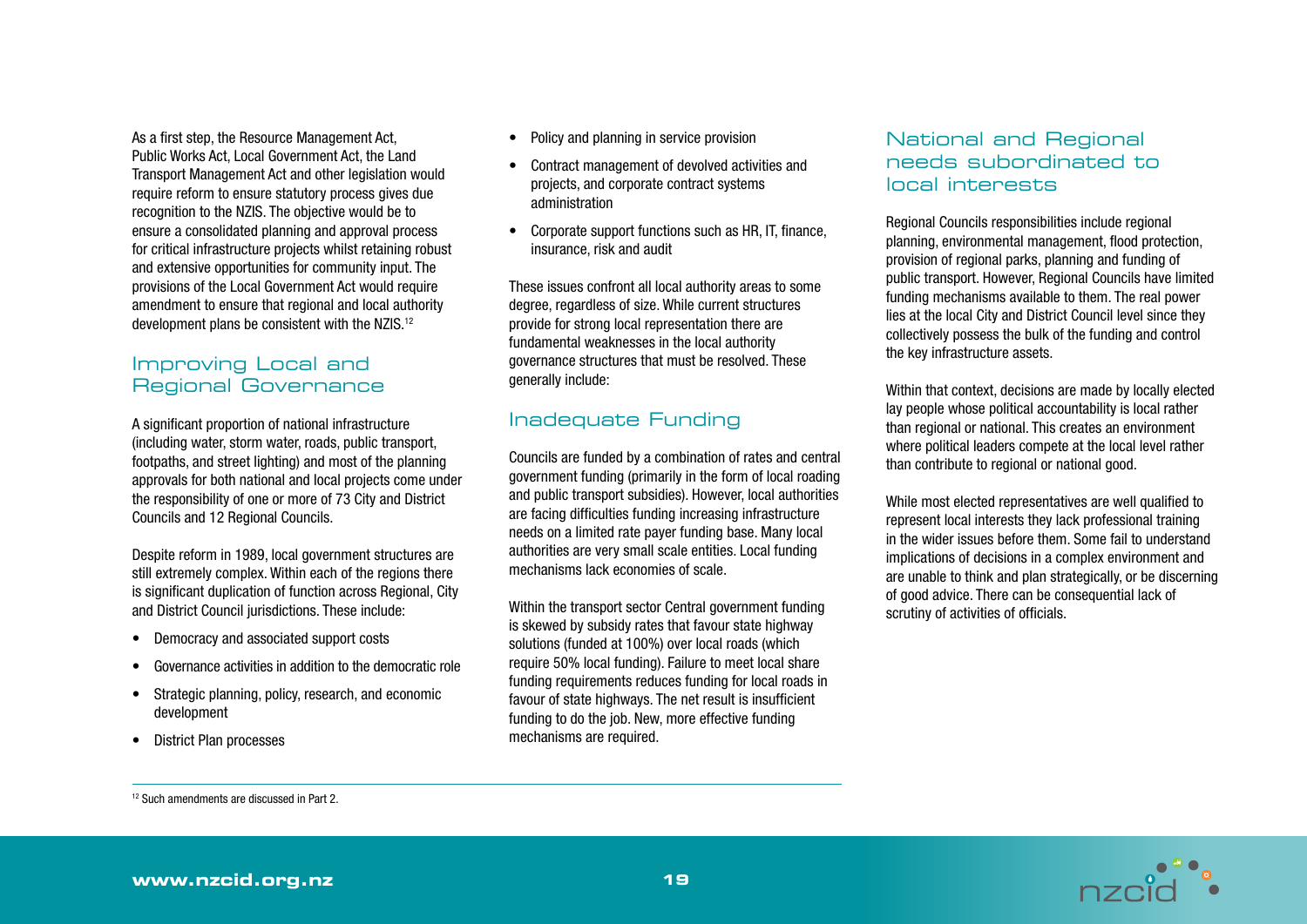# Dilution of Expertise

High quality political and staff resources are wasted in duplicated functions across the 84 regional and local authorities. Similarly, a considerable amount of highly skilled management time is taken in transactions and consultation among and between parallel organizations. A greater concentration of qualified staff in fewer councils would provide opportunity to give greater professional support to elected lay people on Councils.

#### Complex decision making processes and poor accountability

Planning, decision making, funding and implementation processes are unnecessarily complex with consequential lack of responsibility and accountability. Vague national level policy frameworks means local body politicians may not be held to account for decisions that affect regional or national outcomes. Elected members can and do divert funding away from needed infrastructure into favourite pet projects or postpone hard decisions.

# Principles for Enhancing Local Government **Structures**

As the previous discussion argues, the current governance structure has strengths in enabling democratic local decision making but has substantial weaknesses in other areas. A better balance needs to be

found between keeping the "local in local government" whilst ensuring better value for money and that national and regional priority needs are addressed.

A better understanding of regional systems is required, including of resources (energy, water, and materials), people (migration, travel to work patterns), investment, and governance. Some decisions are better made at the local level, where community engagement is strongest. Others benefit from a regional and national approach. Connections between decision-making made at different levels need to be acknowledged and planned.

Any change in local government should satisfy a set of fundamental guiding principles including:

- (a) alignment between national regional and local strategies
- (b) ensuring that decisions are taken at the level of governance best informed and best placed to deal with consequences, and coordinated between the different spheres of government.
- (c) ensuring subsidiarity so that decisions taken at the higher level plan cannot be overridden by the planning and implementation authorities at the lower level.
- (d) enabling democratic local decision-making and action by, and on behalf of, communities; and promote the social, economic, environmental, and cultural well-being of communities in the present and for the future

(e) delivering equitable impacts across the regions

- (f) providing for clear accountability to the public for outcomes, use of public funds and stewardship of public assets
- (g) being cost efficient and effective.
- (h) being resilient into the future, and be able to deal with increasing uncertainty, complexity, diversity and change.
- (i) enable community involvement and influence at the most appropriate local level i.e. at a level where people feel they can influence decisions that impact on their lives.
- (j) encourage more active citizenship with more people taking responsibility to their communities.

The current Royal Commission into Auckland Local Governance may well set a precedent for wider reform of local government structures. It is recommended that a substantial review of local government structures be undertaken following completion of the Auckland governance inquiry.13

It is anticipated that one of the first tasks of the Infrastructure Cabinet would be to direct a review of the suitability of local government structures to achieve the step change in leadership and direction that would be required.

<sup>13</sup> The New Zealand Council for Infrastructure advocates for reform of Auckland governance to establish one unitary authority for the Auckland region. A copy of the NZCID submission entitled "One Auckland" is available at http://www.nzcid.org.nz/submissions1.html.

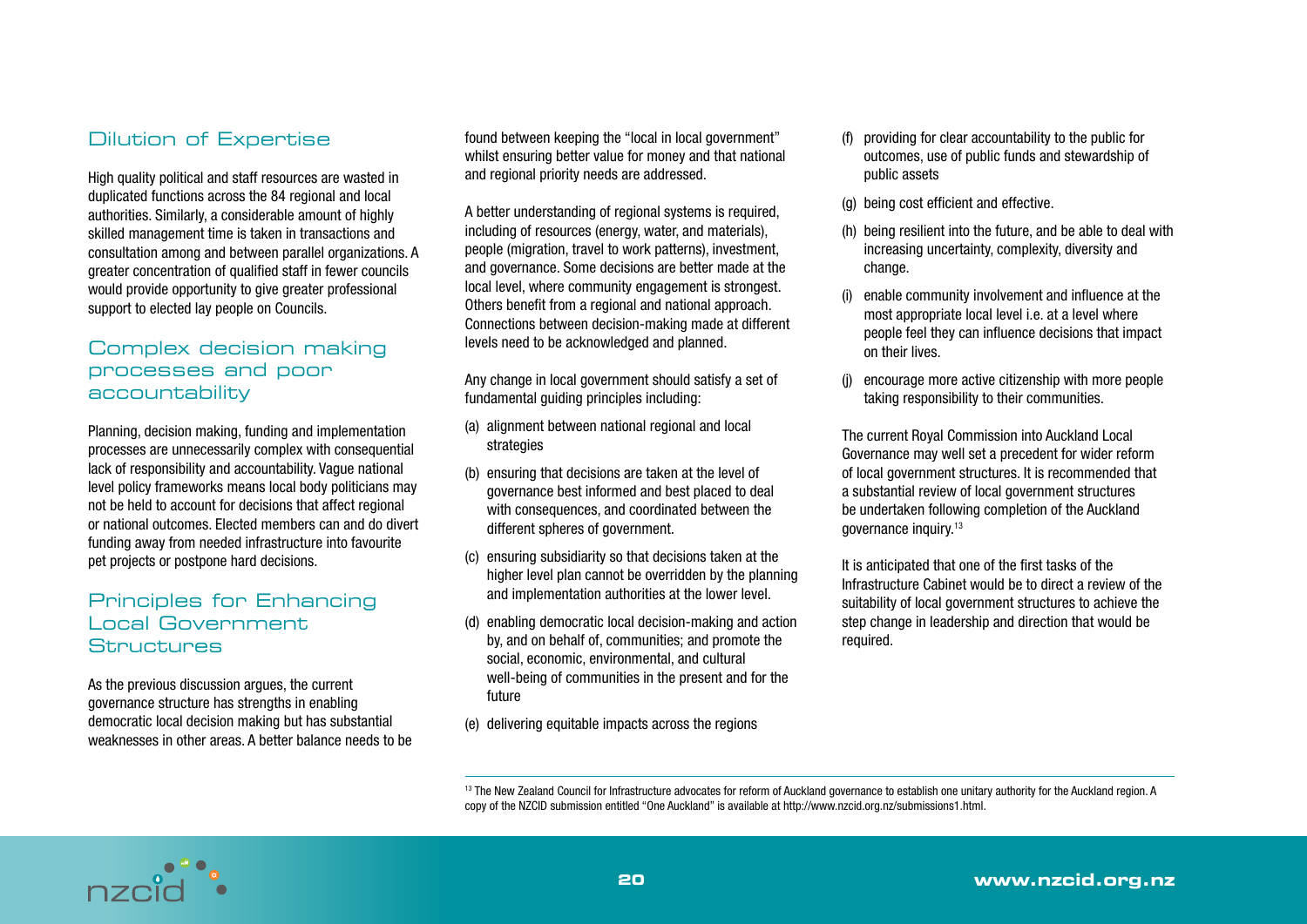

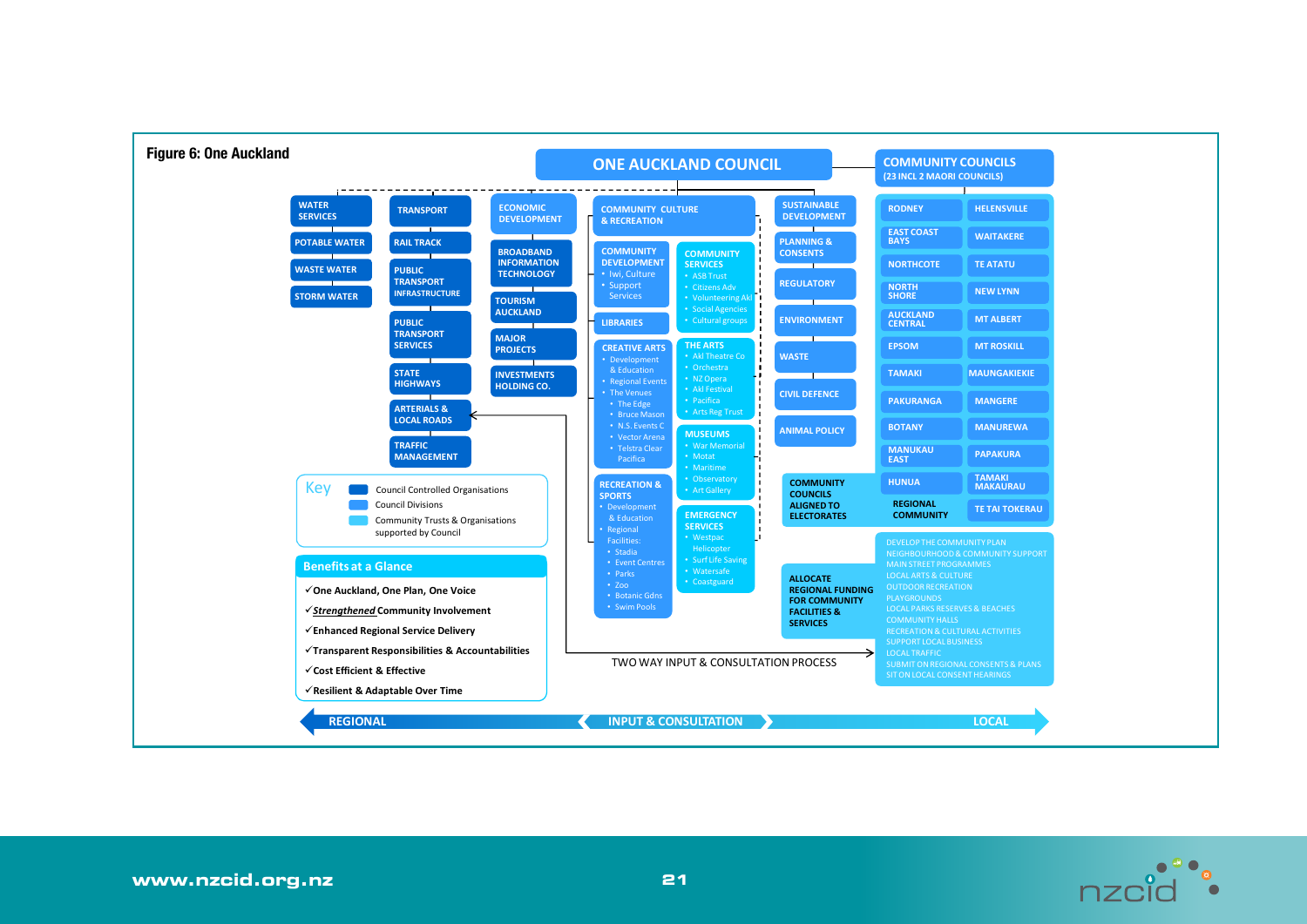# **Part 2: Options for Legislative Change**

## Land Transport Management Act and amendments

The Next Steps review<sup>14</sup> of the transport sector undertaken by the State Service Commission, the Ministry of Transport, the Treasury and Department of Prime Minister and Cabinet in 2007 identified a series of systemic shortcomings in land transport planning and implementation in New Zealand. These included:

- • a 'strategic gap' between the vision and the broad objectives in the NZ Transport Strategy (NZTS) and their implementation through the National Land Transport Programme.
- lack of clarity regarding the inter-relationship between the NZTS objectives and whether and how they may need to be weighted or traded-off against each other
- fragmented decision-making at the regional level and tensions between local and regional interests that are not always managed well through current processes resulting in a lack of effective prioritisation

#### across regions

- lack of balance between national and regional priorities exacerbated by a lack of top-down strategic direction resulting in planning decisions frequently being driven from the bottom-up
- the need to both rationalise and streamline the planning process and redress the annual planning "churn"
- lack of robust evaluation including focus on value for money
- less integrated decision-making across modes and activity classes and blurred accountabilities for Land Transport NZ having resulted from recent Crown funding injections
- capability gaps, specifically in the Ministry of **Transport**
- serious lack of sector collaboration and integration underpinning many of the issues present in the sector.
- lack of role clarity, sector leadership, and common expectations about how the sector should engage that was seen to be perpetuating a fragmented sector culture.
- mistrust and 'competition' amongst the agencies.
- agencies that are individualistic and act independently.

The Land Transport Management Amendment Act passed on 2 July, 2008 is focused on addressing these critical

#### issues by:

- introducing a Government Policy Statement setting out government's high level priorities for land transport
- introducing three-yearly Regional Land Transport Programmes that will identify all land transport activities in a region
- • changing the constitution of Regional Land Transport **Committees**
- making the National Land Transport Programme three-yearly
- introducing an accountability framework for the new transport Crown entity the NZ Transport Agency formed by combining the functions of Land Transport New Zealand and Transit New Zealand
- introducing additional transport funding including full hypothecation (dedication) of fuel excise duties to the National Land Transport Fund and introducing a mechanism for regional fuel taxes.

# Need for a consolidated transport infrastructure plan

Following introduction of the Act there remains a range of planning documents that apply to land transport management in New Zealand. These include the updated NZ Transport Strategy (NZTS) and associated Government Policy Statement (GPS) recently launched;

<sup>14</sup> A copy of the review is available at http://www.ssc.govt.nz/display/document.asp?DocID=5917.

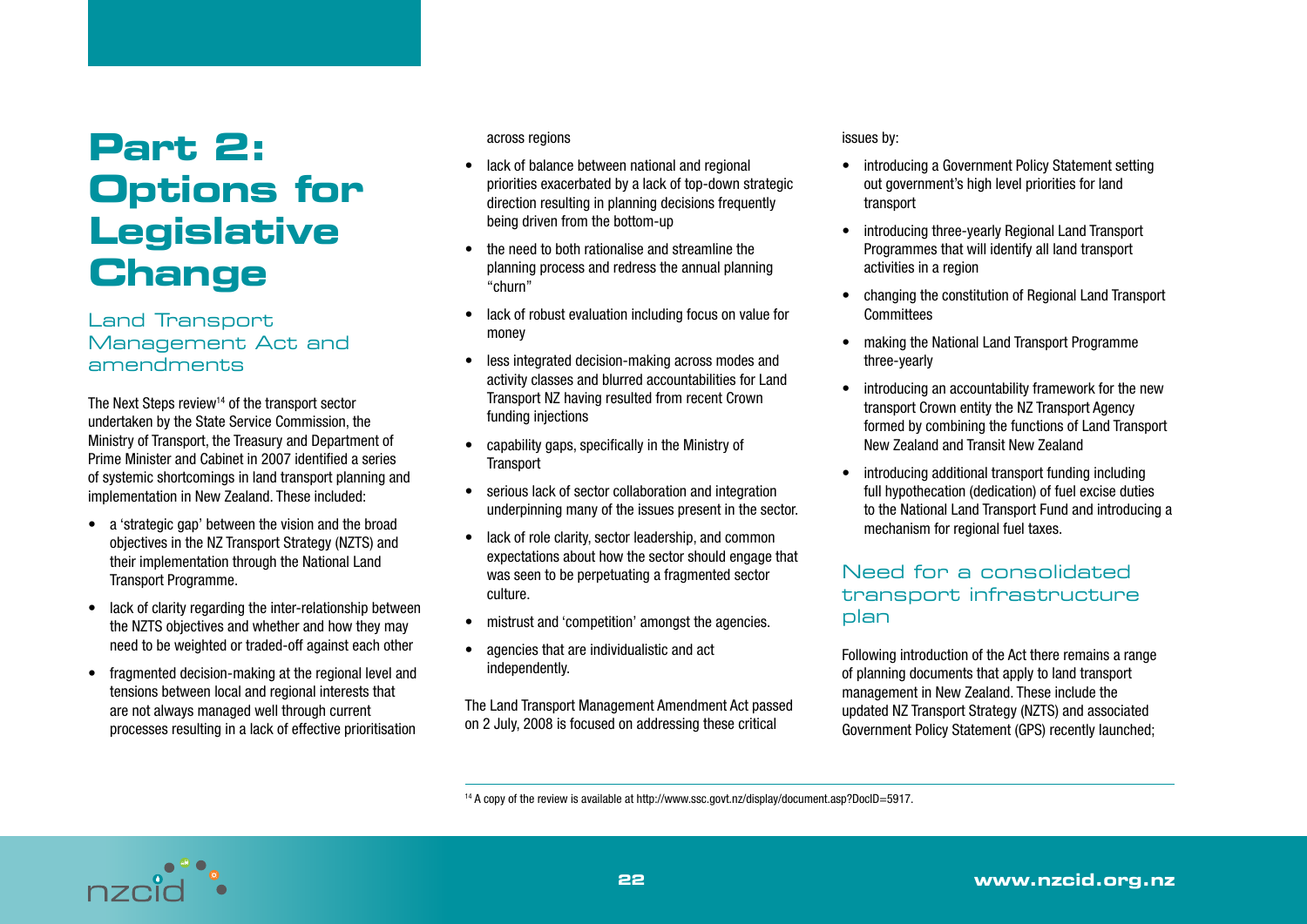the Implementation Plan for the NZTS (INZTS) currently under development; the National State Highway Strategy launched in 2007; the National Rail Strategy 2005; the Sea Change Coastal Shipping Strategy, 2008; the Getting There on Cycle and Foot, National Walking and Cycling Strategy 2005; and the respective National Land Transport Programme, Regional Transport Strategies, and the Regional Transport Programmes currently under review.

In addition there are a number of national documents such as the national Energy Strategy and the National Energy and Efficiency and Conservation strategy, together with the whole range of central and local government statutory requirements, all of which have direct relevance for land transport planning.

While the move to three year planning cycles as provided in the Act reduces the level of churn associated with yearly planning cycles, the Act still does not fully integrate these various planning documents into one coherent national land transport plan and programme. While three year and six year planning cycles are an improvement on ten year plans that are revised annually (as was the case previously), there remains a significant gap between the short term 3 yearly NLTP and GPS processes provided in the Act, the ten year forecast, which may or may not be funded, and the 30 year NZTS "vision" document.

## Reform of Transport Planning in New Zealand

NZCID considers further reform of planning processes is required. The following national land transport planning structure is recommended:

The NZ Transport Strategy would have a twenty year planning horizon, consistent with the NZ Infrastructure Strategy described above.

The strategy would set out the national transport quality and capacity standards that the Crown considers will be necessary to meet the nation's mobility requirements over that time frame (including estimates of the impact of enhanced travel demand management and transfer to mixed mode transport).

Unlike the current NZTS, the revised strategy would contain an integrated implementation plan and programme as to how the goals and objectives of the strategy are to be delivered to meet national economic, sustainability, and safety goals and set out responsibility and accountability for implementation.

The Strategy would be an integrated multimodal transport strategy. It would be given effect by incorporation of the following component strategies, as subsections of the overall Strategy, each with a consistent twenty year time horizon:

- The national freight strategy road, rail, sea and air
- The national state highway strategy
- The national rail network strategy
- The national coastal freight strategy
- The national public transport strategy
- The national walking and cycling strategy
- The national safety strategy

The development of national strategies would be coordinated by the Ministry of Transport and the detailed work undertaken by the NZ Transport Agency and Ontrack and with input from regional councils, industry and community stakeholders through normal consultation processes. The strategy sub sections of the NZTS would set the national direction for each major transport mode and their interrelationships and include national transport mode share goals and targets, standards of compliance and ongoing audit and monitoring processes.

The strategies would include prioritisation of nationally significant transport connections – state highways, regional arterial roads, rail corridors – to sea and air ports, and provide a listing of major capital works programmes in detail for the first 10 years of the plan, and in less detail for the second 10 year period.

Within the national context, each Regional Land Transport Committee (or ARTA as currently the case in Auckland) would be required to develop a Regional Transport Plan to give effect to national strategies at regional level and to ensure appropriate integration of land use and transport planning across the region. There would be a requirement upon regions to ensure that the RTSs deliver compliance

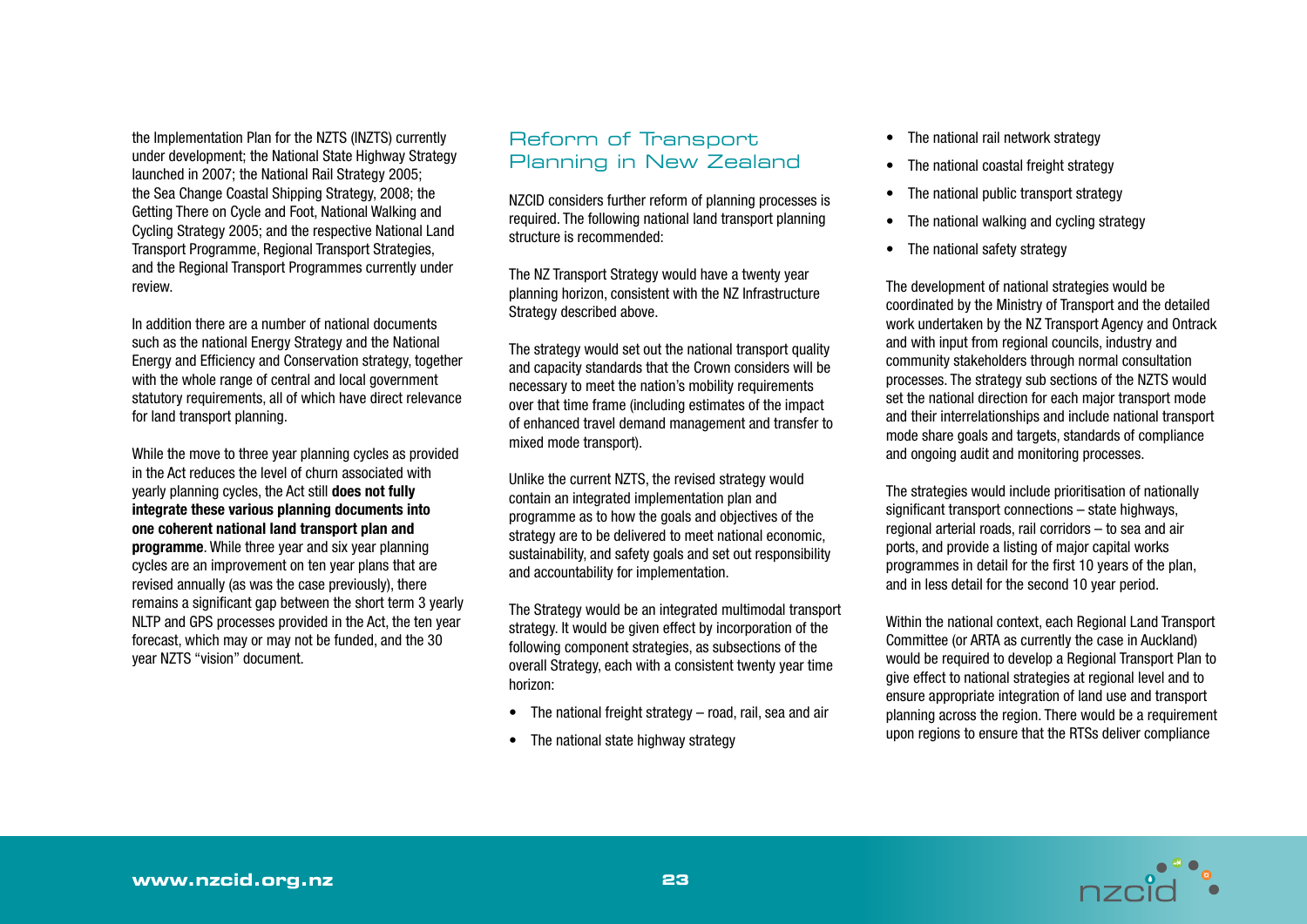with all national standards in the provision of a national rail and state highway network. As with the NZTS, Regional Transport Plans would include prioritisation of major transport connections and associated capital works –state highways, regional arterial roads, walking and cycling corridors, rail corridors, sea and air ports, – in detail for the first ten years of the plan, and in less detail for the second ten year period.

# Funding of the National and Regional Transport **Strategies**

Rather than having "pay as you go" funding constrain delivery of the overall transport strategy, as has been the norm over the last three decades, funding would follow strategy. The NZTS would provide projections of anticipated levels of funding into the National land Transport Fund, including appropriate use of debt finance to bridge funding gaps for major capital works and would include indicative allocation forecasts to activity classes for maintenance, public transport services, transport safety and support for alternative transport modes. This information would be broken down by region into capital works, maintenance and renewals and public transport service payments. The first 10 year planning cycle would be supported by National Transport Programmes updated at three yearly intervals.

The regional transport plans would be required to be supported by a viable funding plan that balances transport infrastructure development and service

provision with available funding, including appropriate mix of private and public finance. Prudent use of debt funding of major capital works would be encouraged subject to normal fiscal due diligence.

Plans would also be required to demonstrate consistency with the NZTS and would be audited for compliance. It would be the responsibility of the Ministry of Transport to oversee the integration of the regional plans with the NZTS, with the NZ Transport Agency providing the appropriate technical support to ensure this can be achieved.

The responsibility of the NZ Transport Agency will be to oversee the implementation of the plan, allocate funds, let and manage contracts for state highway contracts, and monitor and report on achievement of both regional and national strategies.

The NZTS and RTPs would be revised on a six yearly cycle, with provision for updates at three yearly intervals as currently provided in the Act.

# Timing for Implementation

Once adopted, this planning cycle could commence from July 2010. Given that processes are already in train to develop an INZTS and most of the other planning documents already exist, it should be possible to coordinate these plans into one national document by this date. In the meantime, the existing national transport programme would be maintained thereby ensuring certainty of the existing programme to 2010.

# Key Benefits

Adoption of such planning structures would have the following key benefits:

- A sufficiently long planning horizon of up to 20 years as is appropriate for investment programming but supported at the detailed level by rolling three year national and regional land transport programmes
- Integration of the component parts of the national transport system into one coherent national plan, supported by detailed implementation programmes that give effect to the strategy at both the national and regional level
- Alignment between national and regional planning and implementation processes for all modes of transport including integration of ports and freight logistic industries as part of the overall transport mix
- Appropriate top down bottom up feedback loops
- Direct linkage between long term aspirations, plans and available funding
- Clear responsibility and accountability for oversight and implementation.
- Providing certainty to the private sector of a national pipeline of work that is both planned and supported by a viable funding plan thereby encouraging necessary investment in productive capacity

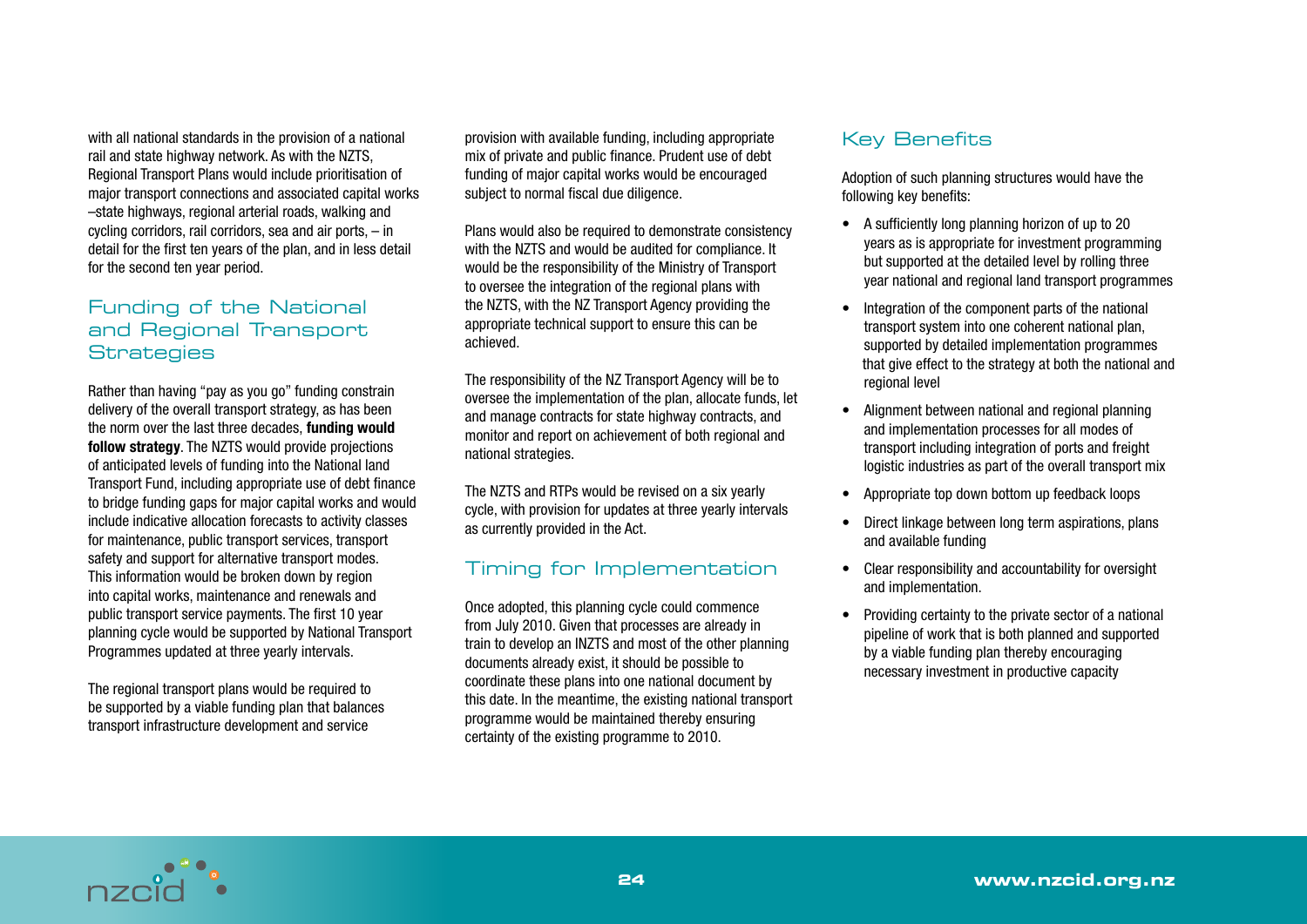# Road Tolling Schemes & Concession Agreements

One of the stated purposes of the LTMA when passed was to "improve the flexibility of land transport funding, including provisions enabling new roads to be built on a tolled or concession basis".

During consultation on the Bill, submitters to the select committee hearings expressed serious concerns about double jeopardy resulting from the iterative consultation and approval processes required. It was argued that there were too many unnecessary restrictions surrounding tolling and concession agreements. These would severely limit the intended application of the Act, namely to speed up the development of transport infrastructure in New Zealand through toll funding of roads and by opening opportunities for private sector involvement.

These concerns have proven to be correct. Since the passing of the Act in 2003, only one public toll road has proceeded to Order in Council, the Albany Puhoi motorway extension currently under construction. It is due to open in 2009, some six years after the passing of the Act. The only other proposal considered – Transit's Western Ring Route toll proposal for Auckland - failed under the consultation processes required by the Act and was withdrawn by Transit in 2007.15 Following the government's decision to approve a regional fuel tax to fund the Penlink project in Rodney District, the Waterview project in Auckland remains the only project in contention for tolling and or development as a public private partnership. The Eastern Motorway in Tauranga, the

Transmission Gully project in Wellington and components of the Auckland Manukau Eastern Transport Initiative are among possible toll projects in the future. As yet, no public private partnerships have come to market. Key issues under provisions of the Act as currently worded include:

- Restricting tolls to new roads prevents road users from potential benefits of using revenues from tolls on existing roads to fund increased capacity, provide an overall improved level of service and balance traffic demand to best effect.
- The 35 year maximum term permissible under the Act may limit value for money for the public sector by reducing the extent of risk transfer that might otherwise be possible and may require the government to provide additional subsidies that might not otherwise be necessary
- The unnecessarily complex criteria and doubling up of approvals for toll roads and concession agreements
- The predominance of local interests over national and regional interests in decisions about toll roads and concessions.

The following sections discuss a number of possible amendments to the Act that have potential for addressing these deficiencies. The discussion is set out by means of reference to the specific sections of the Act in the order that they appear in the Act.

#### 1. Section 5: Interpretation...

#### Affected Community

The current wording defines an affected community as "…a group of people who are affected by the proposed activity because of living, studying or working in close geographical proximity to the proposed activity."

It doesn't include people who might use the road as part of a long distance trip or to access regional and inter regional facilities (such as commuter and freight operators, tourists and other users of state highway corridors for example) but who don't live or work in close proximity. It also doesn't address the impacts on users of other roads within a region who might benefit from the new facility being available because of improved traffic flow. The views of the wider regional community and users of the proposed road are relevant and should be considered in balance alongside those of the local community who live, work and study in close proximity to the road (whose interests are otherwise substantially protected under RMA processes).

A possible amendment to the Act might provide for a more balanced assessment of the impact of tolling on users of the road and the impact of tolls on a wider regional community such as:

"affected community, in relation to a proposed activity, means those who are affected either as transport users of the proposed activity or because of living, studying, or working within the regional council area in which the proposal activity is located."

<sup>&</sup>lt;sup>15</sup> In this case "consultation" was more akin to a de facto binding referendum.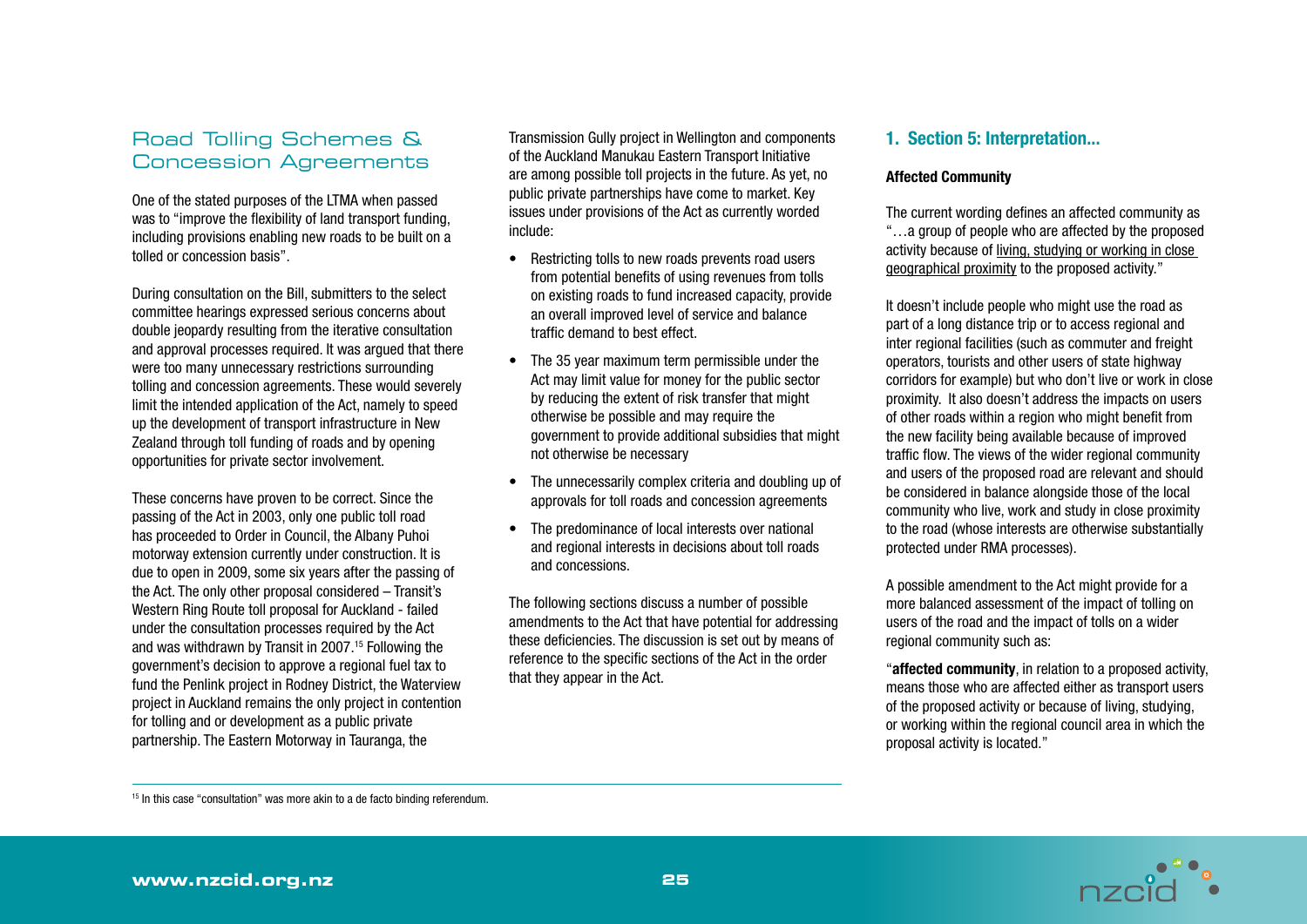#### 2. Provide the option for tolls on existing roads

The Act currently restricts tolls to new roads only. This was considered desirable at the time the Act was passed because it was felt that it would be unfair to expect to road users to pay tolls on roads for which they had "already paid" by means of excise duty on fuel. This was especially relevant when fuel excise was being diverted to the Crown account and used to fund wider government expenditure, as was the case at the time the Act was passed. In this situation tolls on existing roads were seen by road users as being iniquitous.

However, the situation has changed significantly since that time. Since the passing of the Land Transport Management Amendment Act 2008, all petrol excise duty is now allocated fully to land transport funding. Despite this, there remains a significant funding shortfall. Major projects of national significance continue to be deferred for want of funding. Those that are proceeding are constraining funds for other regionally important projects and ongoing operations and maintenance. Moreover, limiting tolls to new roads only prevents road users from potential benefits of using revenues from tolls on existing roads to fund further increased capacity, and which might provide an overall improved level of service through balancing traffic demand to best effect.

Limiting tolls to new roads raise equity issues or "winners and loser" between those communities who have to pay a toll and those who don't.

It also unduly restricts the development of appropriate tolling schemes, which might otherwise meet all requirements (including community support). An example might be the expansion of the Auckland Harbour Bridge by a larger "clip-on", or the building of an additional bridge or tunnel in the same general location. Using a toll to part or fully fund a new crossing would be problematic where the old route remained untolled but the "new" route was tolled. Outcomes for the public and private sector could potentially be substantially enhanced by allowing tolling on both old and new infrastructure. This would ensure an equitable outcome for users of both the old and new infrastructure, and achieve overall lower costs for all.

Using the same example, users of the existing Auckland Harbour Bridge will gain significant benefits if any traffic shifts to a new second crossing. However if only one route was to be tolled this would limit the number of users likely to move to the new route, meaning that tolling would not deliver efficient solution for overall network.

Secondly, the inability to toll existing infrastructure is a particular problem given that the strategic roading network has been constructed on a piecemeal basis as and when funding and regulatory approvals became available. This means that there are very few places where it is possible to develop a new piece of contiguous infrastructure. Instead, it is often linking into another piece that was built several years (or decades) ago or needs to link into a future stage as funding becomes available. (A good example of this is SH20 which has been constructed a few kilometers at a time.) Arguably,

the whole strategic route should be operated and tolled as a whole. This will not only optimize revenue but will also ensure consistency of operation and demand management.

As currently worded the Act does provide for the tolling of an existing road that is located near and is physically and operationally integral to the new road (section 48(2)). However, it is hard to imagine that this section would be interpreted to allow major sections of existing road to be tolled. Indeed this was the very issue upon which Transit New Zealand's proposal to toll the Western Ring Route foundered. It is more likely to apply to short linking sections at either end of the new infrastructure. Section 48 (2) effectively prohibits the development of tolled strategic routes even though such corridors that may well provide significant improved level of service both to users of the new facility as well as to road users across the whole network.

There are two possible amendments to the Act that could deal with these issues. The first option is to delete reference to "new" toll roads in the act… e.g.

46 (1) (a) delete "new" so that the clause reads "or operation of a road; and

Replace section 46 (2) (a) (i) and (ii) with… "An order under subsection (1) must describe the road, or part of it, in respect of which the toll revenue may be applied; and…"

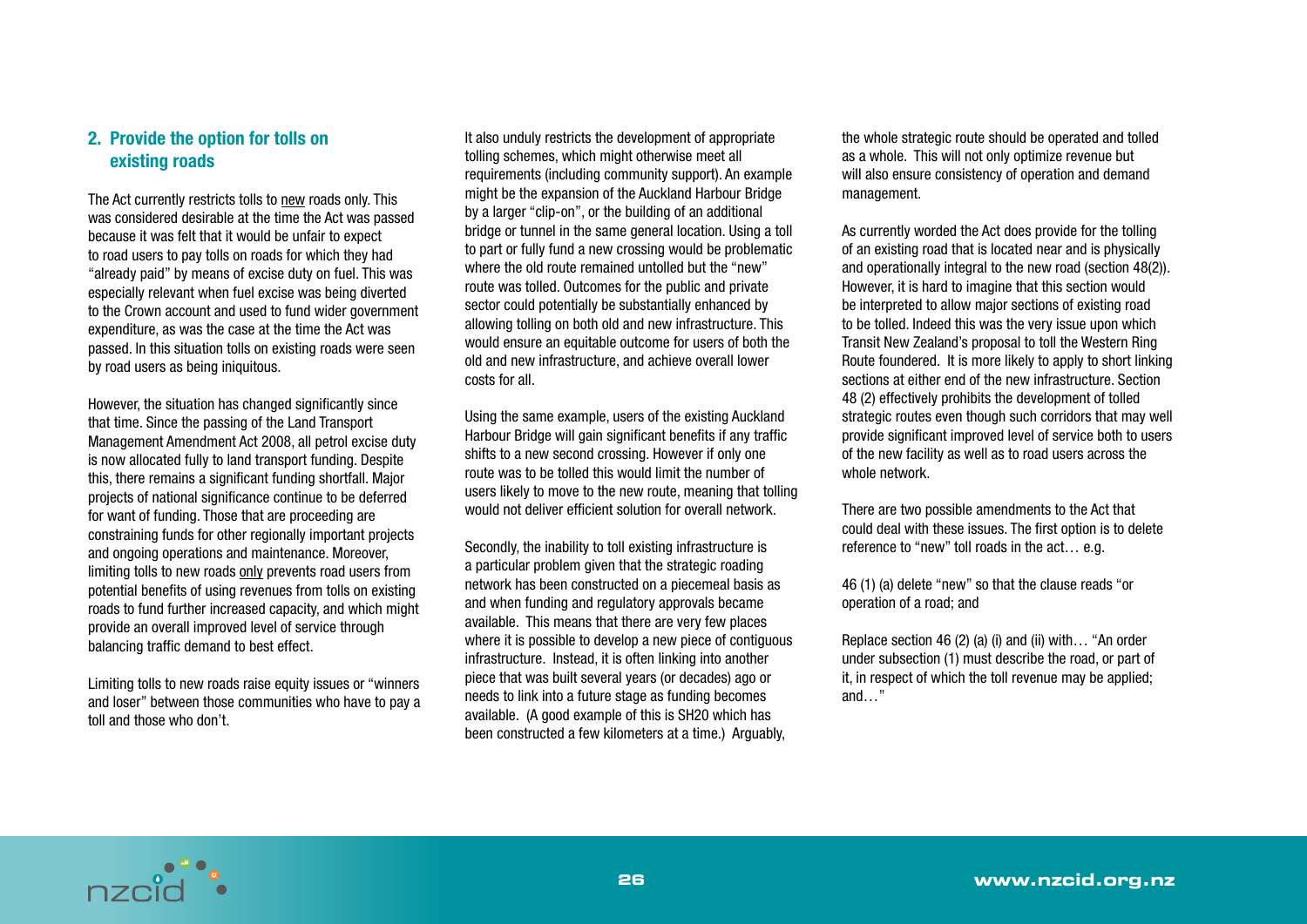These changes delete reference to the tolling of new roads and therefore permit tolling existing roads to allow for tolling schemes to fund refurbishment, renewals, and improvements of existing infrastructure.<sup>16</sup>

However, such a proposition once again raises issues around the fairness of charging a toll on a road that has already been "paid for" by road users and would be likely to be strongly opposed by road user groups and local communities affected by the imposition of tolls of an existing route upon which they are dependent.

An alternative approach would be to add an additional section to the Act which leaves tolling of new roads as the default position but which provides for tolling of existing roads under certain circumstances and subject to a range of preconditions being met.

Such preconditions could include, for example, the Minister being satisfied that tolling of any existing road contributes to the purpose of the Act; that imposition of the toll on an existing route:

- assists economic development; and
- assists safety and personal security; and
- improves access and mobility: and
- protects and promotes public health; and
- ensures environmental sustainability;

that it fits with relevant national and regional transport planning and expenditure priorities; and that it has a majority of support of the affected community (as

#### redefined above).

The inclusion of such a provision would require a higher threshold for approval for tolls on existing roads than is currently required for a toll on a new road as the Minister must be satisfied as opposed to taking account of how any proposed toll fits with the objectives of the Act. The provision requires an assessment of the fit with overall transport planning and provides both road users and affected communities the opportunity to weigh up the relative merits of imposing a toll in terms of overall transport benefits in balance against the direct costs of the imposition of the toll.

#### 3. Consultation: Section 48 Procedure for recommending making of order under section 46

Understandably the Act provides a number of rigorous tests to be applied before the Minister is able to recommend the making of an Order in Council to toll a road. Among these is the requirement under 48 (1) (c) (v) to take into account the outcome of any consultation undertaken by the public road controlling authority.

However, Section 48 (1) (d) (ii) requires a high degree of support for a toll road from those living, studying or working in close geographical proximity to the proposed activity. This potentially sets a very high threshold for approval of toll roads for the following reasons:

• It seems very unlikely that affected communities (as currently defined in the Act) will prefer to have a toll road if there is any prospect of it being funded by other means, even if that meant some other transport priority might have to be deferred. The provision enables local interests to supersede regional or national interest. It is also arguably inconsistent with earlier provisions of this section 48 (1) (a) to (c) which require a much broader and balanced consideration of the merits of the case.

- It is difficult to assess what represents "high degree of support". Is majority support intended, say 51%, or does high degree of support mean 60%, 75% or 90% support?
- The current wording defines an affected community as those living, studying or working in close geographical proximity to the proposed activity. It is difficult to identify what is meant by close "geographical proximity". In any case it presumably doesn't take account the views of people who will use the road to access recreational facilities or people who travel along the road for work (such as commuter and freight operators, tourists and other users of state highway corridors for example) who don't live or work in close geographical proximity. Nor does it provide for views of users of other roads across the wider region that might benefit from the new facility being available because of improved overall traffic flow.
- Section 48 (1) (a) (c) already sets a sufficiently high threshold for the Minister to recommend the making of an Order in Council including how the activity contributes to achieving the purpose and



<sup>&</sup>lt;sup>16</sup> It should be noted that whether or not tolls are imposed on existing roads, Section 48 (1) (e) (ii) of the Act, as it stands, requires that there must be available to road users a feasible, untolled, alternative route. This provides road users the option of not paying a toll if they so choose.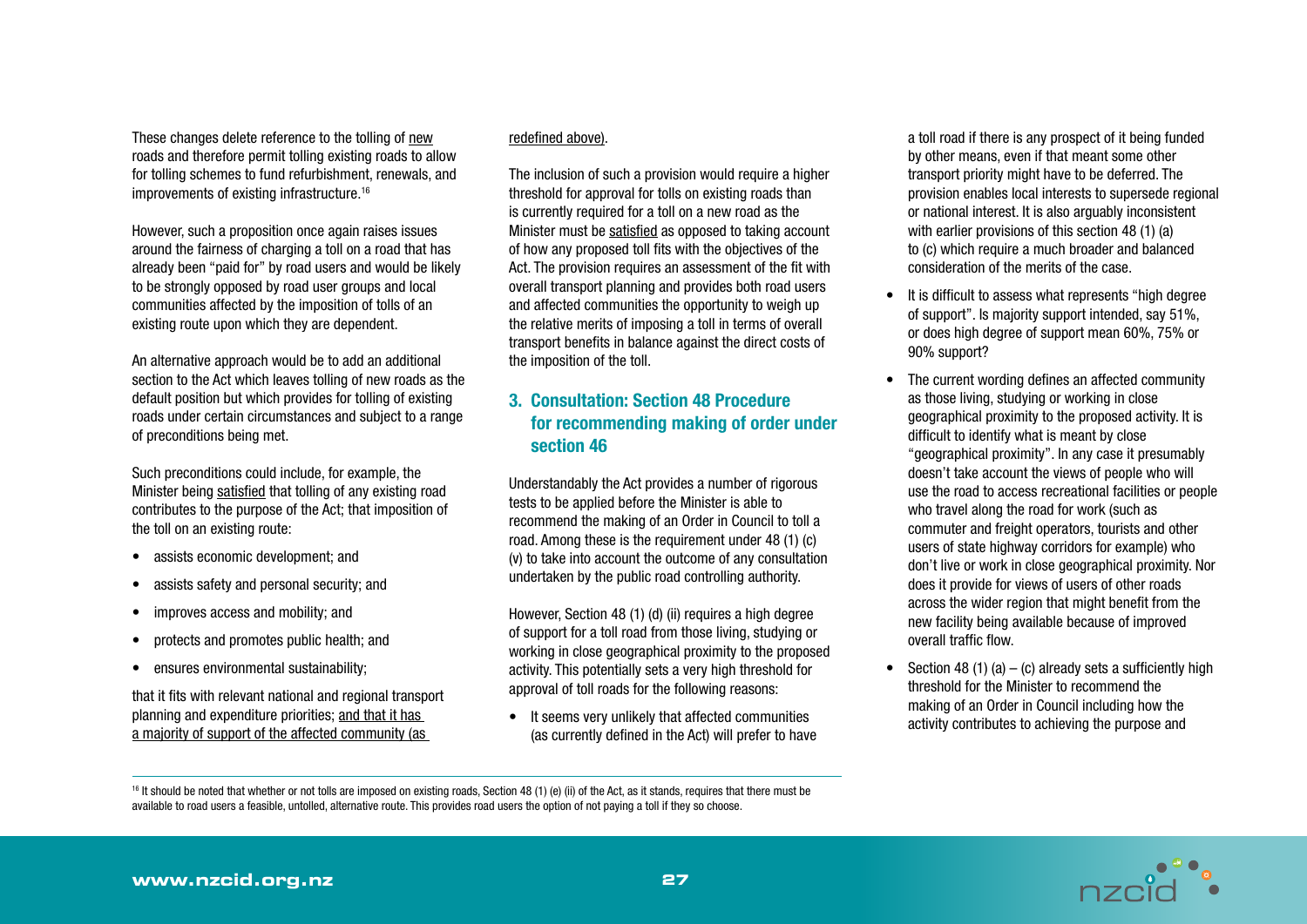objectives of the Act and having given due consideration to relevant national and regional strategies. These are adequate tests in themselves to ensure that a new toll road is appropriate in the context of the overall transport network

• As noted above, Section 48 (1) (c) (v) requires the Minister to take into account the outcome of consultation undertaken by the public road controlling authority. This provides the opportunity for those directly affected to have their say. If the Minister were concerned that imposition of a toll would have an adverse affect on communities living and working in close proximity to the toll road, he or she has the ability under 46 (2) (b) (i) and (ii) to impose conditions that must be met before a toll can be imposed (such as, for example, providing dispensation for local users from paying a toll)

For each of these reasons consideration should be given to Section 48 (1) (d) (ii) being removed from the Act and that 48 (1) (d) (i) be renumbered 48 (1) (d) and "either" be deleted accordingly.

#### 4. Concession agreements

Reconsider the need for wording in section (58) (1) (a) to (g) and whether such provisions would be better placed under section 56 (3) (a) and renumber remaining sections under 56 (3) accordingly.

In granting an approval in principal to allow a public roading authority to enter into a concession agreement, the Minister would first want to be satisfied that the proposed activity meets the purpose of the Act. He she may also want to take into account the outcome of consultation undertaken by the public roading authority before setting any conditions the Minister thinks fit. It is therefore logical for such consideration to be given at the "in principle" approval stage (i.e. under section56) rather than at the time of granting approval by which time the concession agreement will have largely been determined.

Moreover section 56 (3) (a) as currently worded clearly contemplates concession agreements would only apply to a "new" road. This limits the possible application of a concession agreement being implemented to upgrade, improve or maintain an existing road whether tolled or untolled. For example, it is not unusual for concession agreements to include provision for upgrade and operation of adjacent roads. The provision as currently worded unnecessarily restricts such innovative approaches that would otherwise be of benefit to the public.

#### 5. Allow for terms other than 35 years under 56(5)

The Act prescribes a 35 year maximum term with the possibility of up to ten year extension once the concession agreement has been in effect for a least two thirds of its term. It is recommended that this be reviewed to allow greater discretion on the length of the concession on a case by case basis. This would then allow provision for longer terms when initial toll revenues are insufficient to recover capital costs or when public sector subsidies

would otherwise be necessary. The lengthening of toll concessions generally represents a better lower cost solution for the public sector to introduce additional flexibility rather than an outright payment. In addition, extensions are useful in situations where the public sector wants the concessionaire to make a change to the infrastructure at a later date e.g.; lengthen or widen the road or introduce new ramps etc. It is desirable to retain flexibility around these issues, rather than having a maximum term or maximum extension fixed by legislation.

Terms in other jurisdictions are not limited by statute. The term of a PPP project is often likely to vary depending on the financial parameters for that project. Any limit may hinder innovative funding solutions (which have been a hallmark of successful foreign PPP projects) and increase short term funding costs, with flow on effects for pricing, and, if applicable, tolling of the PPP project.

Depending on the assessed risk of the project, concessionaires may be able to assign significant value to the revenues beyond year 35, which will have the effect of lowering the initial revenue requirements. This will be of direct benefit to the current generation of infrastructure users, and will assist in achieving inter-generational equity. Short concession terms mean that today's users are paying more so that tomorrows users have free use of the infrastructure. This is particularly pertinent for roading infrastructure that can have an economic life well in excess of 35 years.

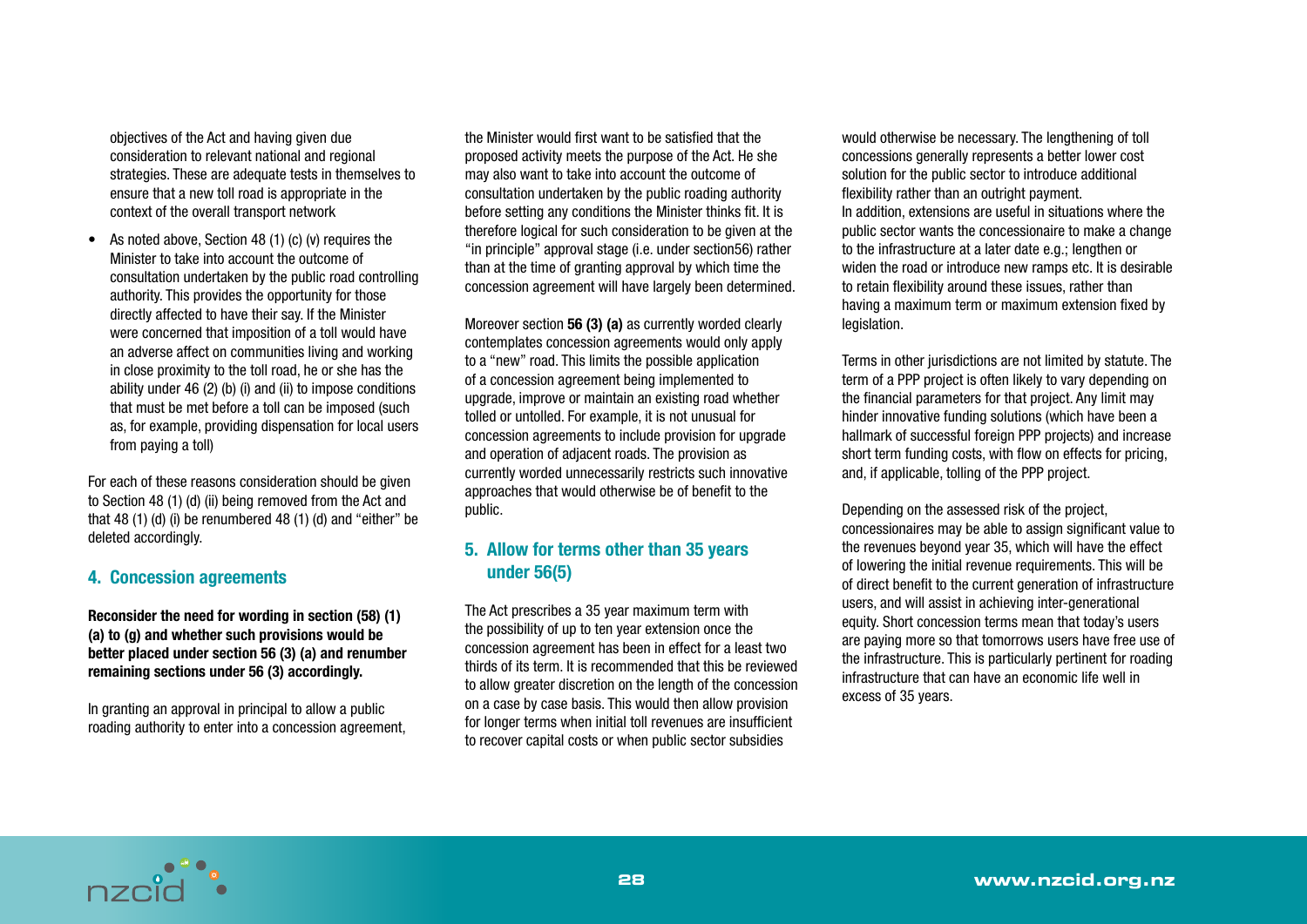Allowing flexibility over the length of concessions provides the opportunity for better value to be obtained and should be allowed under the Act.

#### 6. Consider the need for 56 (6)

Explanation; Section 58 (1) (a) to (g) requires the Minister to take into account the fit of the proposed activity with the relevant national and regional land transport strategies and National Energy Efficiency and Conservation Strategies and to take into account the availability of alternative land transport options and the impact of the activity on those options. These provisions therefore require a balanced consideration of the impacts of the proposed activity in the context of the wider transport planning situation. In this context, section 56(6) is unnecessarily restrictive.

This provision requires the private sector to assume a risk for elements that remain within the public sector's control. It also provides a mixed message: we want your money to develop roading infrastructure that we can't afford, but we want the ability to able to ignore sunk costs and retain the right to develop competing services that might adversely impact demand on the toll road. Such provisions result in increased transfer of risk to the private sector are likely to reduce public sector value for money as at least some of the risk adjustment will be factored into the amount tendered for a project. While the public sector may wish to retain the option to develop other competing services within the transport corridor (such as public transport alternatives to the car), it would be better to consider and provide for such

issues on a case by case basis and include any desired conditions into a concession document, rather than in the legislation.

#### 7. Approval Process

Delete section 58 (1) which has now been inserted into 56 (3) (a) as discussed under 4 above.

Consider replacing section 58 (1) and (2) (a) and associated section 58 (5) with a new section as follows:

"In considering whether to grant approval under section 56, the Minister must be satisfied that a concession agreement can provide value for money in comparison to alternative procurement options".

#### **Explanation**

Value for money must be the primary driver for consideration of a concession agreement. Although specifically referred to in section 25 in relation to payments made by Transfund (now NZ Transport Agency) it is not explicitly stated in the sections dealing with concession agreements.

58 (2) (a) (i) and (ii) prevents the Minister from approving a concession agreement unless it is included in the current national land transport programme or the Minister is satisfied that the activity has a high degree of support from affected communities.

Such issues relate to whether or not the activity is worth having overall, not as to whether or not it is appropriate to procure it by way of a concession agreement. Whether or not to proceed with a concession agreement should be determined on the basis of value for money, not whether or not it is in the NLTP or has a high degree of support from affected communities. One of the reasons for advancing a project under a concession agreement is to enable projects to proceed that might not otherwise be priority projects under the current national land transport programme. Making it a requirement that such projects must be included in the current NLTP or have a high degree of support from affected communities might preclude otherwise valuable projects. It is also an unnecessary additional requirement as other sections of the Act already require the Minister to:

- a. be satisfied that a concession agreement will meet the objectives of the Act
- b. take into account relevant national and regional priorities, the availability of alternative transport options, whether the activity is consistent with current priorities for land transport expenditure
- c. take into account the outcome of consultation undertaken by the public road controlling authority

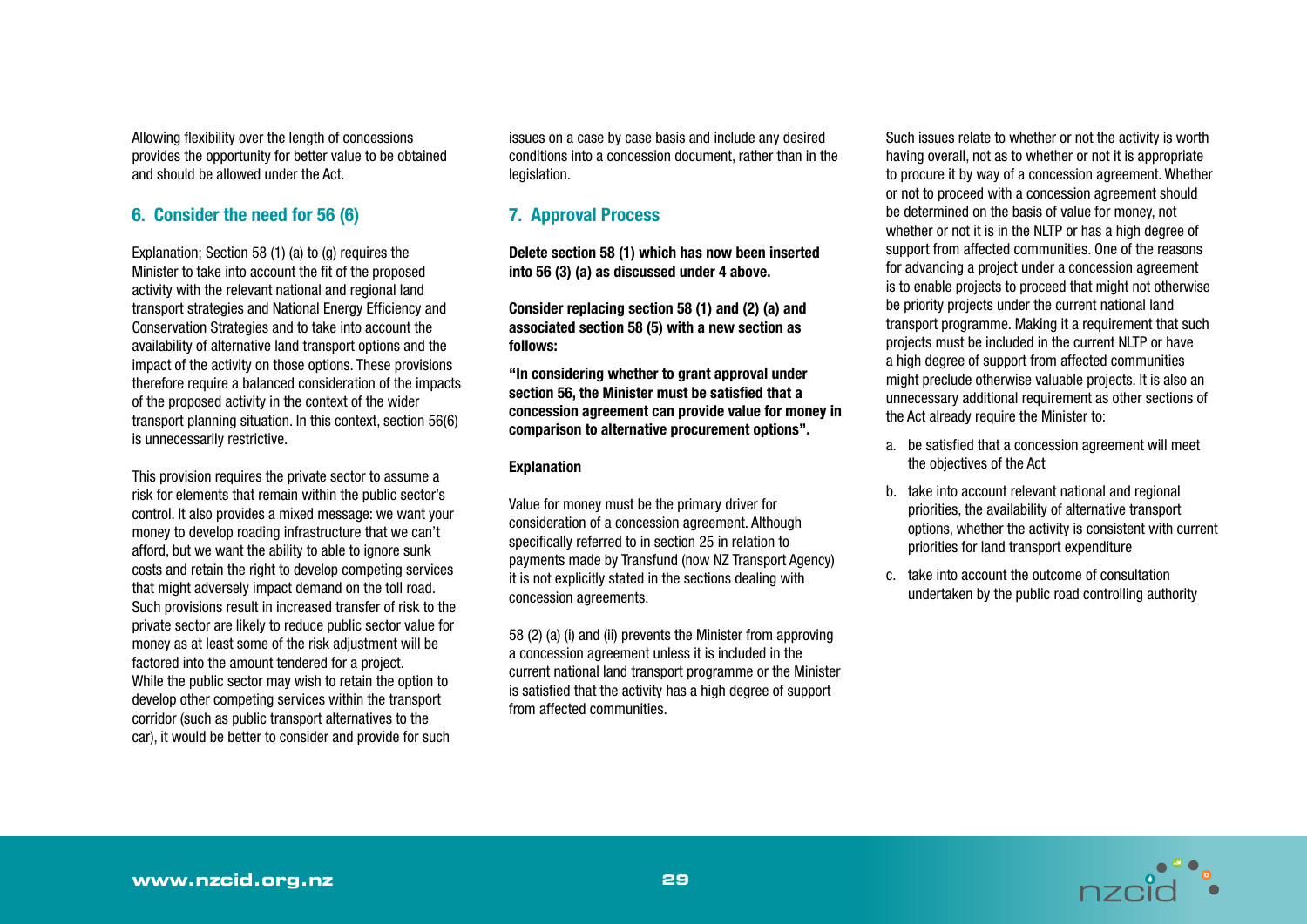#### **Resource** Management Act

Institutional best practice shows that with good long term asset management planning, and with extensive and robust consultation processes, well developed infrastructure proposals can and do proceed successfully through the RMA process. But the costs are often extremely high, and, in some cases, projects can take up to a decade, or more, before they are finally approved. The cost of delay is often the most significant component of variances in final outturn costs.

The RMA was enacted at a time in New Zealand's infrastructure life cycle when there was a comparatively low level of investment in infrastructure across the country. As illustrated in Figure 2, New Zealand made substantial investment in during the 1970s. This declined significantly during the 1980s and has been at a relatively low level since that time. By 1991 when the RMA was enacted New Zealand was focused on reduction of its national debt and the level of infrastructure investment was at an historically low level. Investment in critical infrastructure is now a pressing issue. The key question is whether existing processes are adequate to deal with the level of national infrastructure investment now required.

# Problems with the RMA

The RMA is often cited as a major impediment to infrastructure delivery in New Zealand. The following factors contribute to this view:

- Lack of specificity in terms of its purpose, principles and language
- Lack of express recognition of the national significance of essential infrastructure and/or the importance providing critical infrastructure supporting community needs within the RMA purpose and principles section (particularly under Section 140 – Decisions on Matters of National Significance);
- While the provision exists, until recently Ministers have been reluctant to 'call in' major projects. The inclusion of Boards of Inquiry in addition to Ministerial call in provides for a more extensive range of consenting processes with the 2005 Amendment Act (although this provision was seldom used in the past and has only just been applied to four projects in 2008);
- The emphasis in the Act on adverse environmental effects needs to be better balanced with the positive wider economic, social and environmental effects of improved infrastructure provision. This is largely a matter of interpretation, particularly in Regional Policy Statements.
- Lack of sufficient leadership at the national and regional levels to promote infrastructure development. Regional Policy Statements generally reference the importance of infrastructure but concentrate on avoiding adverse effects rather than giving specific direction to address trade-offs between the economic, social and environmental outcomes. The 2005 Amendment Act now enables Regional Councils to take greater responsibility for the integration of

essential infrastructure with land use. This is an important step, but it remains to be seen how this function will be translated through second generation Regional Policy Statements (RPS) currently under development

- The lack of national quidance or standards (NPS and NES) on issues such as noise, storm water, run off, erosion and sediment control, constructiondust controls or vibration. The Ministries of Economic Development, Transport and the Ministry for the Environment are aware of these matters and are working on improvements, especially in relation to noise and storm water quality, but progress has been tortuously slow. It is most unfortunate that these policies are unlikely to be ready in time for incorporation into the second generation of RPS. A policy statement for electricity transmission has recently been approved and an environmental standard is currently under development.
- The need for RMA consents to be approved by both regional and territorial authorities for most major infrastructure projects, and the consequent inevitable overlapping of the effects considered by each authority. In addition, regional resource consents must be considered against the adverse effects criteria, instead of being counterbalanced by consideration of the broader objectives of the public work;
- Inconsistencies in approach and interpretation across different local authorities. There remains insufficient resourcing and experience within some territorial and

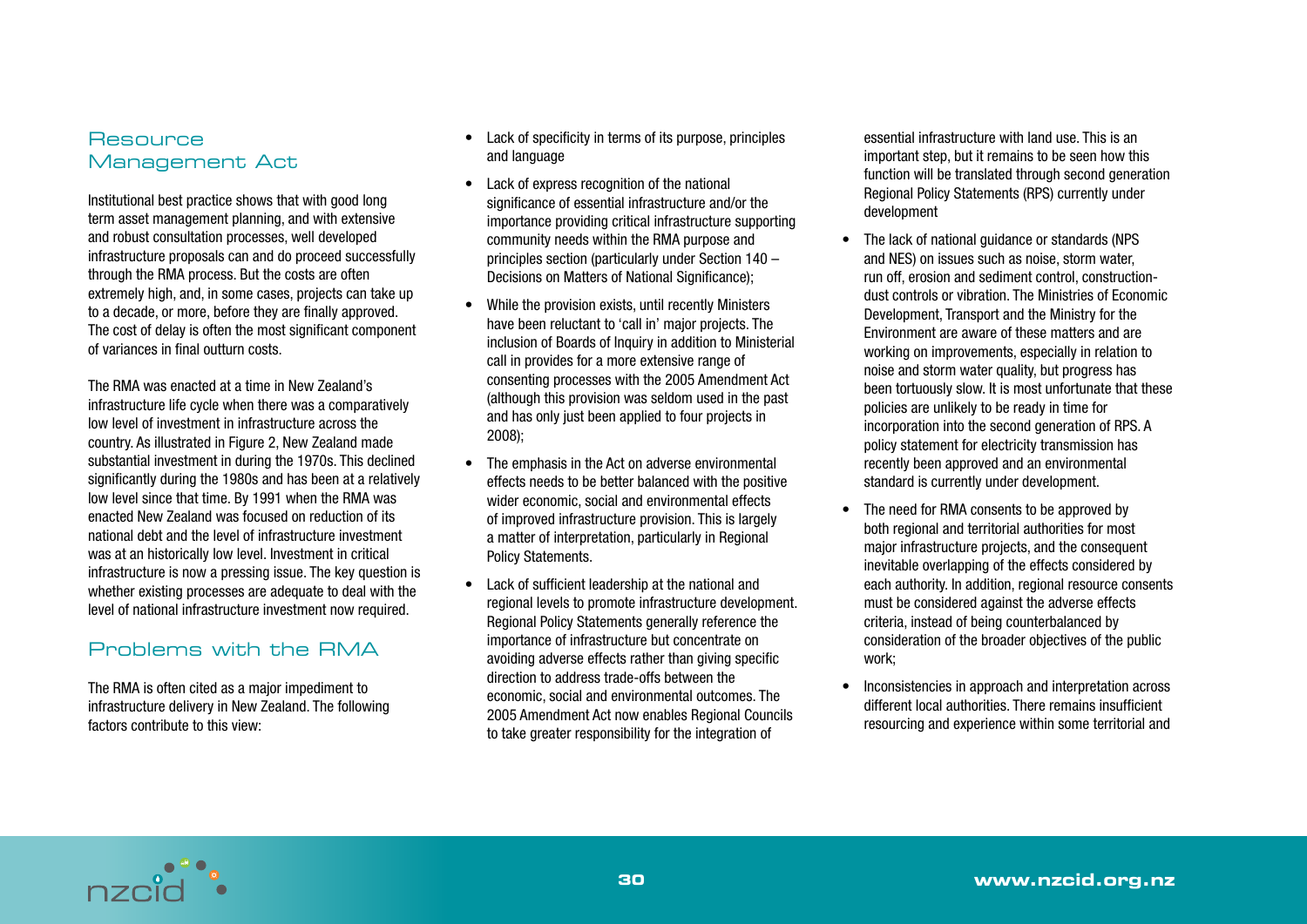regional authorities to enable effective management and development of major infrastructure;

- Lack of knowledge, experience and consistency of hearing commissioners (especially councillor commissioners) and concerns about of conflicts of interest
- • Carrying out consultation in relation to preparation of applications and assessments of environmental effects can be costly. While it is important to ensure that a project proponent meets its wider environmental responsibilities, often, complex issues need to be assessed, reported on, and resolved before environmental approvals can be gained. In addition, a two-stage process involving consideration by Council following by a Court process can add large costs as well as delays;
- The role of often-vociferous public interest groups and "nimbys" using environmental concerns as a proxy for self interest;
- Time delays. An urban project such as the Wellington Inner City Bypass took more than a decade to progress from inception (in 1993) through to construction in 2004. A significant proportion of the time was expended in the two-stage RMA process involving consideration by Council followed by a Court process can add large costs as well as delays;
- • Lack of monitoring of RMA effectiveness (particularly for major projects).

Being aware of frustrations with process and potential issues with consenting major infrastructure under the RMA the Government responded with amendments to the Act in 2005. However, to date major infrastructure providers have been somewhat risk averse in using the new processes at their disposal, largely because of their unfamiliarity with them. The new provisions have yet to be tested in any substantive way. It remains to be seen whether the changes will be adequate for critical infrastructure projects.

## It's not just the RMA that's the problem

Moreover, resolving issues with the RMA is not the only matter that affects timely delivery of key infrastructure projects, so is the volume of other legislation that affects infrastructure development. Unlike other jurisdictions that have implemented one stop shop approval processes for critical infrastructure, New Zealand has a number of laws in addition to the RMA that often must be traversed. These include:

- The Historic Places Act 1989 (HPA). Archaeological Authorities are required under the HPA for a number of projects. These are normally sought after RMA approvals. The Wellington Inner City Bypass for example required two Environment Court processes, one under the RMA and one under the HPA.
- The Reserves Act 1981. Where a project requires land from a Reserve under the Reserves Act, the specific approval of the Minister of Conservation is required. This effectively could prevent

implementation of a project, even though consents may have been gained through the RMA;

- Local Government Act 2002. Often a road needs to be stopped in order to implement another transport solution. Where the road to be stopped lies outside of the designation, a road-stopping process under the Local Government Act is required. This process has an appeal right to the Environment Court;
- the LGA also places a constraint on private sector partnerships for water infrastructure and limits service contracts to a maximum of 15 year terms,
- The Public Works Act 1981. Often one of the causes of project delay is land assembly. With the relevant Minister's consent, certain authorities have the ability to compulsorily acquire land. Even though the designation may be in place, there is still appeals rights as to the level of compensation;
- Foreshore and Seabed Act 2004. Where foreshore or seabed is required, there may be specific approvals required;
- **Reserves and Other Land Disposal and Public** Bodies Empowering Act 1915, In the case of the SH20 Mount Roskill extension currently under construction it was found that this historical Act was relevant to implementation. Further cost and delay was added to the project in order to resolve this anomaly;

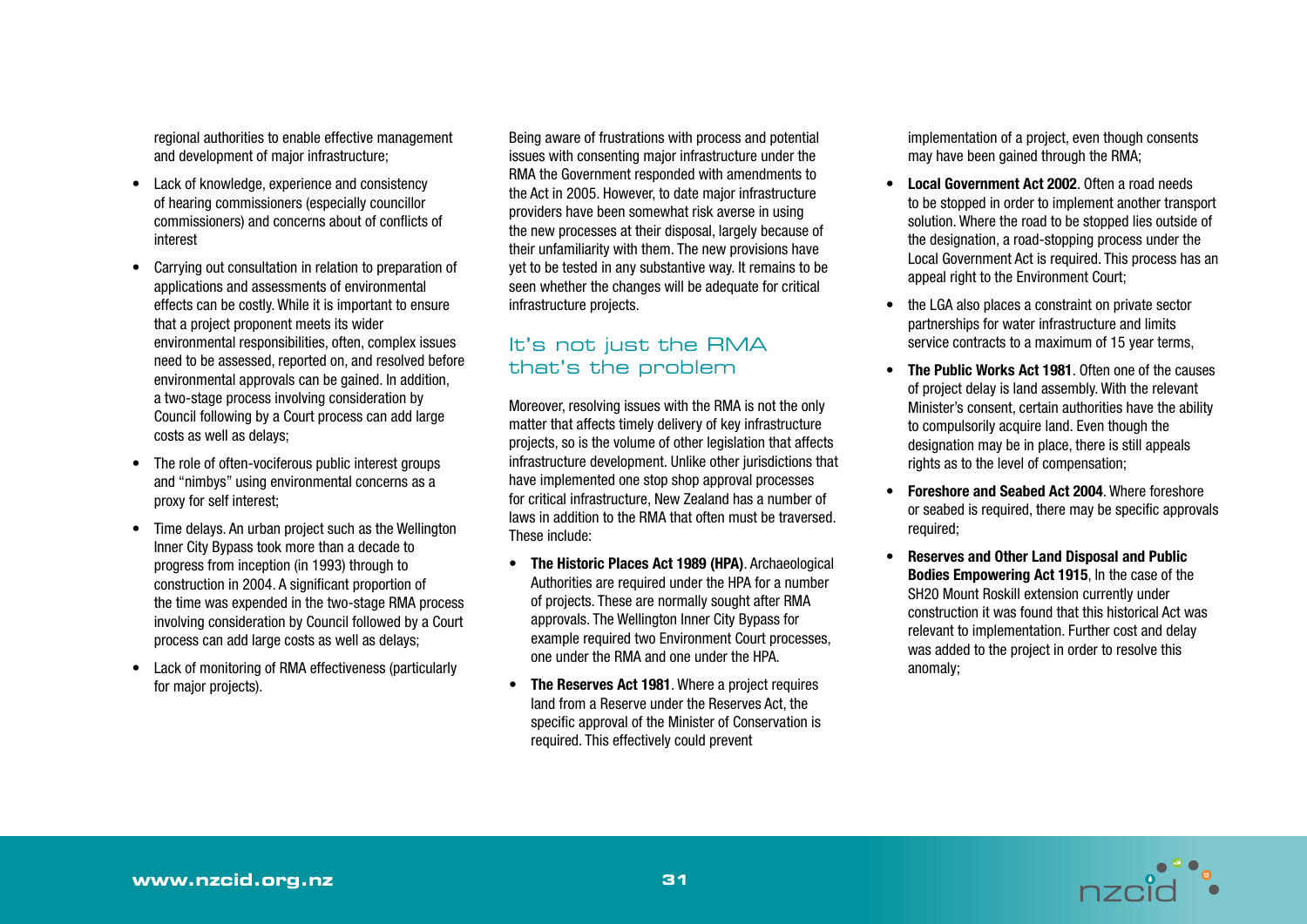• The Land Transport Management Act 2003. In the case of recent major projects, further assessment had to be carried out after other approvals were in place, to ensure that projects contributed to the purposes and principles of this Act. Theoretically a project can be further delayed by judicial review if this process is not carried out.

As the preceding list clearly demonstrates, the RMA is but one of the statutes that affect project delivery. Consideration of a single consenting process, incorporating one dominant set of provisions governing essential infrastructure, would streamline the consent process and remove duplicity of process.

## Lessons from International Experience

The length of time projects take to go though the planning and consenting process, the complexity of the process, and the impact delays can have on infrastructure projects are not unique to New Zealand. Comparative nations such as Ireland and Australia have adopted a number of methods to address these challenges that provide useful lessons for New Zealand.

#### Ireland

In Ireland the Environmental Protection Agency (EPA) is responsible for protecting the environment. It is a statutory body funded by the Department of the Environment. Its mission is to protect and improve the

environment taking into account the environmental, social and economic principles of sustainable development. It licenses and controls large scale waste and industrial activities; oversees local authority environmental protection responsibilities; is responsible for compliance; and assesses the impact of proposed major developments on Ireland's environment. The Irish counties themselves have responsibility for the environmental services in their particular areas. These are primarily community services, certain waste and water services, and planning. If building or construction is required an application is made to the relevant local authority, with there being a right of appeal to An Bord Plenala (the National Appeal Board in Ireland for planning applications). There are also appeal rights to the Irish Courts, but only on procedural matters. The Irish also have to address the complex issue of old Viking archaeological sites, which may be historically important, but which have the potential to hold up projects for significant periods of time.

#### Streamlining approvals for strategic infrastructure

To overcome the delays being encountered for obtaining planning approval and to streamline the consent framework for infrastructure of public importance (defined as projects of strategic, economic or social importance, which contribute to national or regional strategies) the Irish Government introduced the Planning and Development Strategic Infrastructure Act 2006.17

The Act provides for the establishment of a new Strategic Infrastructure Division of An Bord Plenala which provides a one-step consent process (with provision

for consultation with the decision makers) for energy, transport, waste and water infrastructure projects. This allows projects to go straight to the Planning Board, rather than first having to obtain local authority approval, thus reducing the length of time it takes to get development consent planning permission. The process for judicial review applications and appeals has also been reviewed to try and reduce the time delays associated with judicial review challenges. To improve the process a designated Planning Judicial Review Division in the High Court, or at least a designated Judge is used to hear such cases. Other amendments to the process include such matters as leave being required before an application can be brought, a "substantial" ground having to be relied on, the possibility of an undertaking as to damages being required, the outcome of the application being final (unless there is a matter of exceptional public importance), and the requirement to deal with matters expeditiously.

17 A copy of the Act can be downloaded at http://www.oireachtas.ie/documents/bills28/acts/2006/a2706.pdf.

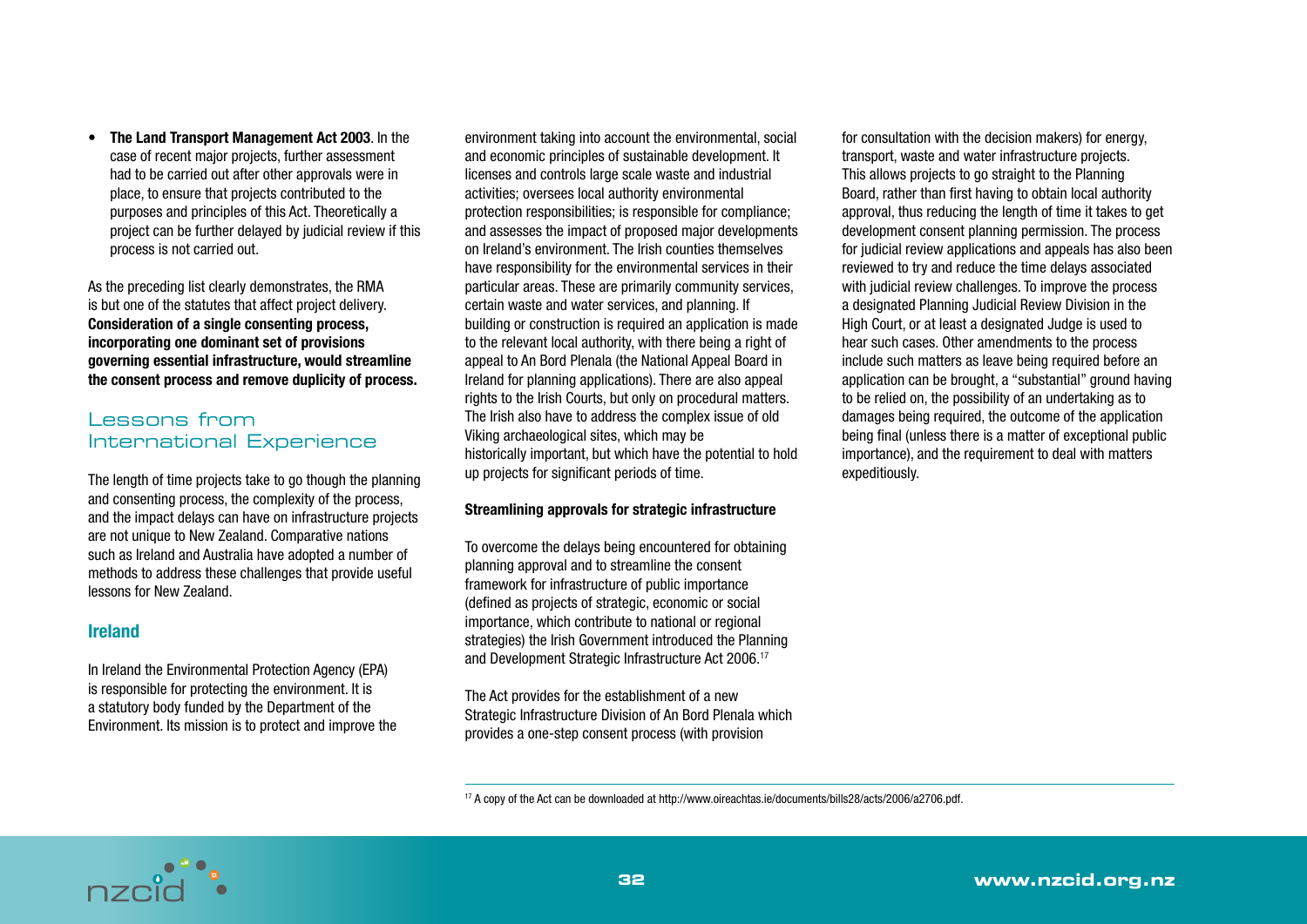#### New South Wales

In New South Wales planning reforms (the Major Projects State Environmental Planning Policy (SEPP)) have been passed to improve the assessment of major projects. The purpose of the reforms, which were passed in 2005, is to remove unnecessary red tape and clarify the assessment of major or significant projects. A project's significance may be due to its economic importance to the State, its potential environmental impact, strategic location or because it will provide essential infrastructure. The legislation also replaces approvals under eight Acts with a single integrated assessment and approval process. Planning and assessment responsibilities are dealt with by local authorities in areas where the State planning objectives have been achieved. However, this was not deemed as appropriate for major projects. Previously the NSW Planning Minister had the power to "call-in" development applications from local authorities. One of the major aims of the Major Projects SEPP is to consolidate major projects under one instrument and make the Minister the determining authority. The intention is to make it easier for proponents, the community, and interest groups to understand the regime for these projects and to facilitate the speedy and effective delivery of infrastructure.In addition to major projects the legislation provides the Minister with the power to declare a project as "critical infrastructure" if it is essential to the State for economic, environmental or social reasons. Special provisions apply in respect of such critical infrastructure.<sup>18</sup>

#### Procedures for the declaration of a critical infrastructure project

The amendments to the Environmental Planning and Assessment Act provide for any project to which the new Part 3A applies to be declared a critical infrastructure project. An application to declare a project to be critical infrastructure will be evaluated on a case-by-case basis. A guideline will be gazetted by the Minister setting out the procedures and the preliminary assessment required before a project can be declared to be a critical infrastructure project. The preliminary assessment will need to include a justification for the project being declared critical infrastructure taking into consideration social, economic and environmental factors, infrastructure and land use planning considerations, and the likely risks and benefits of the project proceeding, including:

- financial risks to the Government and the likely economic costs or benefits to the region or the State of delivering or not delivering the project in a timely manner
- community implications of delivering or not delivering the project in a timely manner, including the extent of social dislocation, benefits in terms of significantly improved services, or hardship or cost to the community if the project is not delivered quickly
- • environmental risks of streamlining the project's delivery, for example:
	- How will the environment benefit from the timely delivery of the project?

- What are the risks, and are any adverse changes likely to be reversible?

The Planning Minister will consult with the relevant portfolio Minister prior to declaring a project to be critical infrastructure.

#### Approval for critical infrastructure projects

Before a critical infrastructure project can proceed, an application must be lodged for an approval under Part 3A of the Environmental Planning and Assessment Act. The emphasis of the assessment will be on how the project can be delivered in an environmentally sound manner. It may include the consideration of alternative solutions to achieve the required outcome. The assessment process will ensure that a focused, integrated assessment and consultation regime is undertaken prior to recommendations being made to the Minister for determination.

In most circumstances, a concept approval will be obtained to establish the environmental performance requirements for the implementation of the subsequent stages of the project(s), and consultation requirements. The project will be carried out in accordance with that approval. As with other approvals under Part 3A, the need for additional approvals under eight other Acts has been replaced by a single integrated assessment and approval. Where a licence however is required under the Protection of the Environment Operations Act, such a licence will still be required. The decision is not able to be appealed except if the appeal is initiated or approved by the Minister.

<sup>18</sup> An excellent quide on the situation in NSW is set out in the NSW Government. Department of Planning Community Guide on NSW Major Projects Assessment, March 2006. See also the website at www.planning.nsw.gov.au. SEPP can be found at www.legislation.nsw.gov.au.

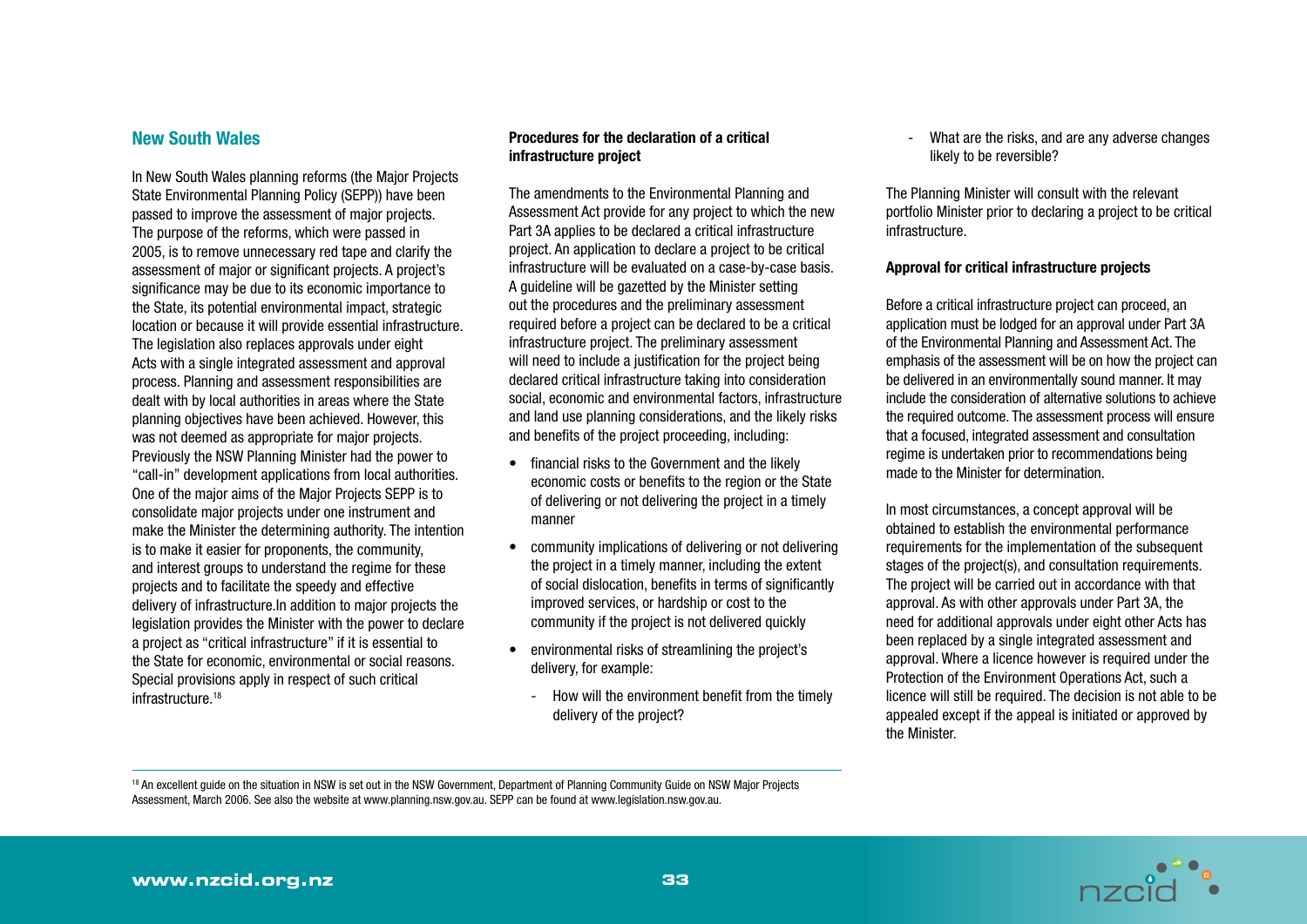These provisions provide for a streamlined assessment and approval process without compromising environmental outcomes.

These reforms:

- ensure timely and efficient delivery of critical infrastructure projects when required
- provide certainty in the delivery of key infrastructure projects
- provide for adequate environmental scrutiny with provisions to ensure environmental outcomes are appropriate
- focus on outcomes rather than process.

#### Major Projects

There are two ways that a major project can be undertaken in New South Wales. One is to lodge a project application that contains detailed information about the project. Another is to submit a concept plan which provides a broader overview of what is proposed. Approval of the concept plan establishes the framework for a more detailed development of the proposal, which may include the need for further approvals.With regard to the project application, the proponent must prepare an environmental assessment of the proposal. Under the new regime the Department of Planning in New South Wales prepares and makes available the key issues that the proponent must address. State agencies, local authorities and other relevant authorities are consulted in developing these requirements.

The proponent is also encouraged to consult with the community. Usually there must be a written statement of commitments outlining how the projects likely environmental impacts will be minimised or managed. Once the proponent prepares the environmental assessment it is checked that it addresses the necessary requirements and, if satisfactory, the Department will arrange for it to go for public comment for a minimum of 30 days. Under the new laws, the proponent can be required to respond in writing to any issues raised and outline any proposed changes to minimize its environmental impact. The matter then goes to the **Minister** 

As part of the planning reforms, provisions have also been made for the use of Independent Hearings and Assessment Panels (IHAPs) to strengthen (and shorten) the assessment process. The Minister can decide to convene an IHAP and appoint panel members to assess a project at any stage in the assessment process to provide advice on issues of concern. Public hearings may also be undertaken to provide input into the panel's assessment if the IHAP considers it appropriate. The IHAP then produces a report outlining the issues and making recommendations.

Both proponents and objectors can appeal the Minister's decisions in certain *limited* circumstances. A proponent of a major project who is dissatisfied with the determination of the Minister can within 3 months appeal to the Land and Environment Court. Objectors may also have appeal rights. Any appeal by them must be commenced within 28 days of the notice of determination being issued.

Objectors do not have a right of appeal where a concept plan has been approved. Proponent and objector appeals cannot be pursued where projects have been subject of a report prepared by a panel of experts, or where the project has been declared critical infrastructure.

#### **Victoria**

In Victoria, the Environmental Protection Agency (EPA) is the regulatory agency. The EPA has identified the need to get involved in projects as early as possible during the planning phase and to identify requirements that need to be addressed up front. Environmental effects statements are prepared by proponents for projects under the Victorian Environmental Effects Act.

Community consultation occurs during the preparation of the statement. Local government and the EPA are also heavily involved in the environmental effects process. The environmental effects statement is assessed by an independent panel. A report is prepared which goes to the Minister for the Environment who either accepts or rejects the proposal. There are limited rights of appeal.

The Victorian Government has also identified the need for specific legislation. Such legislation was used for Citilink (the link between Melbourne Airport and the City). It was also used for the Eastlink Project in Melbourne. The legislation for the project is aimed at streamlining the planning process rather than overriding it. One of its aims is to provide the best tailored mechanism for managing risks. Specific legislation is also proposed for the Channel Deepening Project with the Port of Melbourne.

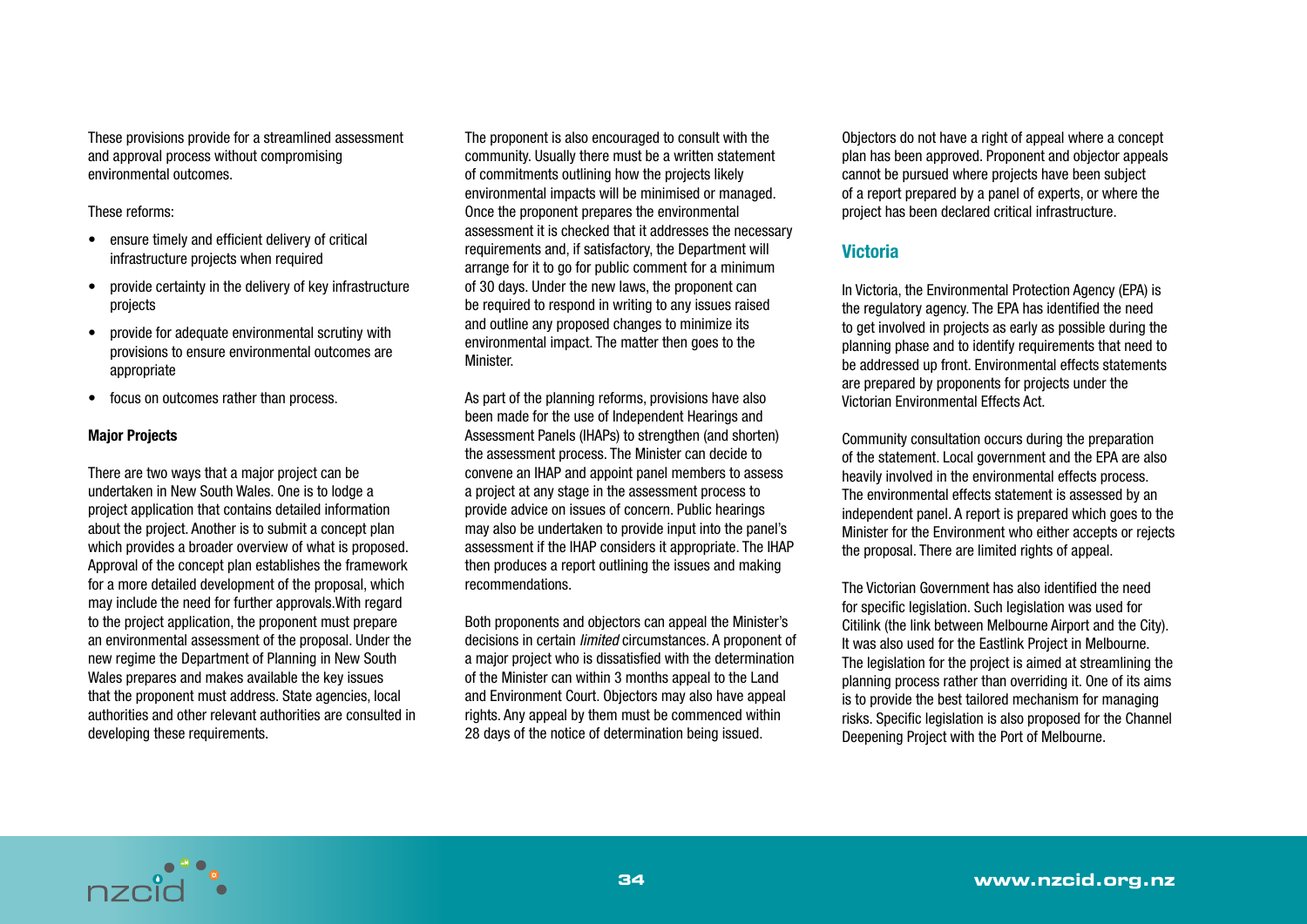## Beyond the RMA - Measures to Enhance Implementation and Effectiveness of the Act

Based on lessons learned from overseas jurisdictions, and input from infrastructure providers in the New Zealand context, consideration needs to be given to a series of initiatives to strengthen current processes. Options include:

- • The development of new legislation specific to projects of national importance or amendments to the Resource Management Act (RMA) to allow for it. This would include changes to Section 140 of the Act to provide recognition of importance of essential infrastructure in achieving the sustainable management purpose of the Act. This change would provide a similar level of recognition provided for in Section 6 and 7 for outstanding landscapes, natural character, and amenity, etc. If nationally significant infrastructure was also included as a matter of national importance, this would significantly strengthen the case for infrastructure through designation and consent processes. Amendments would ideally be structured in a way which assists with balancing these often competing matters of national significance;
- Better use being made of the call in process under the RMA in the context of the above
- Improvements in the designation process. including direct reference to the Environmental Court or planning board for major projects
- • Provide institutional focus to advancing National Policy Statements and National Environmental Standards for utility corridors and critical infrastructure
- • Ensure that the provisions of current National Strategies, Regional Growth Strategies and Regional Land Transport Strategies are expressly considered in the decision-making process.
- Further streamlining the Environment Court process along the lines set out in the Irish Planning and Development (Strategic Infrastructure) Bill – i.e. a specific planning board for major infrastructure projects of national or regional significance.
- Consolidation of approval processes where multiple statutes apply as with the New South Wales model.
- Adoption of outline or concept planning approvals which specify the environmental outcomes required of a project, rather than requiring detailed design (see Figure 7). Such a process would encourage innovative design approaches unconstrained by strict design parameters, potentially enhancing environmental outcomes,



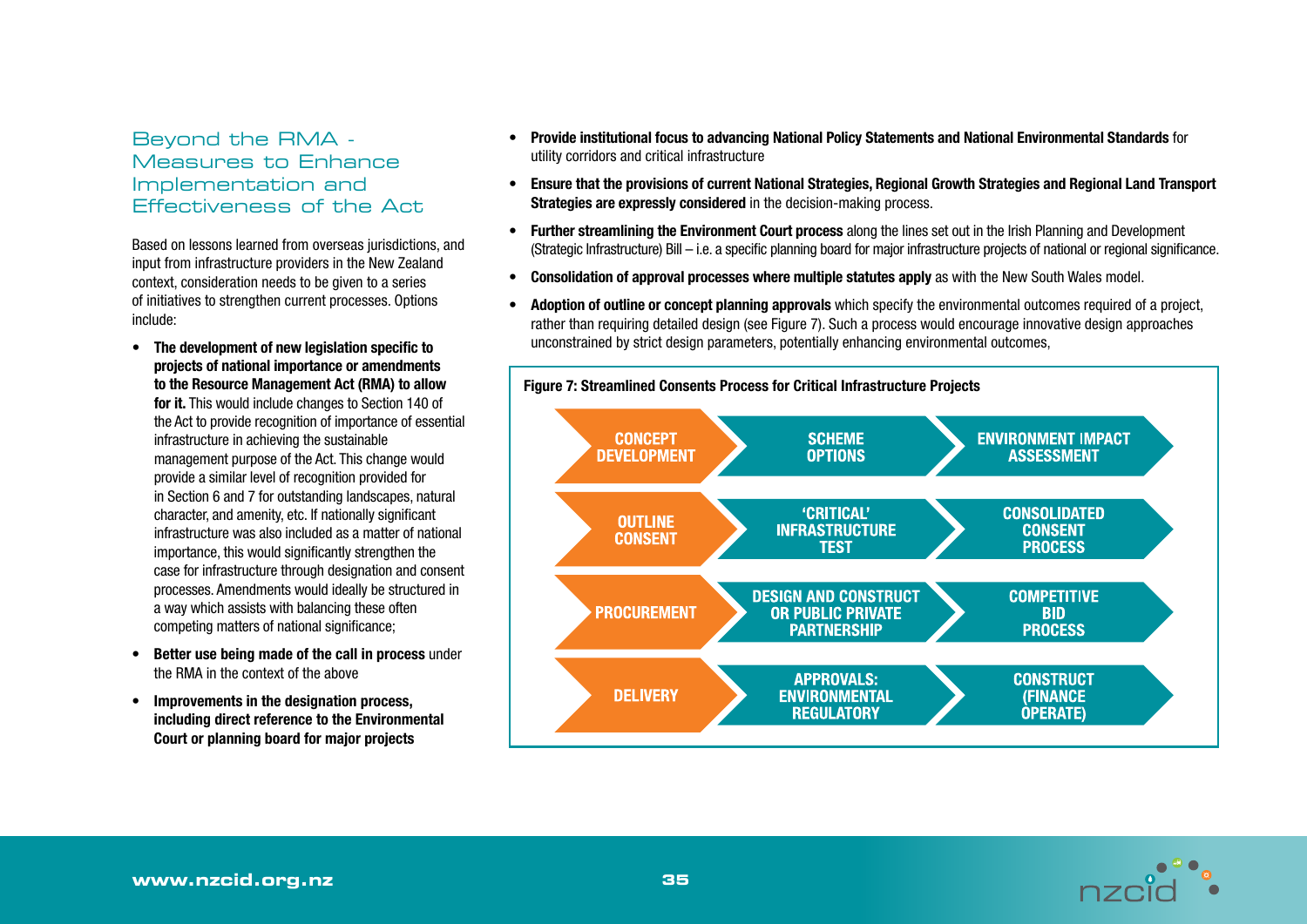- • Designation equivalent for resource consent processes - The RMA makes specific provision for a Requiring Authority to designate land in the District Plan in a similar manner to an outline consent process described above. This avoids the need to apply for numerous land use consents, and once designated, the specific rules of the District Plan do not apply. Having established a designation, the detailed consideration of the work is considered under the Outline Plan of Works (OPW) process. Public notification is not required for the OPW; and specific procedures and timeframes apply. While this works reasonably well for infrastructure projects requiring designations for land use, there is no equivalent process for consents. Some current projects require multiples of consents from multiple agencies. These are sometimes in conflict, and are often not subject to agreed timeframes for processing. An option to address this would be to introduce a new consent process through the regional councils which is similar to the designation process i.e. a 'designation equivalent' or 'outline consent' process for resource consents. This would minimise the detail to be included in the initial application, avoid the need for multiple resource consents, and would establish a statutory process and timetable for the regional council to consider the later detail of the proposed work. A further advantage is that the assessment and evaluation process would focus on effects of the work rather than the details of the various regional plan and the specific rules, as is currently the case.
- **Project consolidation** especially for contiguous transport projects (eg: electricity transmission, Waikato Expressway and Auckland's Western Ring Route). Funding constraints often result in major projects being staged over time and consents applied consecutively as funds for each project becomes available. This requires multiple consents and consequently multiple delays. Consolidation of project consents and or outline consents for contiguous project s could avoid the need to re-litigate contiguous projects stage by stage.
- **Guidelines for Iwi consultation Section 6(e), 7**  (a) and (aa) and Section 8 of the RMA relate to the relationship of Maori and their culture and traditions with their ancestral lands: water: sites: waahi tapu: and other taonga; kaitiatanga; stewardship; and Treaty of Waitangi principles. However there are no current guidelines on how to give effect to these provisions. Rather than legislative change, the situation could be improved with some clear and current guidelines from the Ministry for the Environment (MfE) on consultation processes, including reasonable timeframes.
- • Better provide for infrastructure through Regional Policy Statements. In this regard, Section 30 of the RMA "Functions of regional councils under this Act" already includes "the strategic integration of infrastructure with land use through objectives, policies and methods" Section 30 (1) (gb). Regrettably this received little attention in the first round of RPS. It needs to be a focus of the second generation RPS currently under development.
- **Review of Local Government RMA responsibilities.** Local authority amalgamation may or may not be appropriate in terms of all council functions, but it would be beneficial for RMA jurisdiction. Fewer RMA authorities will reduce the number of consent agencies for applicants to deal with for individual projects, and will therefore reduce potential inconsistency with its application. The conversion of authorities into unitary authorities throughout New Zealand and/or the transferring of RMA functions to a single agency within a region/location could result in considerable streamlining of processing of applications for infrastructure projects. This could benefit both minor and major projects. For example, a major project of national importance, or where there is a dispute over jurisdiction, would re automatically referred to the national planning board. A minor project involving the structural strengthening of a bridge over a river creates uncertainty as to whether regional or district/city council resource consents are needed for the project. Both authorities often have jurisdiction and both may attempt to assess the same issues (e.g. impact of new structures on flood flows). Consolidation of process into a single unitary authority would address such problems.
- • Clarifying the role of third parties in the consent process. It is important to consider the definition of who has status to be involved. Parties with specific roles relevant to the project would generally be preferable to the current involvement of all organisations and individuals that can participate. The current provisions in the RMA enable any and all

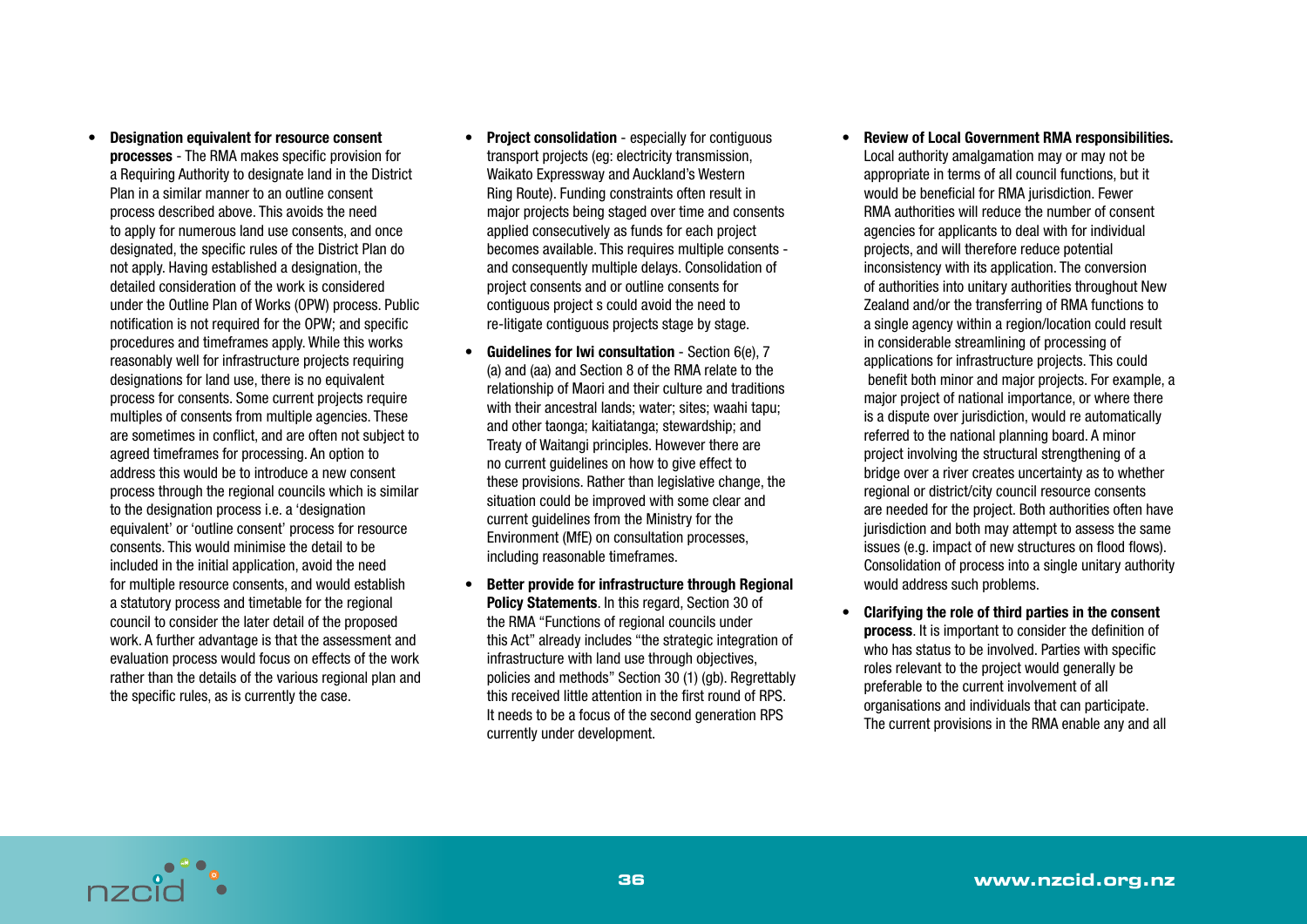interest groups and unaffected individuals to participate at a council hearing and again at the Environment Court. This system encourages delays in decision making, particularly for major projects, as those parties who anticipate that the case will end up at the Environment Court do not engage in the first hearing to the level they intend to be involved in at the second hearing. The frustrations faced by applicants in dealing with objectors who present limited cases at council hearings - and then more detailed cases at the Environment Court, are, to a certain extent, caused by the funding available from MfE for community groups to participate in RMA processes. This funding is only available to those involved in Environment Court proceedings;

• Monitoring the Effectiveness of the RMA. Establishing a national monitoring programme by the Ministry for the Environment (MFE) to determine at the effectiveness of the RMA in considering major infrastructure projects will enable an accurate and independent assessment of the situation, and provide a basis for future changes and funding for improvements;

## Public Works Act 1981

The Public Works Act provides the Crown with the statutory authority to acquire land for a public work. The Crown has the power to acquire or take land for a wide variety of purposes and may negotiate for the land in the same way as a private purchaser. The Crown can only acquire land whether by negotiation or compulsorily,

in accordance with the Act. The acquisition process generally takes place after all required consents have been granted, or a designation has been provided for by the territorial local authority.

In the past only the Crown and local authorities had access to the acquisition provisions of the Public Works Act. In the 1980s and 1990s many of the activities previously carried out by the Crown and local authorities became the responsibility of statutory organisations such as State-Owned Enterprises (SOEs), local authority trading enterprises (LATEs), and other Crown entities. These organisations are neither government departments nor local authorities, and unless they are a "requiring authority", do not have the power to compulsorily acquire land in the same way as the Crown or local authorities. They must therefore buy land on the open market. The exception is network utility operators, called a "requiring authority" under the Resource Management Act. A requiring authority is an operator of an essential service to the public that includes electricity distribution, roads, water supply, drainage and sewerage. A requiring authority for a project or work is able to use special provisions in the Resource Management Act to seek the agreement of the Minister for Land Information representing the Crown to acquire or take land on the authority's behalf.

#### **Easement**

If a utility operator requires use of part of any land for the purpose of drainage or water supply, to operate electricity services or other utility services an easement must

be entered into. The easement is first negotiated with the owner, seeking agreement on the terms including conditions that allow the utility operator access to its works for maintenance or operational purposes. Once agreement is reached it is submitted to Land Information NZ for approval and acceptance together with a grant of easement from the owner that is registered against the land title.

#### Land Acquired by Agreement

Landowners may agree to sell their land to the Crown. In such a case both parties must negotiate and agree on appropriate terms and conditions including the amount of compensation payable under the Public Works Act.

#### Compulsory Acquisition

Where voluntary agreement cannot be reached on the purchase of land for a public work, the Public Works Act provides for compulsory acquisition by the Crown through the Minister of Lands. This power will be exercised only after an Acquiring Authority (through an accredited supplier) has made all reasonable endeavours to negotiate in good faith the sale and purchase of the land, without reaching an agreement.

#### **Compensation**

The Public Works Act provides for the payment of compensation for losses arising from the acquisition of land by the Crown. Entitlement to compensation is set out in Part V of the Act. Section 60(1) provides that affected

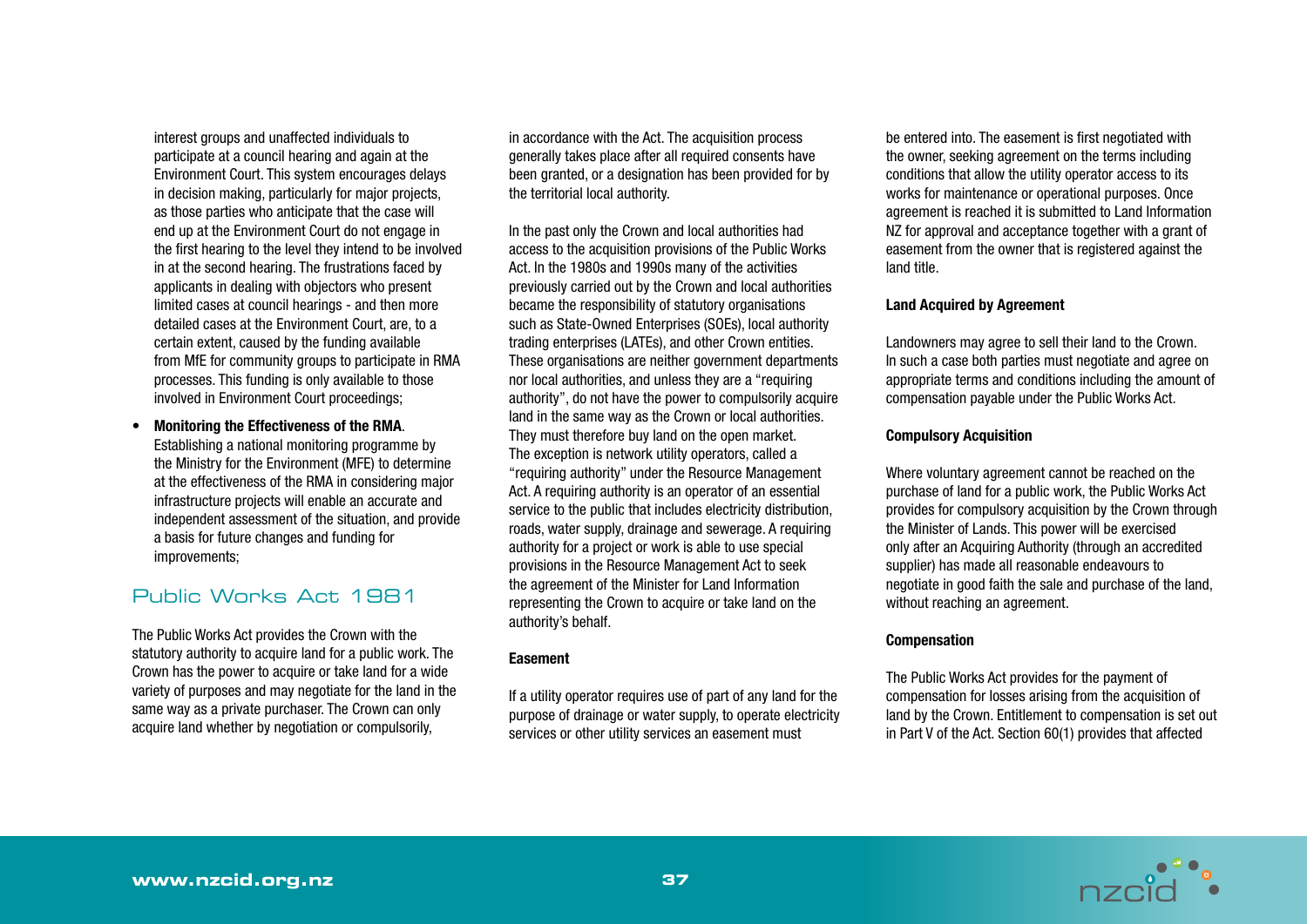landowners are entitled to "full compensation" so that they are left in a no better or worse position afterwards, than they were before the public work commenced. This means that landowners will not be deprived of their land without fair compensation but will not be compensated so as to make a profit from the public work.

Only persons who have an interest in the land are entitled to compensation. Owners of interests that are less than freehold (e.g. a lessee's interest) are also entitled to compensation if their interests are acquired. An interest in chattels or personal rights does not give a right to compensation.

#### Basic Entitlements to Compensation

Compensation is not limited to the value of the land acquired or taken. In addition to the value of the land taken, the Public Works Act entitles owners to be fairly compensated for losses that may include permanent depreciation in the value of any retained land (which the Act calls "injurious affection"); damage to any land; disturbance resulting from the acquisition, reimbursement of reasonable costs incurred. The Courts have ruled that there is an obligation on landowners to take all reasonable steps to ensure that their losses are kept to a minimum

#### Market Value

The value of land is based upon the amount the land would be expected to sell for if sold on the open market by a willing seller to a willing buyer on a specified date.

This is distinct from the personal value to the landowner or value to an Acquiring Authority that wants to purchase land. The intention of the legislation is that a person whose land is taken receives neither more nor less than would have been obtained if the landowner had sold to a private person in an open market sale. No increase in compensation is paid due to the fact that land is to be taken for a public work.

#### Solatium Payment for Homeowners

If the land to be acquired contains a persons home that they live in, and the Crown takes the initiative to purchase it as subject to its requirement or designation for a public work and requires vacant possession, land owners are entitled to be paid a "solatium". (or home-loss payment) of \$2000 (an amount which has not been increased since 1975). Payment of the solatium is conditional on the ownership of the land not having changed since it was made subject to a requirement or designated for a public work.

#### **Discussion**

Up until the 1981 Act was amended in 1987, agencies were able to purchase land by agreement, without using the Act's compensation provisions, where the work was not an essential work. In 1987, the 1981 Act was amended removing the reference to essential works. The current Act no longer specifically provides for consideration to be paid that is outside the compensation provisions of the 1981 Act. Where both parties agree to an acquisition, an open market transaction is often not

possible because of the 1981 Act's strict compensation requirements. These requirements do not allow the Crown or local authority to pay more for the land than the value determined by a registered valuer. Consequently, payment over and above a prescribed amount is unable to be traded off against time and administrative cost even if the overall cost to the Crown or the local authority is less than with the cost of a compulsory acquisition.

The compensation provisions of the Act can lead to undesirable outcomes. For example, if the acquiring agency is not a Crown agency there may be an incentive for those affected by a public works to "hold out", using whatever powers available to them under legislation to hold up a project, strengthen their negotiating position, and maximise their return on eventual sale of the property. On the other hand, if the acquiring agency is the Crown or a local authority, who are limited to paying market value only, an affected party arguably has no advantage in selling out early to a market offer and may better to fight to the bitter end in the hope that the public agency might desist or seek an alternative location or route for the public work.

It is possible that both situations might be averted, if there additional flexibility provided within the Act to pay a premium to an affected party reflecting disruption of settled use of their property. Options include paying a percentage over and above market value, or making and adjustment to the solatium.

For example, Australian States have different compensation legislation. One allows for payments to

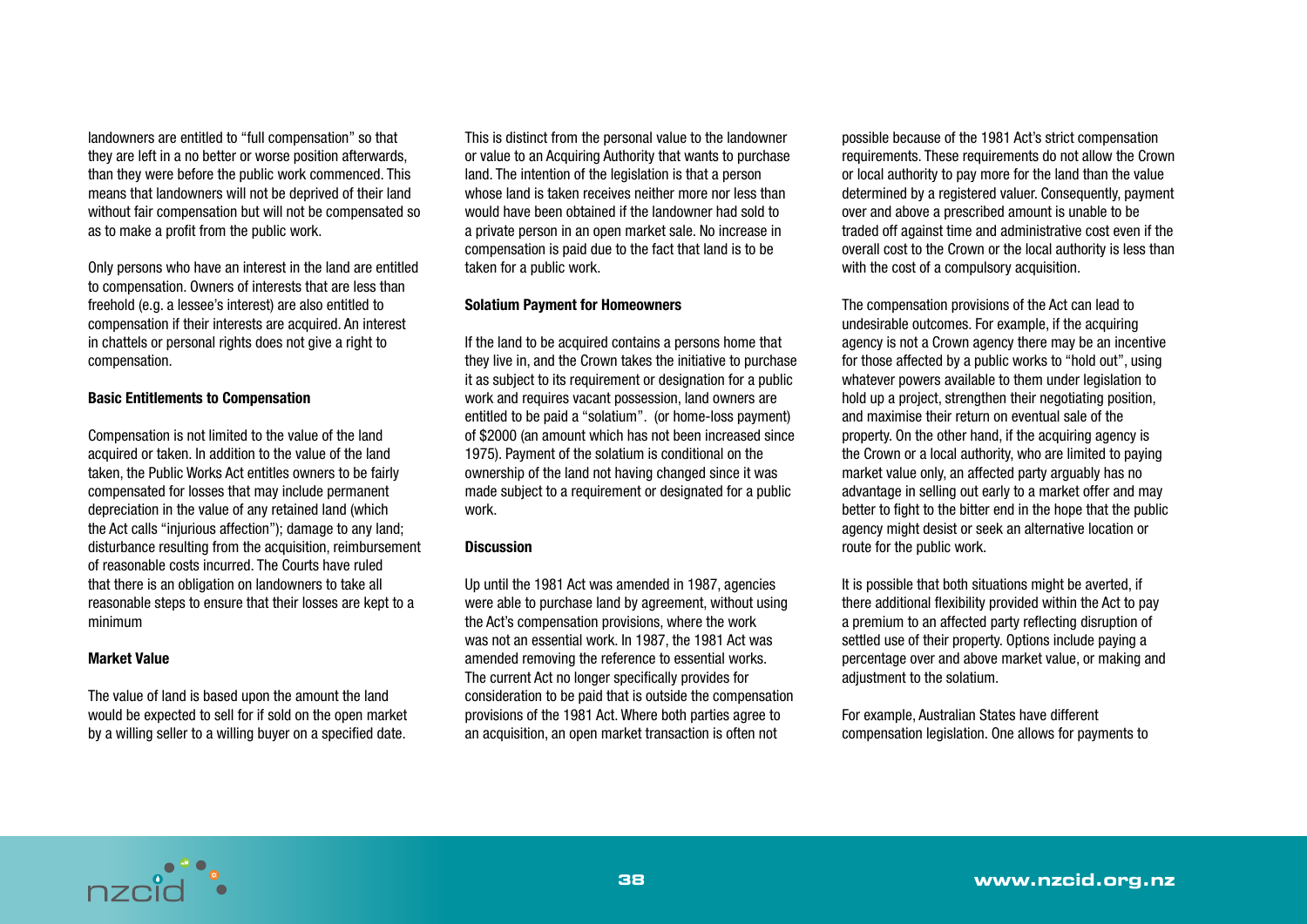be made for intangible disadvantages resulting from the acquisition. There are no limits to possible compensation. Others allow for a discretionary solatium payment of up to 10% of the value of the property being acquired. In Canada, if the costs and losses arising out of or incidental to the owner's disturbance cannot practically be estimated or determined, an allowance of up to 15% of the property value can be paid. Where a principal residence is being taken, some provincial statutes provide for an additional 5% to compensate for the inconvenience and cost of finding another residence.

The desire for flexibility must be balanced against the principle that a land owner should not be placed in a better or worse position because their property was acquired for a public work. There also needs to be a control on how public agencies spend public money, and the boundaries within which they operate. The Public Finance Act 1989 encourages effective and efficient use of financial resources in departments and Crown entities. However, on its own this may not be sufficient to prevent inflated compensation being paid. Consequently, any new regime to calculate and pay compensation should ensure that public money is not misspent; and an individual land owner does not unfairly and significantly benefit from land being acquired for a work that is in the overall public good.

In the circumstances, a solatium payment of up to 10% of the market value of the property, consistent with the Australian model, would seem not unfair to affected property owners or overly generous compensation on behalf of the Crown.

#### Accordingly Section 70 (1) of the Public Works Act 1981 could be amended to read as follows:

"Subject to the provisions of this section, where any land that has been notified and that contains a dwelling used as a private residence is taken or acquired for the public work for which it was notified there shall be paid to the owner of the land an additional amount of 10% of the agreed market value as assessed under section 62 by way of solatium."

## Other Legislative Restrictions Affecting Partnering Relationships

Generally speaking, the Crown has executive power to enter into partnering arrangements. Statutory bodies (including Crown entities) and local authorities can enter partnering arrangements to the extent that their enabling legislation permits. Crown-owned companies (including Crown entity companies and State-owned enterprises) are limited only by their constitutions and any restrictions lawfully imposed by their shareholding Ministers. In each case, the power of a public entity to enter a partnering arrangement is subject to any procedural or substantive limits imposed by statute.

Three examples of procedural limits are:

• the duty of a Crown entity to give written notice to its responsible Minister of its intention to acquire an interest in a partnership or joint venture, and to act consistently with its statement of intent (see section 100 of the Crown Entities Act 2004);

- the need for a local authority to adopt, and act in accordance with, a policy on partnerships with the private sector (see section 107 of the Local Government Act 2002); and
- the need for Ministerial approval of any concession agreement for roading activities or for tolling roads, and for Land Transport New Zealand's approval of the procurement procedure for any transport project which it is to fund (see discussion under the previous section).

There are currently two statutory limits on partnering arrangements. They concern water and wastewater services, and prisons management:

- • A local authority or council-controlled organisation cannot use assets of its water services as security, and cannot vest ownership in, or lose control of, water services assets. Contracts and partnerships are permitted for any aspect of the operation of a water service, for a term of up to 15 years, but the local authority must keep control of all matters relating to pricing, managing, and setting policy on the delivery of water services (see sections 130 and 136 of the Local Government Act 2002).
- The Corrections Act 2004 prohibits the Crown from entering into any contract to manage any prison. Even if the ongoing service provision aspect of a partnering arrangement were for other services, the Crown's retention of control over management may make this difficult in practice.

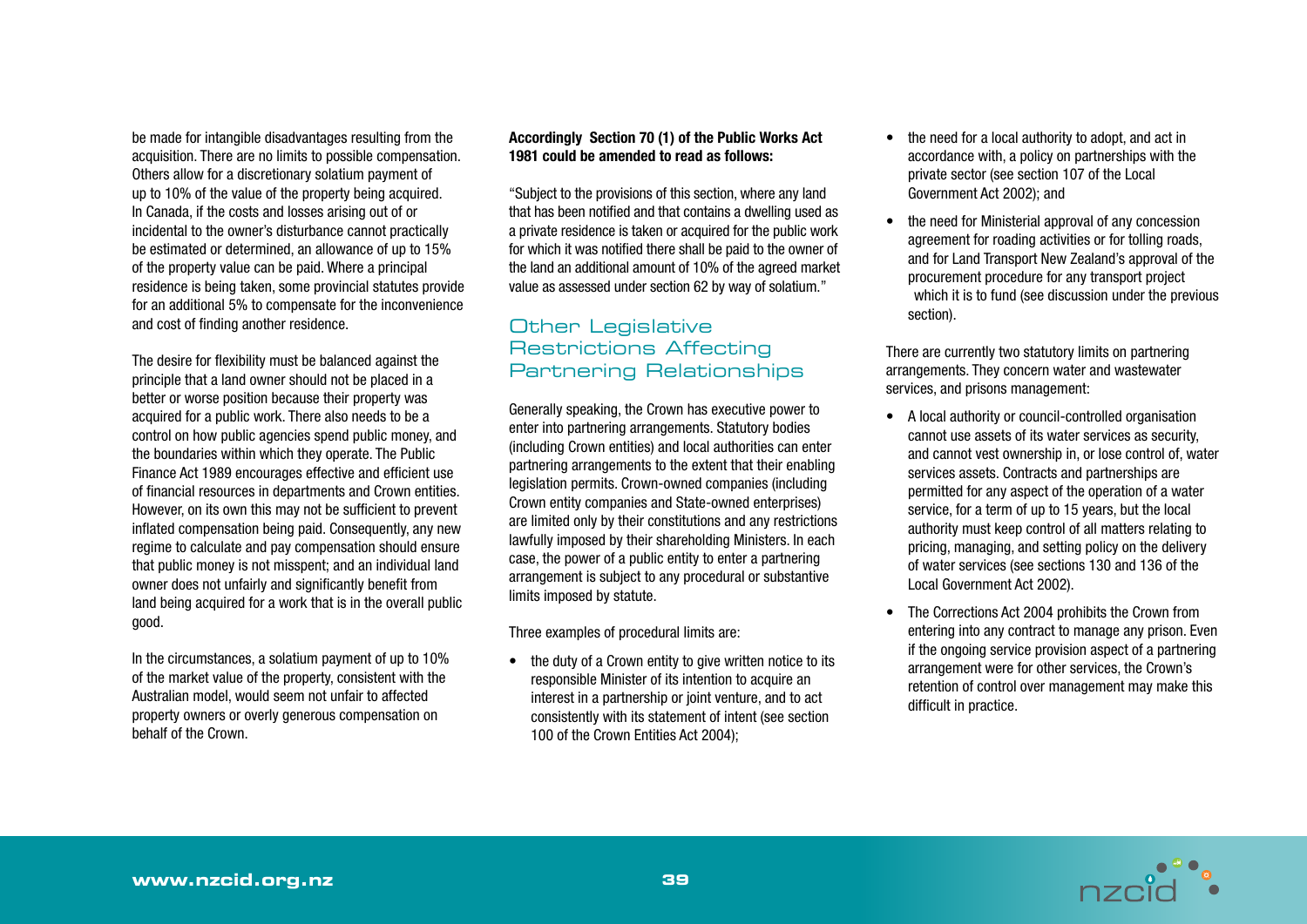#### **Discussion**

A recent analysis of Long Term Council Community Plans undertaken by GHD and Pricewaterhouse Coopers on behalf of NZCID revealed that over \$22 billion is required to be spent on water infrastructure over the next decade. This includes investment in major new reticulation systems to take communities off septic tanks within development areas, addressing the issues associated with climate change, as well as renewal of ageing infrastructure. Infrastructure renewal includes both treatment plants and reticulation plus sewer separation to change combined wastewater and storm water drainage systems to dedicated pipes to minimise hazardous spillages into our harbours and waterways.

Many Councils are struggling to fund the levels of investment required. They face significant infrastructure renewal in both roading transport and water while at the same time are under constant pressure to reduce increases in the rates and levies they charge. While Government subsidy schemes exist, primarily for small/rural communities to fund upgrades required by legislation, these are greatly oversubscribed and insufficient.

Lack of funding means there is a significant risk that much of the planned or future projected construction activity will not proceed to plan. Lack of certainty has a direct effect on industry capacity, construction costs, and ultimately project bankability. The market is extremely fragmented with limited resources spread thinly across the ground. All local authorities operate differently, some

being very progressive while others struggle to keep pace. International best practise has shown there are opportunities for marked improvement in infrastructure development and renewal and services and standards through consolidation of projects leading to economies of scale and through the application of modern technologies and advanced contract management and financing techniques, including franchising and PPPs. But these opportunities are not well developed in the New Zealand and much can be done to proactively advance water infrastructure development and renewal across the country.

#### Local Government Act 2002

Although espousing to give local authorities "full capacity", the Local Government Act 2002 restricts this capacity by imposing restrictions on what councils can do that might be efficient and good business practice. These restrictions reduce efficiency and impose compliance costs on councils.

The Solution: amend these sections of the Local Government Act 2002 to remove these restrictions and allow councils greater freedom to enter into long term concession agreements for the provision of infrastructure services. Specifically this includes:

• Review of section 130 of the Local Government Act to remove wording that restricts application of concession agreements for the provision of water infrastructure

• Review of section 136 restriction of 15 years for operation of a water service.

# The Corrections Act 2004

Public Private Partnerships are commonly used in overseas jurisdictions. One of the benefits of the PPP model as distinct from full privatisation is that it allows public sector control of private sector service provision of essential public services such as prisons. However, sections 197 and 198 of the Corrections Act specifically prohibit the application of contract management of prisons (and effectively therefore PPPs) in New Zealand. Recent contracts for the provision of new prison facilities have experienced considerable cost overruns suggesting that removal of this legislative constraint is timely. Accordingly, it is recommended that the following clauses be deleted from the Corrections Act thereby enabling the possible provision of prison services by the private sector:

198 No new management contracts may be entered into

• No person may, on behalf of the Crown, enter into any contract with any person for the management, by that person instead of the Crown, of any prison.

199 Who may manage prison

- No prison may be managed by any person except -
	- (a) the Crown: or
	- (b) a person who, under a management contract entered into under section 4A of the Penal Institutions Act 1954 before the commencement of this section, is required to manage a prison.



<sup>19</sup> The two new prisons built at Spring Hill in the Waikato and Milburn in Otago were constructed under a form of open ended contracting. The \$458m budget blew out by \$140m while under construction. Significant cost drivers included: market conditions (57%), the impact of consent and regulatory requirements (6%) and the impact of finalising design. See http://www.ssc.govt.nz/display/document.asp?docid=5485&pagetype=content&pageno=2 for a discussion of this.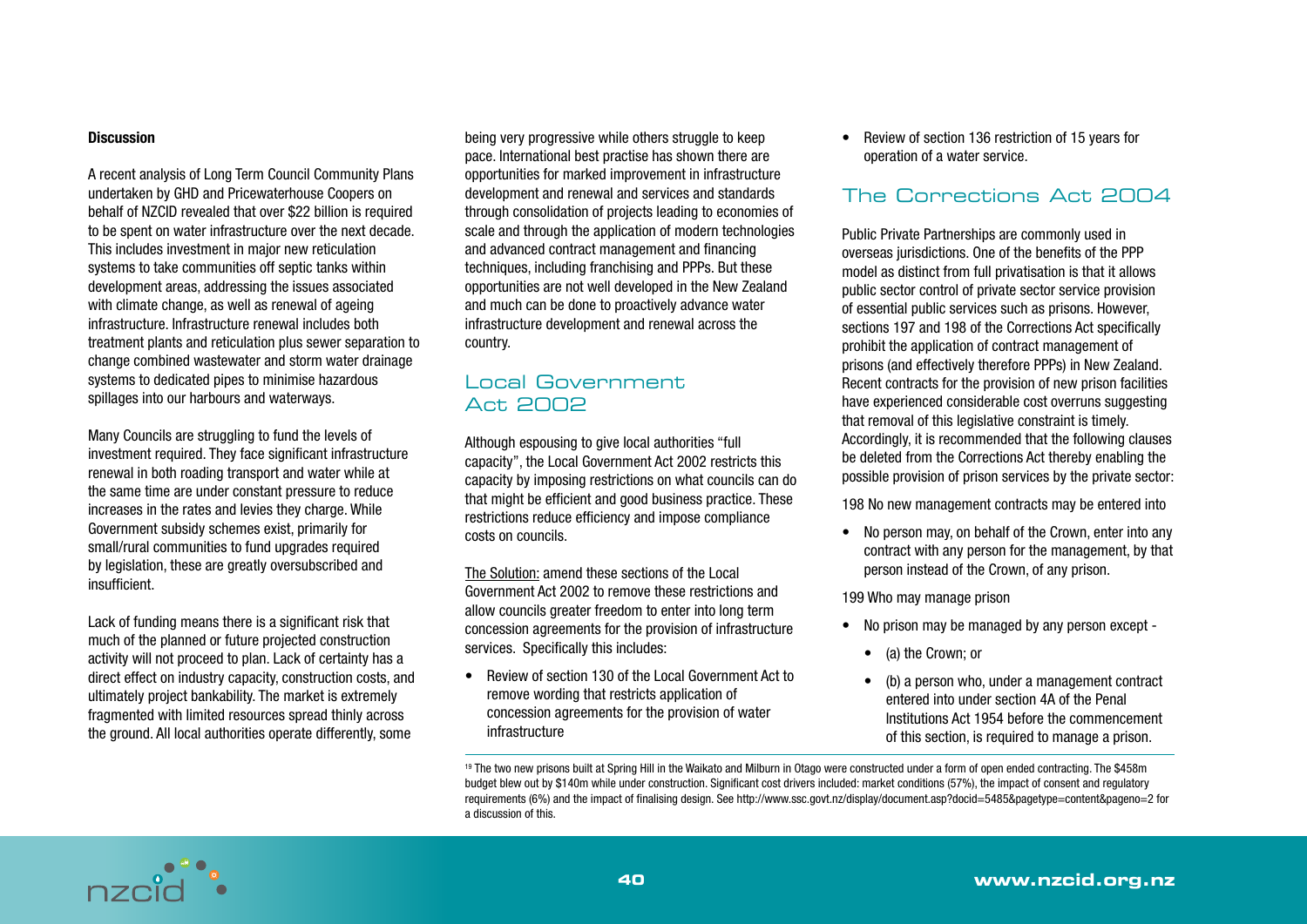